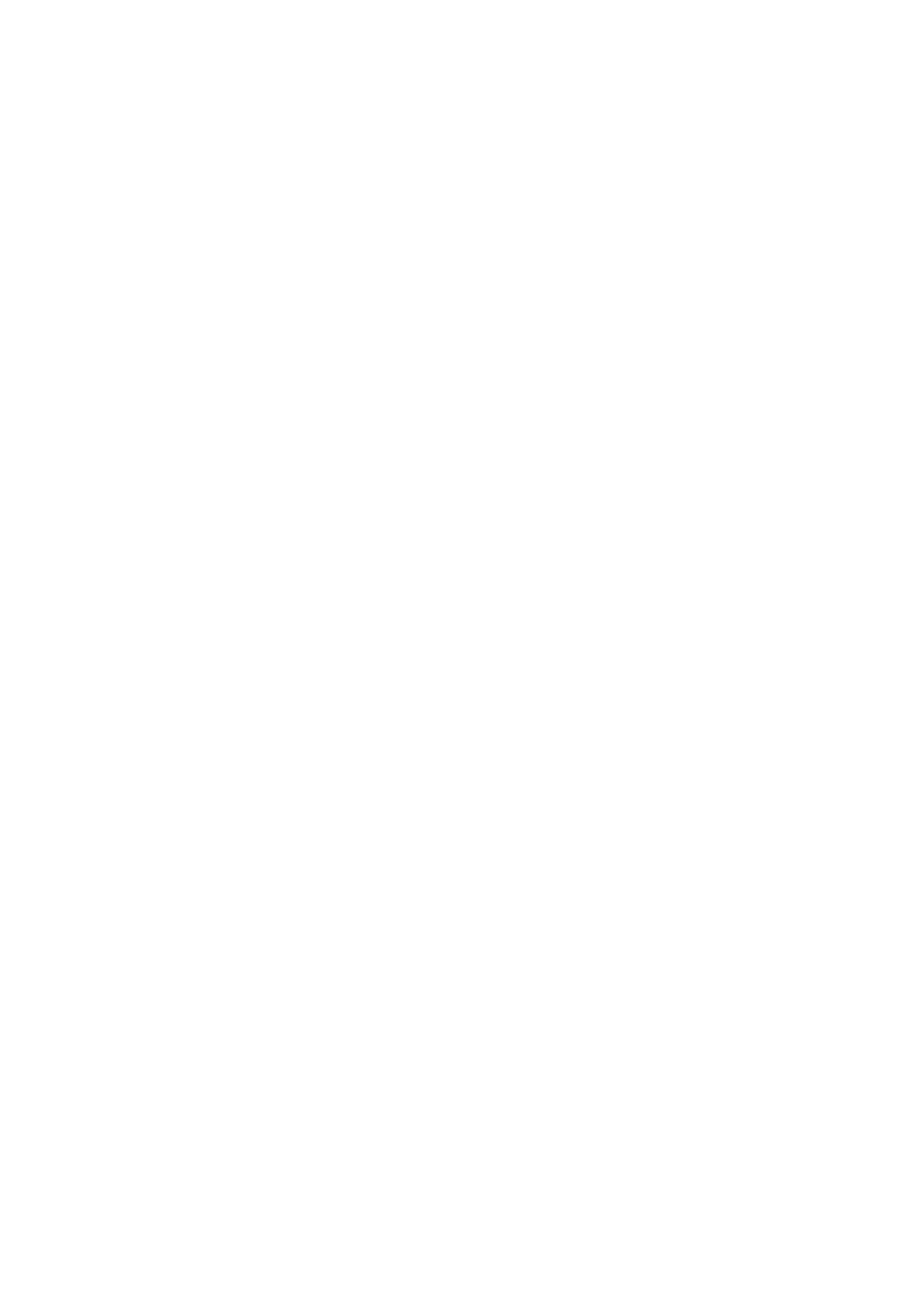# Contents

| Abstract                                                                                                   | 1            |
|------------------------------------------------------------------------------------------------------------|--------------|
| Introduction                                                                                               | $\mathbf{1}$ |
| Preliminaries                                                                                              | 1            |
|                                                                                                            | $\mathbf{1}$ |
|                                                                                                            | 3            |
| Functional equation (over number fields) $\ldots \ldots \ldots \ldots \ldots \ldots \ldots \ldots$         | 3            |
|                                                                                                            | 5            |
|                                                                                                            | 8            |
|                                                                                                            | 10           |
|                                                                                                            | 11           |
| Computational results                                                                                      | 14           |
| Deligne's period conjecture                                                                                | 16           |
| Rankin-Selberg convolutions                                                                                | 22           |
|                                                                                                            | 22           |
| The unfolding method $\ldots \ldots \ldots \ldots \ldots \ldots \ldots \ldots \ldots \ldots \ldots \ldots$ | 24           |
|                                                                                                            | 27           |
|                                                                                                            | 28           |
|                                                                                                            | 29           |
| Conclusion                                                                                                 | 30           |
| Acknowledgements                                                                                           | 30           |
|                                                                                                            |              |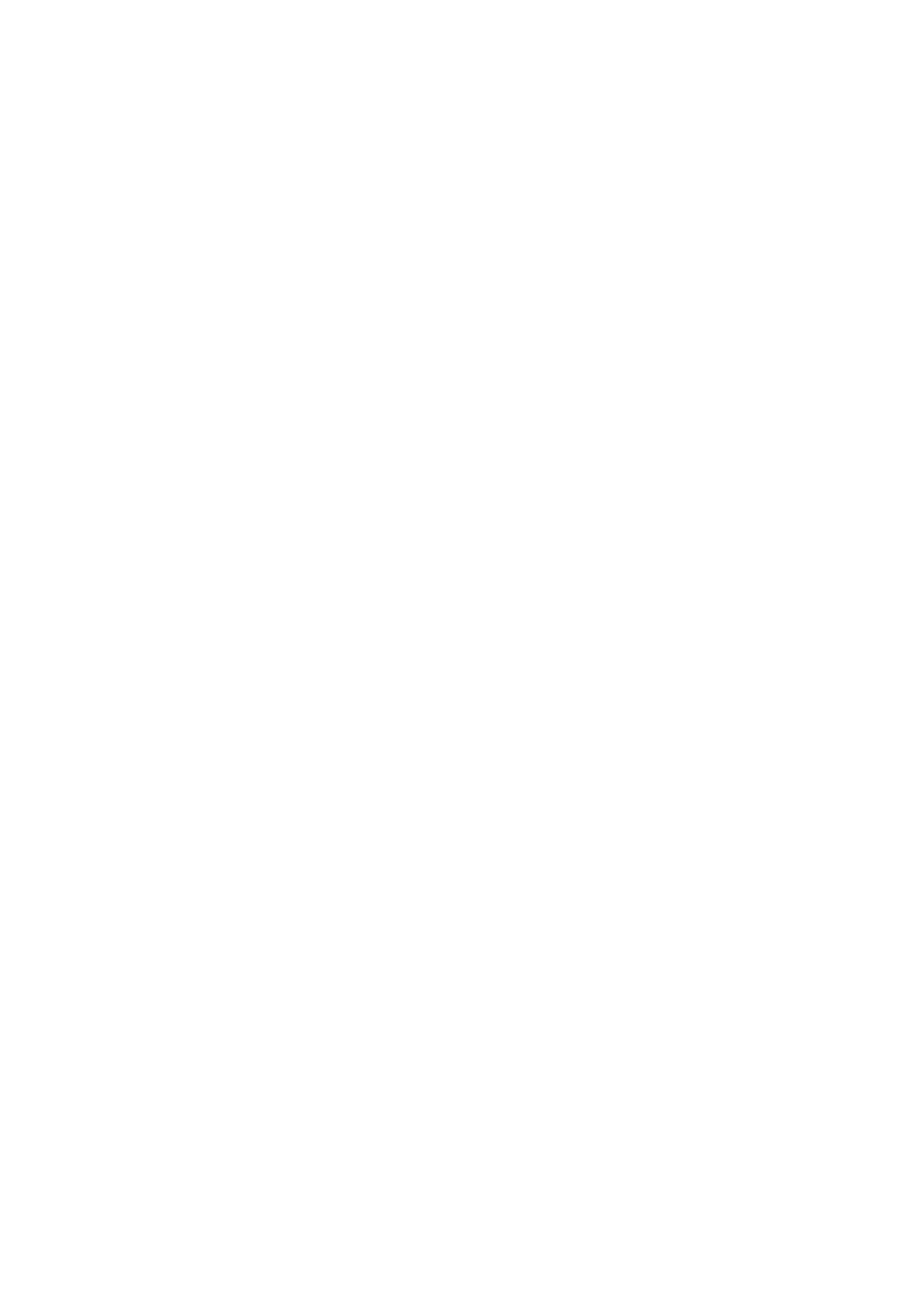#### Abstract

Let  $E/K$  be an elliptic curve over an imaginary quadratic field K, and let  $\psi$  be a Hecke Grössencharacter of K. We shall study the values of the L-function  $L(E/K, \psi, 1)$ , and show both conjecturally and numerically that  $L(E/K, \psi, 1)$  is an algebraic multiple of  $\pi p(\psi)^2$ whenever  $\psi$  has non-trivial infinity type, where  $p(\psi)$  denotes the period of  $\psi$ . We shall also give a brief overview of existing results for base change  $E/K$  using the method of Rankin-Selberg convolutions, as well as outline a possible approach to proving analogous results for arbitrary curves  $E/K$ .

### Introduction

The study of L-series and its corresponding L-function have played a fundamental role in many areas of number theory over the past two centuries. Indeed, given some sequence  $(a_n)_{n=1}^{\infty} \subset \mathbb{C}$ , we can consider the following series

$$
\sum_{n=1}^{\infty} \frac{a_n}{n^s}
$$

which thus opens the door to an endless list of questions one can ask, such as whether this has a meromorphic (or analytic) continuation to the complex plane, whether it satisfies a suitable functional equation, what form does its Euler product take, etc.

Euler was one of the first to seriously study these objects. Also using these ideas, Dirichlet [Dir37] first famously used L-functions of Dirichlet characters in 1837 to prove there are infinitely many primes in arithmetic progressions. Later on, Riemann [Rie59] then studied the well-known zeta function  $\zeta(s) = \sum_{n=1}^{\infty} n^{-s}$ , and proved a functional equation relating  $\zeta(s)$  and  $\zeta(1-s).$ 

In the early 20th century, Hecke generalised these notions of L-functions to number fields, and proceeded to study Hecke Grössencharacters (i.e. characters of infinite order) [Hec18, Hec20]. To give a complete overview of the history of L-functions is far beyond the scope of this project<sup>1</sup>, however this introduction would not be complete without at least mentioning the immense profundity that the Langlands programme has now brought to studying L-function in the last few decades.

For this project, our aim is to study the L-functions of elliptic curves twisted by Hecke Grössencharacters. We first explicitly calculate the values  $L(E/K, \psi, 1)$  for various elliptic curves E and Grössencharacters  $\psi$  to a high level of precision, as well as prove that our computations are consistent with Deligne's period conjecture.

Whilst a full unconditional proof is not presented within the scope of this project, we do provide an overview of some results which have been proven for elliptic curves  $E/K$  which are base change from Q using the method of Rankin-Selberg convolutions. Finally, we give a brief outline of some possible avenues one could investigate to extend these results for arbitrary curves  $E/K$ .

### Preliminaries

We begin by stating a few preliminary definitions, first including the L-function of an elliptic curve  $E/K$ :

<sup>&</sup>lt;sup>1</sup>For those interested in further history of L-functions, [BCF16] gives a neat overview of the topic.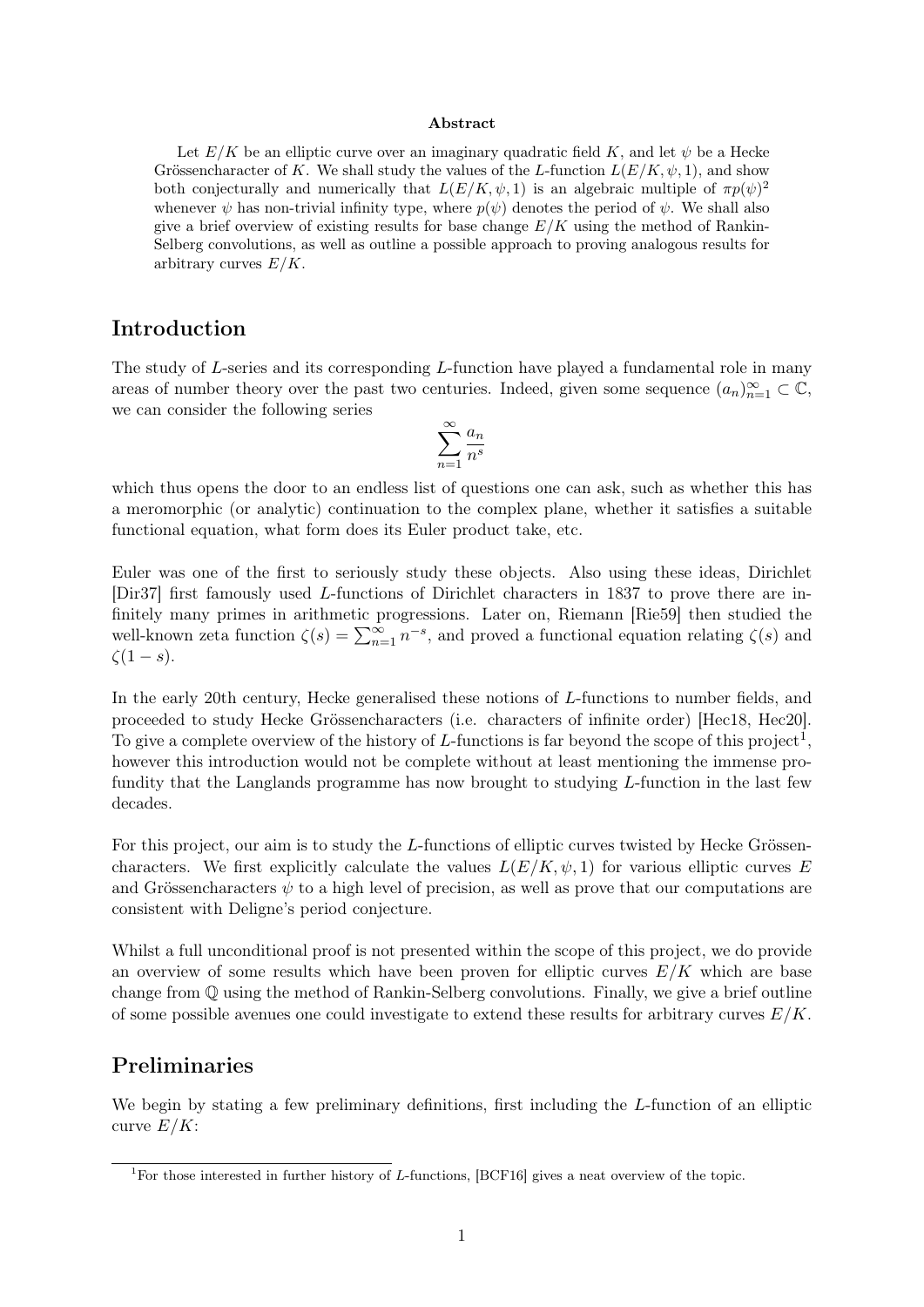**Definition 1:** [Sil09, p. 449] Let E be an elliptic curve over some number field K. We recall the L-function of  $E/K$  is given by the Euler product:

$$
L(E/K, s) := \prod_{\mathfrak{p} \vartriangleleft \mathcal{O}_K} L_{\mathfrak{p}}(N(\mathfrak{p})^{-s}) \tag{1}
$$

where  $N(\mathfrak{p})$  denotes the norm of  $\mathfrak{p}$ , and where the product is taken over all prime ideals  $\mathfrak{p}$  of  $\mathcal{O}_K$ (or equivalently finite places of  $K$ ).

Each of the local Euler factors  $L_{\mathfrak{p}}(T)$  essentially depends on the reduction type of E at p. For arbitrary curves, the local Euler factor  $L_{\mathfrak{p}}(T)$  can be defined generally in terms of the geometric Frobenius in a decomposition group at p, however in the case of elliptic curves, one can give the following explicit definition:

For a prime p of good reduction, let  $\# \widetilde{E}_{\mathfrak{p}}$  denote the number of points in the reduction of E modulo **p**, and let  $a_{\mathfrak{p}} = N(\mathfrak{p}) + 1 - \#\widetilde{E}_{\mathfrak{p}}$ . Then we define  $L_{\mathfrak{p}}(T)^{-1}$  as:

$$
L_{\mathfrak{p}}(T)^{-1} = \begin{cases} 1 - a_{\mathfrak{p}}T + N(\mathfrak{p})T^2 & \text{if } E \text{ has good reduction at } \mathfrak{p} \\ 1 - T & \text{if } E \text{ has split multiplicative reduction at } \mathfrak{p} \\ 1 + T & \text{if } E \text{ has non-split multiplicative reduction at } \mathfrak{p} \\ 1 & \text{if } E \text{ has additive reduction at } \mathfrak{p} \end{cases}
$$

To obtain a full set of Fourier coefficients  $a_n$  of E, for all ideals n in  $\mathcal{O}_K$ , we do as follows: We first set  $a_1 = 1$ , and for all prime ideals  $\mathfrak p$  we set  $a_{\mathfrak p}$  to be the linear coefficient of  $L_{\mathfrak p}(T)$ considered as a power series in  $T$ , i.e.

$$
a_{\mathfrak{p}} = \begin{cases} N(\mathfrak{p}) + 1 - \#\widetilde{E}_{\mathfrak{p}} & \text{if } E \text{ has good reduction at } \mathfrak{p} \\ 1 & \text{if } E \text{ has split multiplicative reduction at } \mathfrak{p} \\ -1 & \text{if } E \text{ has non-split multiplicative reduction at } \mathfrak{p} \\ 0 & \text{if } E \text{ has additive reduction at } \mathfrak{p} \end{cases}
$$

For powers of primes, we can then define  $a_{\mathfrak{p}^r}$  recursively by letting, for  $r \geq 2$ :

$$
a_{\mathfrak{p}^r} = \begin{cases} a_{\mathfrak{p}} \cdot a_{\mathfrak{p}^{r-1}} - N(\mathfrak{p}) \cdot a_{\mathfrak{p}^{r-2}} & \text{if } E \text{ has good reduction at } \mathfrak{p} \\ (a_{\mathfrak{p}})^r & \text{if } E \text{ has bad reduction at } \mathfrak{p} \end{cases}
$$

and then finally define  $a_n$  for all ideals n by multiplicativity (i.e. if  $(\mathfrak{m}, \mathfrak{n}) = 1$ , then  $a_{\mathfrak{mn}} = a_{\mathfrak{m}} \cdot a_{\mathfrak{n}}$ ). This therefore yields the same L-function given by taking the sum

$$
L(E/K, s) = \sum_{\mathfrak{n} \lhd \mathcal{O}_K} \frac{a_{\mathfrak{n}}}{N(\mathfrak{n})^s}
$$

where the equivalence with the definition given in  $(1)$  can be shown by an easy argument using geometric series.

By Hasse's theorem, we note that we have the bound  $|a_{\mathfrak{p}}| \leq 2\sqrt{N(\mathfrak{p})}$  [Sil09, p. 143], and thus the L-series has absolute convergence in the region  $Re(s) > \frac{3}{2}$  $\frac{3}{2}$ .

Furthermore, we also note that the recurrence given for  $a_{\mathfrak{p}r}$  resembles that of the Hecke operator  $T_{\mathfrak{p}}$  for weight 2 modular forms. This hints that these L-functions  $L(E/K, s)$  could be connected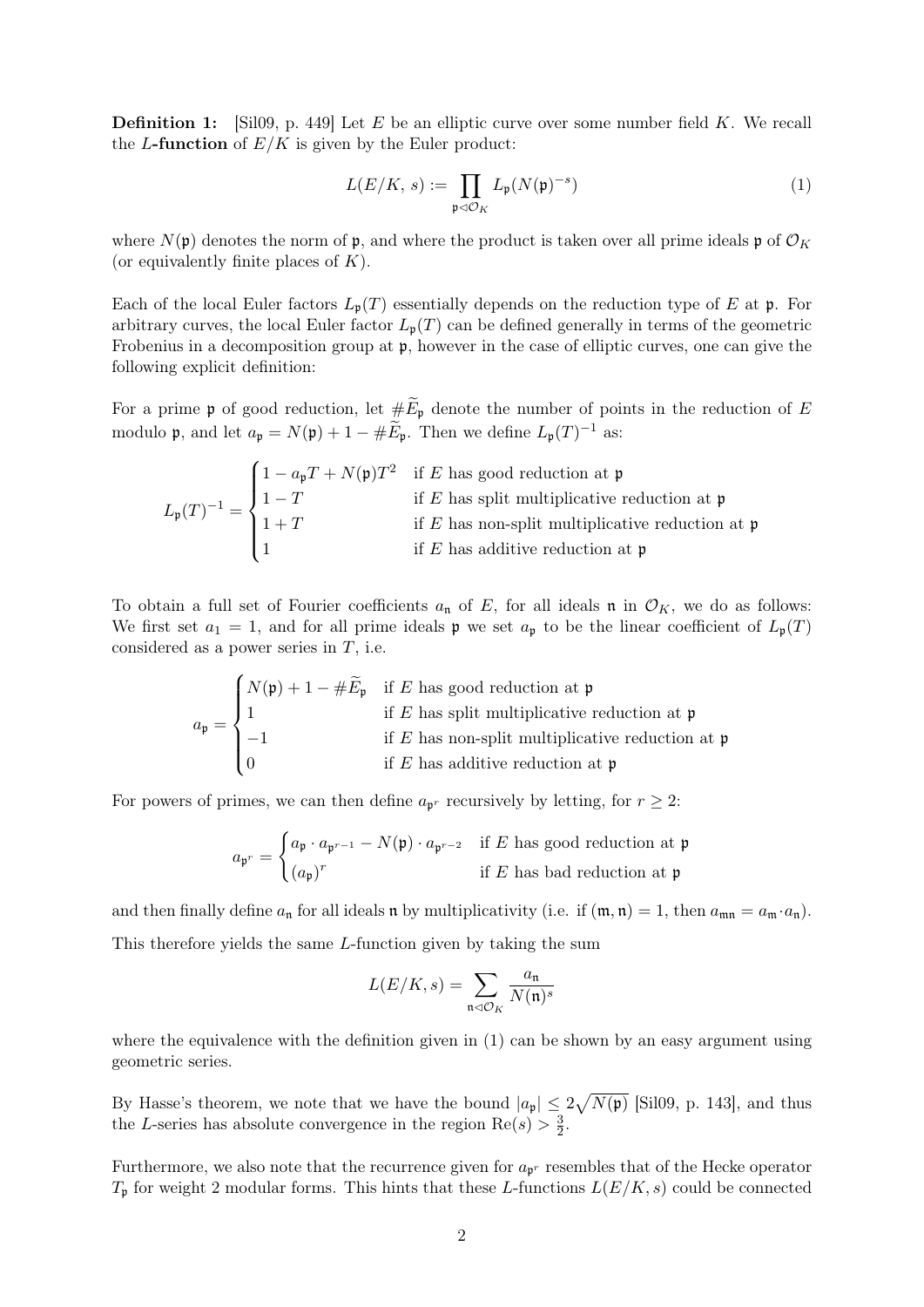to modular forms and thus furthermore satisfy a functional equation, which will allow us to extend  $L(E/K, s)$  to the entire complex plane.

Indeed, this has been proven for elliptic curves over the rationals, following from the modularity theorem [Wil95, TW95, BCDT01]:

**Theorem 2:** [LR11, p. 120] Let  $E/\mathbb{Q}$  be elliptic curve over  $\mathbb{Q}$ . Then the L-series  $L(E/\mathbb{Q}, s)$  has an analytic continuation to the entire complex plane. Furthermore, if we define the completed L-function

$$
\Lambda(E/\mathbb{Q}, s) := (N_{E/\mathbb{Q}})^{s/2} (2\pi)^{-s} \Gamma(s) L(E/\mathbb{Q}, s)
$$

where  $N_{E/\mathbb{Q}}$  denotes the conductor of E, then this satisfies the functional equation

$$
\Lambda(E/\mathbb{Q}, s) = w_{E/\mathbb{Q}} \cdot \Lambda(E/\mathbb{Q}, 2 - s)
$$
\n(2)

where  $w_{E/\mathbb{Q}}$  is the global root number of  $E/\mathbb{Q}$ , which is always either  $-1$  or  $+1$ . The root number  $w_{E/\mathbb{Q}}$  is conjecturally determined by the parity of the rank of E, as described in Conjecture 4.

The natural next question would be to ask whether one can compute specific values of  $L(E/\mathbb{Q}, s)$ ? This leads us to mentioning arguably one of the most famous open problems in this area: the Birch and Swinnerton-Dyer conjecture.

**Conjecture 3:** [Sil09, p. 452] (Birch and Swinnerton-Dyer) Let  $E/\mathbb{Q}$  be an elliptic curve. Then the following two statements are conjectured to hold (often referred to as weak BSD and strong BSD respectively):

- 1. (Weak BSD) The function  $L(E/\mathbb{Q}, s)$  has a zero at  $s = 1$  of order rank( $E/\mathbb{Q}$ ).
- 2. (Strong BSD) The residue of  $L(E/\mathbb{Q}, s)$  at  $s = 1$  satisfies the following explicit formulae in terms of invariants of  $E/\mathbb{Q}$ :

$$
\lim_{s \to 1} \frac{L(E/\mathbb{Q}, s)}{(s-1)^{\text{rank}(E/\mathbb{Q})}} = \frac{|\text{III}| \cdot \Omega_E \cdot \text{Reg}(E/\mathbb{Q}) \cdot \prod_p c_p}{|E_{\text{tors}}(\mathbb{Q})|^2} \tag{3}
$$

where  $\Omega_E$  is the real period (or twice if  $E(\mathbb{R})$  disconnected), III is the Tate-Shafarevich group of  $E/\mathbb{Q}$ , Reg $(E/\mathbb{Q})$  is the elliptic regulator,  $E_{\text{tors}}(\mathbb{Q})$  is the torision subgroup of E over  $\mathbb{Q}$ , and where  $c_p$  is the Tamagawa number of E at p. All these invariants are defined in further details in Silverman [Sil09, p. 415].

This conjecture is one of the famous Millennium Prize problems given by the Clay Maths Institute, which is still currently unsolved in the general case.<sup>2</sup> We do remark that some partial progress has been made. One notable case is, if  $\text{ord}_{s=1}L(E/\mathbb{Q}, s) \leq 1$ , then Kolyvagin [Kol89] proved that weak BSD holds and that  $III(E/\mathbb{Q})$  is finite.

#### Functional equation (over number fields)

For elliptic curves  $E$  over general number fields  $K$ , many of the following results are still conjectural in most cases. We now define the L-function for arbitrary number fields  $K$ . Let  $E/K$ be an elliptic curve, then we define:

$$
\Lambda(E/K, s) := \left(\mathrm{Norm}(N_{E/K}) d_K^2\right)^{s/2} \left((2\pi)^{-s} \Gamma(s)\right)^{[K:\mathbb{Q}]} L(E/K, s)
$$

<sup>&</sup>lt;sup>2</sup>At this point, it also seems customary to quote the following from John Tate in 1974: "This remarkable conjecture relates the behavior of a function L at a point where it is not at present known to be defined to the order of a group X which is not known to be finite!" We do remark that  $L(E/\mathbb{Q}, s)$  has been proven to be defined at  $s = 1$ , although the finiteness of III is still an open problem in general.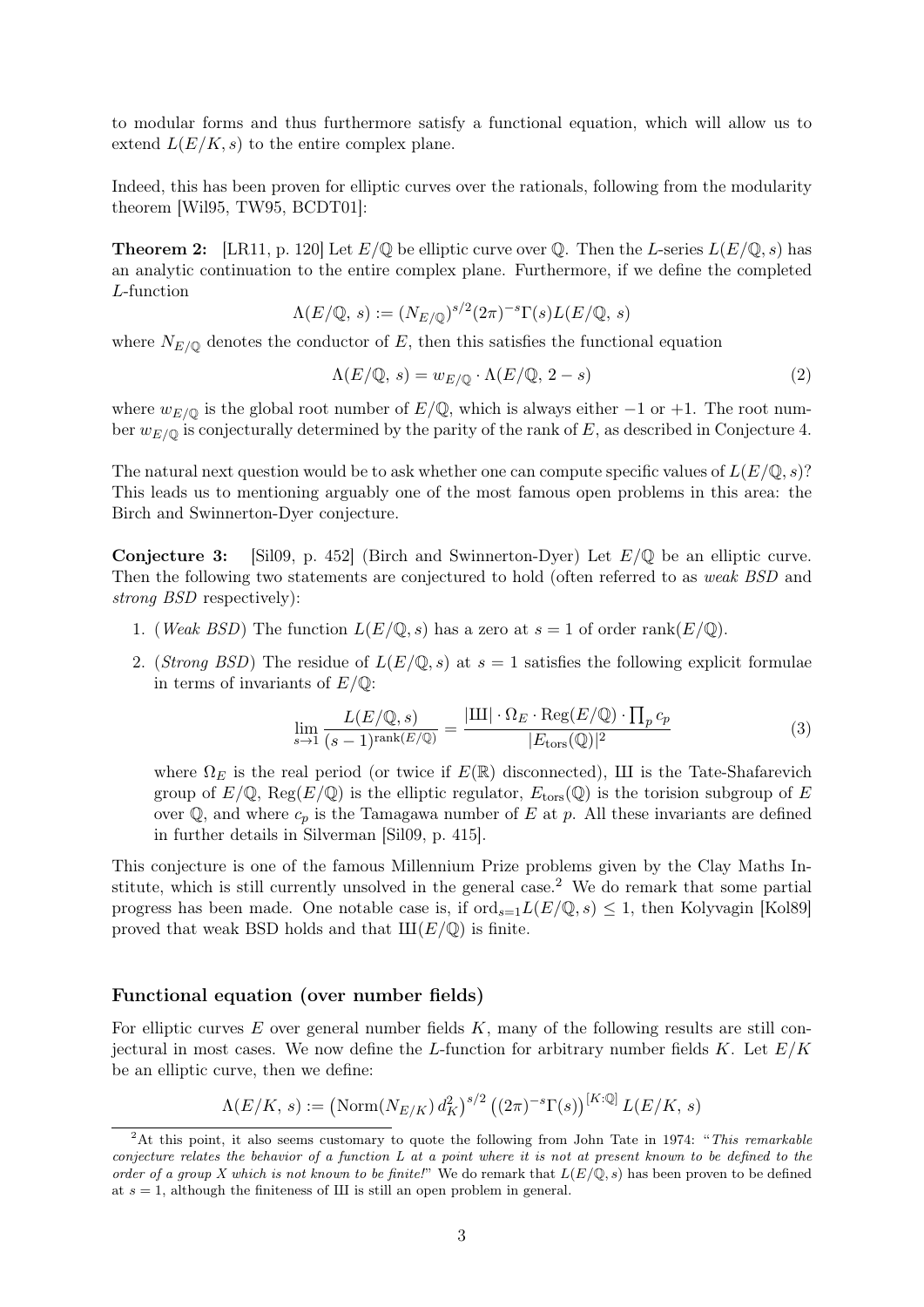where, as before,  $N_{E/K}$  denotes the conductor of  $E/K$ , and where  $d_K$  denotes the discriminant of K.

Now the Hasse–Weil conjecture predicts that this extends to an analytic continuation to the entire complex plane, and satisfies the functional equation

$$
\Lambda(E/K, s) = w_{E/K} \cdot \Lambda(E/K, 2 - s)
$$

where as with the rational case,  $w_{E/K} \in \{\pm 1\}$  is the global root number of  $E/K$ .

Using modularity, the above conjecture has been proven in the case where  $K = \mathbb{Q}$  and where K is a real quadratic field [FLS15], with Allen–Khare–Thorne proving that this also holds for a positive proportion of elliptic curves over certain CM fields [AKT19].

We also mention that it is conjectured that  $w_{E/K}$  is directly related to the rank of  $E/K$ :

**Conjecture 4:** (Parity conjecture) Let  $E/K$  be an elliptic curve. Then we have

$$
w_{E/K} = (-1)^{\text{rank}(E/K)}
$$

We remark that the parity conjecture is a consequence of BSD, and whilst the parity conjecture hasn't been proved in full generality, it has been computationally verified for many examples of elliptic curves, with no counterexample yet being found. Dokchitser and Dokchitser [DD11] have shown that the parity conjecture follows from the Tate-Shafarevich conjecture, which unconditionally proves the above result in certain cases.

For completeness, we also finally state the generalised Birch and Swinnerton-Dyer conjecture for elliptic curves over arbitrary number fields:

**Conjecture 5:** Let  $E/K$  be an elliptic curve. Then  $L(E/K, s)$  has analytic continuation to C and satisfies

- 1. The function  $L(E/K, s)$  has a zero at  $s = 1$  of order rank $(E/K)$ .
- 2. The residue of  $L(E/K, s)$  at  $s = 1$  satisfies the following explicit formulae in terms of invariants of  $E/K$ :

$$
\lim_{s \to 1} \frac{L(E/K, s)}{(s-1)^{\text{rank}(E/K)}} = \frac{|\text{III}| \cdot \Omega_E \cdot \text{Reg}(E/K) \cdot \prod_p c_p}{\sqrt{d_K} \cdot |E_{\text{tors}}(K)|^2}
$$

where  $d_K$  denotes the discriminant of K, with the invariants of E defined similarly as with Conjecture 3.

#### Twisted elliptic curves

Given an elliptic curve  $E$  over  $\mathbb Q$  and a positive integer  $N$ , we can consider a Dirichlet character  $\chi : (\mathbb{Z}/N\mathbb{Z})^{\times} \to \mathbb{C}^{\times}$ , and study the *L*-function of  $E/\mathbb{Q}$  twisted by  $\chi$ , given by:

$$
L(E/\mathbb{Q}, \chi, s) := \sum_{\substack{n \geq 1 \\ (n,N)=1}} \frac{a_n \chi(n)}{n^s} \tag{4}
$$

These twisted L-functions also satisfy a similar functional equation as given in  $(2)$ , which has been proven over Q due to modularity.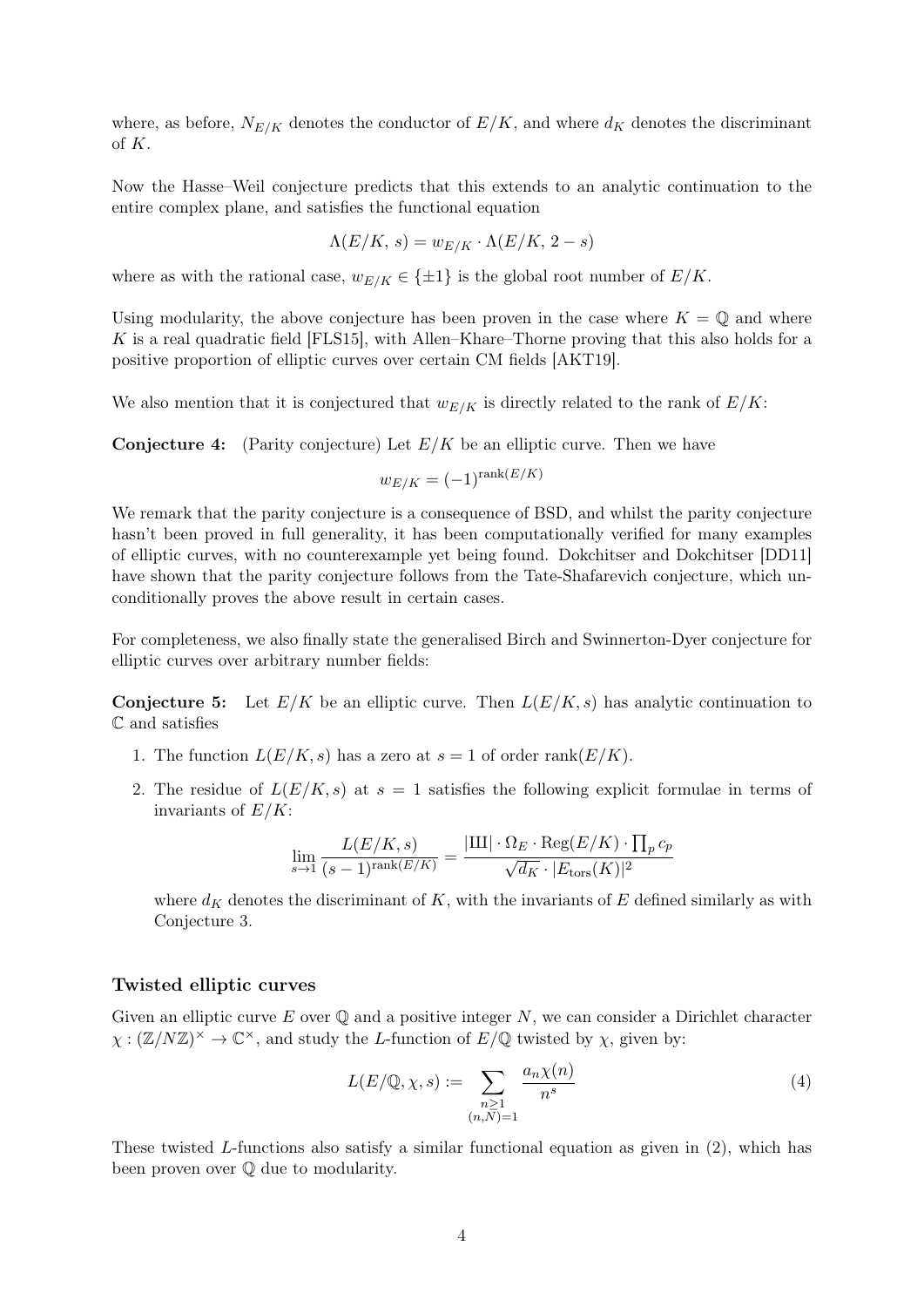**Theorem 6:** [DFK04, p. 186] Let E be an elliptic curve over Q, and let  $\chi$  be a primitive character of conductor  $f_{\chi}$ , coprime to the conductor  $N_{E/\mathbb{Q}}$  of  $E/\mathbb{Q}$ . Then  $L(E/\mathbb{Q}, \chi, s)$  also has analytic continuation to the entire complex plane. Furthermore, we can define the completed L-function

$$
\Lambda(E/\mathbb{Q}, \chi, s) := \mathfrak{f}_{\chi}^s(N_{E/\mathbb{Q}})^{s/2} (2\pi)^{-s} \Gamma(s) L(E/\mathbb{Q}, \chi, s)
$$
(5)

which then satisfies the following functional equation:

$$
\Lambda(E/\mathbb{Q},\chi,s) = \omega_{E/\mathbb{Q}} \,\chi(N_{E/\mathbb{Q}}) \,\tau(\chi)^2 \, \mathfrak{f}_{\chi}^{-1} \,\Lambda(E/\mathbb{Q},\overline{\chi},2-s)
$$

where as before  $\omega_{E/\mathbb{Q}}$  is the root number of E, and where  $\tau(\chi)$  denotes the Gauss sum of  $\chi$ [Miy89, p. 80], defined by

$$
\tau(\chi) := \sum_{n=0}^{\mathfrak{f}_{\chi}-1} \chi(n) \zeta_{\mathfrak{f}_{\chi}}^n, \quad \text{where } \zeta_{\mathfrak{f}_{\chi}} = e^{2\pi i / \mathfrak{f}_{\chi}}.
$$

We note that the criterion for  $f_{\chi}$  to be coprime to  $N_{E/\mathbb{Q}}$  is not essential for there to exist a functional equation relating  $\Lambda(E/\mathbb{Q},\chi,s)$  to  $\Lambda(E/\mathbb{Q},\overline{\chi},2-s)$ , although in this case the exact definition for  $\Lambda(E/\mathbb{Q}, \chi, s)$  given in (5) could change.

In general, formulating a BSD-style conjecture to give the exact leading term of  $L(E/\mathbb{Q}, \chi, s)$ at  $s = 1$  seems to be out of reach. At best, Dokchitser–Evans–Wiersema [DEW21] has given a conjectural result for the norm of the residue of  $L(E/\mathbb{Q}, \chi, s)$  at  $s = 1$ , up to a sign. One inherent difficulty in stating precisely the value of  $L(E/\mathbb{Q}, \chi, 1)$  is that there are many examples of two different elliptic curves  $E_1/\mathbb{Q}$  and  $E_2/\mathbb{Q}$  such that all the arithmetic invariants mentioned in (3) are the same between  $E_1$  and  $E_2$ , but such that  $L(E_1/\mathbb{Q}, \chi, 1) \neq L(E_2/\mathbb{Q}, \chi, 1)$  [DEW21, p. 24].

However, it's possible to at least give the L-value at  $s = 1$  up to algebraic multiples. Indeed, if  $L(E/\mathbb{Q}, \chi, 1) \neq 0$ , then we have

$$
L(E/\mathbb{Q}, \chi, 1) \in \overline{\mathbb{Q}} \cdot \Omega_E^{(\text{sgn}(\chi))}
$$

where the period taken  $\Omega_E^{\mathrm{(sgn)}(\chi)}$  $E_E^{(\text{sgn}(\chi))}$  depends on the sign of  $\chi$ . In other words, if  $\chi(-1) = 1$ , then we take the real period  $\Omega_{E}^{\pm}$  $\bar{E}$  of E, whereas if  $\chi(-1) = -1$ , we take the imaginary period  $\Omega_E^ _{E}^{-}$  of  $E$ , as defined in [DEW21, p. 6].

More generally, if the rank of  $E/\mathbb{Q}$  is non-zero, then one has to also consider taking the regulator  $Reg(E/\mathbb{Q})$  into account for the transcendental part.<sup>3</sup>

In order to generalise the above results of twists of elliptic curves to number fields, we'll first need to introduce the theory of Hecke Grössencharacters.

### Grössencharacters

As a further generalisation of Dirichlet characters, we shall also study Hecke Grössencharacters, which can be briefly described as the automorphic forms for  $GL_1$  over a number field K. These were first studied by Hecke in the early  $20<sup>th</sup>$  century as a generalisation of Dirichlet characters [Hec18, Hec20]. He furthermore proved a generalised functional equation for any Hecke character by generalising the proof for the Riemann-zeta function.

<sup>&</sup>lt;sup>3</sup>Interestingly, it seems to be conjectured, although not proven, whether the regulator  $\text{Reg}(E/\mathbb{Q})$  is transcendental for any particular elliptic curve of non-zero rank.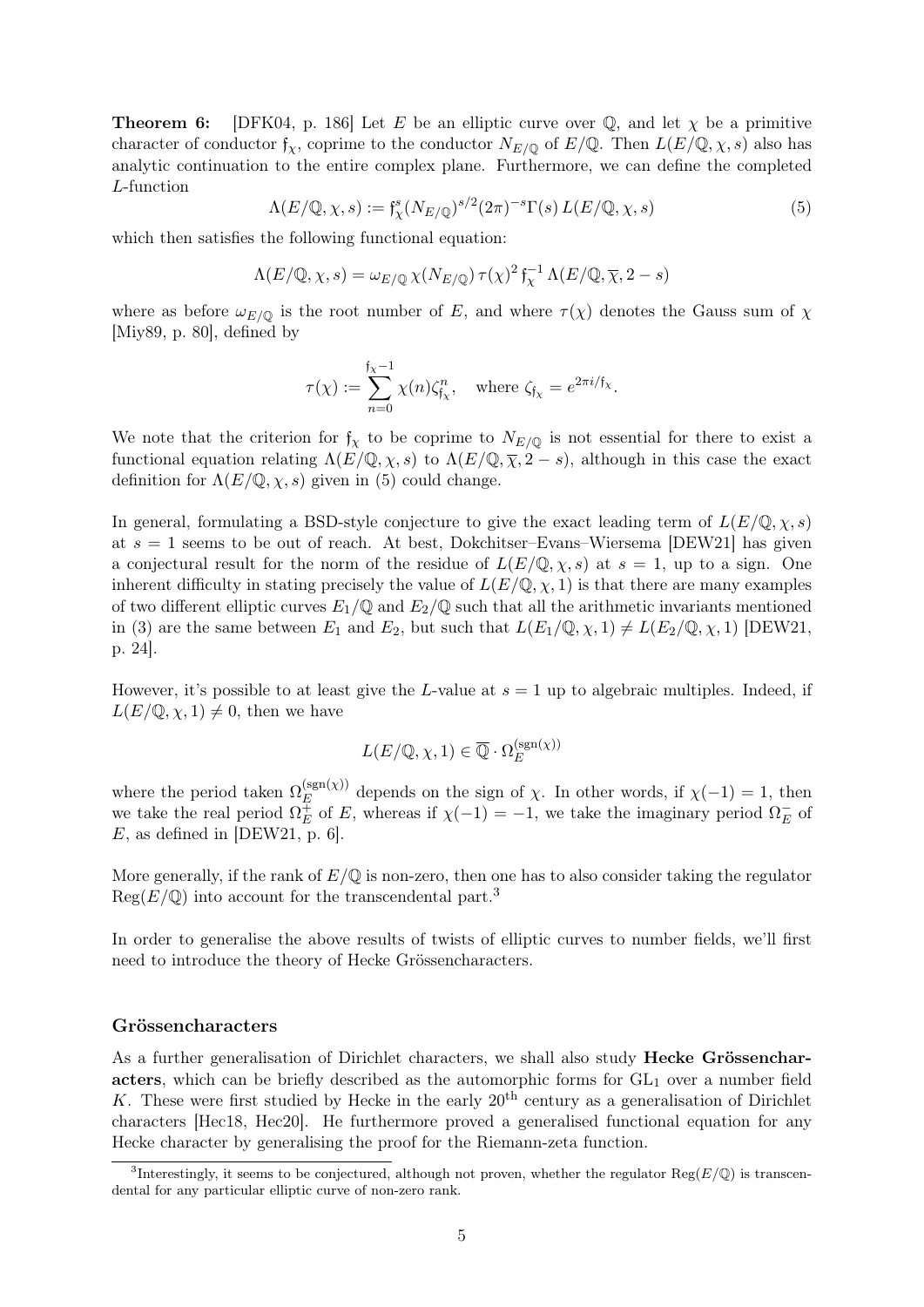It's worth mentioning that an elegant definition of Hecke characters can be given as a continuous group homomorphism from the adele group  $\mathbb{A}_K^\times$  modulo  $K^\times$  to  $\mathbb{C}^\times$ :

$$
\psi: \mathbb{A}_K^\times/K^\times \to \mathbb{C}^\times
$$

Whilst the adelic approach gives a nice short description of Grössencharacters, it isn't always the easiest approach to work with computationally. We therefore consider also describing Hecke Grössencharacters as a map on fractional ideals in  $K$ , where an explicit procedure to pass between the two definitions can be found in [Dej17, p. 19].

We will therefore avoid using the adelic language for the remainder of this project, and will thus simply define Grössencharacters in the following explicit manner:

Let K be a number field, and let  $\Sigma_K$  denote the set of embeddings  $\sigma: K \hookrightarrow \overline{\mathbb{Q}}$  into a fixed algebraic closure  $\overline{Q}$ . We first define an **infinity type** of K as a sequence of integers  $T = (n_{\sigma})_{\sigma \in \Sigma_K}$ indexed by the embeddings of K. For any given element  $\alpha \in K^{\times}$ , we define the evaluation of an infinity type T at an  $\alpha$  as

$$
T(\alpha) := \prod_{\sigma \in \Sigma_K} (\alpha^{\sigma})^{n_{\sigma}}
$$

where the product is taken over all embeddings  $\sigma$  of K. Given some ideal  $\mathfrak{m} \triangleleft \mathcal{O}_K$ , we also define  $I(\mathfrak{m})$  as the set of fractional ideals in K coprime to  $\mathfrak{m}$ .

We shall now state a more explicit definition for Grössencharacters. For simplicity, we take the convention here that our Grössencharacters are unramified at the real places.<sup>4</sup> This means that we consider the modulus of a Grössencharacter  $\psi$  as simply an ideal m of K.

**Definition 7:** [Sch88, p. 1] Let K be a number field, let T be an infinity type of K, and fix some modulus  $\mathfrak{m} \triangleleft \mathcal{O}_K$ . A Grössencharacter of K of infinity type T, modulo  $\mathfrak{m}$ , is a homomorphism  $\psi: I(\mathfrak{m}) \to \mathbb{C}^{\times}$  such that for any principal ideal  $\mathfrak{n} = (\lambda)$  where  $\lambda \equiv 1 \text{ mod } \mathfrak{m}$ , we have

$$
\psi(\mathfrak{n}) = T(\lambda) = \prod_{\sigma \in \Sigma_K} (\lambda^{\sigma})^{n_{\sigma}}
$$

By convention, we can furthermore extend the values of  $\psi$  to all ideals in  $\mathcal{O}_K$  by simply setting  $\psi(\mathfrak{n}) = 0$  if  $\mathfrak{n}$  not coprime to  $\mathfrak{m}$ .

Note that, by necessity for  $\psi$  to be well-defined, we do require that  $T(u) = 1$  for all units  $u \in \mathcal{O}_K^{\times}$ where  $u \equiv 1 \mod \mathfrak{m}$ . By Dirichlet's unit theorem, we also require that  $n_{\sigma} + n_{\overline{\sigma}}$  is constant for all embeddings  $\sigma$  of K [Roh10, p. 9]. We call the constant value  $w = n_{\sigma} + n_{\overline{\sigma}}$  the weight of T.

Note that, if K is totally real, then the constraint that  $n_{\sigma} + n_{\overline{\sigma}}$  is constant simply implies that  $T(\alpha)$  is some power of the norm  $N(\alpha)^{w/2}$  where  $w \in 2\mathbb{Z}$ , and thus any Grössencharacter  $\psi$  of K is simply the product of some finite order character with some power of the norm map.

For fields which are non totally real, the situation becomes somewhat more interesting. For simplicity, we shall consider the specialisation to the imaginary quadratic number field case, and in practice, will often only consider class number 1 imaginary quadratic fields.

<sup>4</sup>We remark that this does lose generality compared to the adelic approach, however all our examples of Grössencharacters will satisfy this simplification. Some authors seem to denote these instead as (algebraic) Hecke characters. Although others seemingly use Hecke characters as a synonym for Grössencharacters, so the terminology isn't always consistent.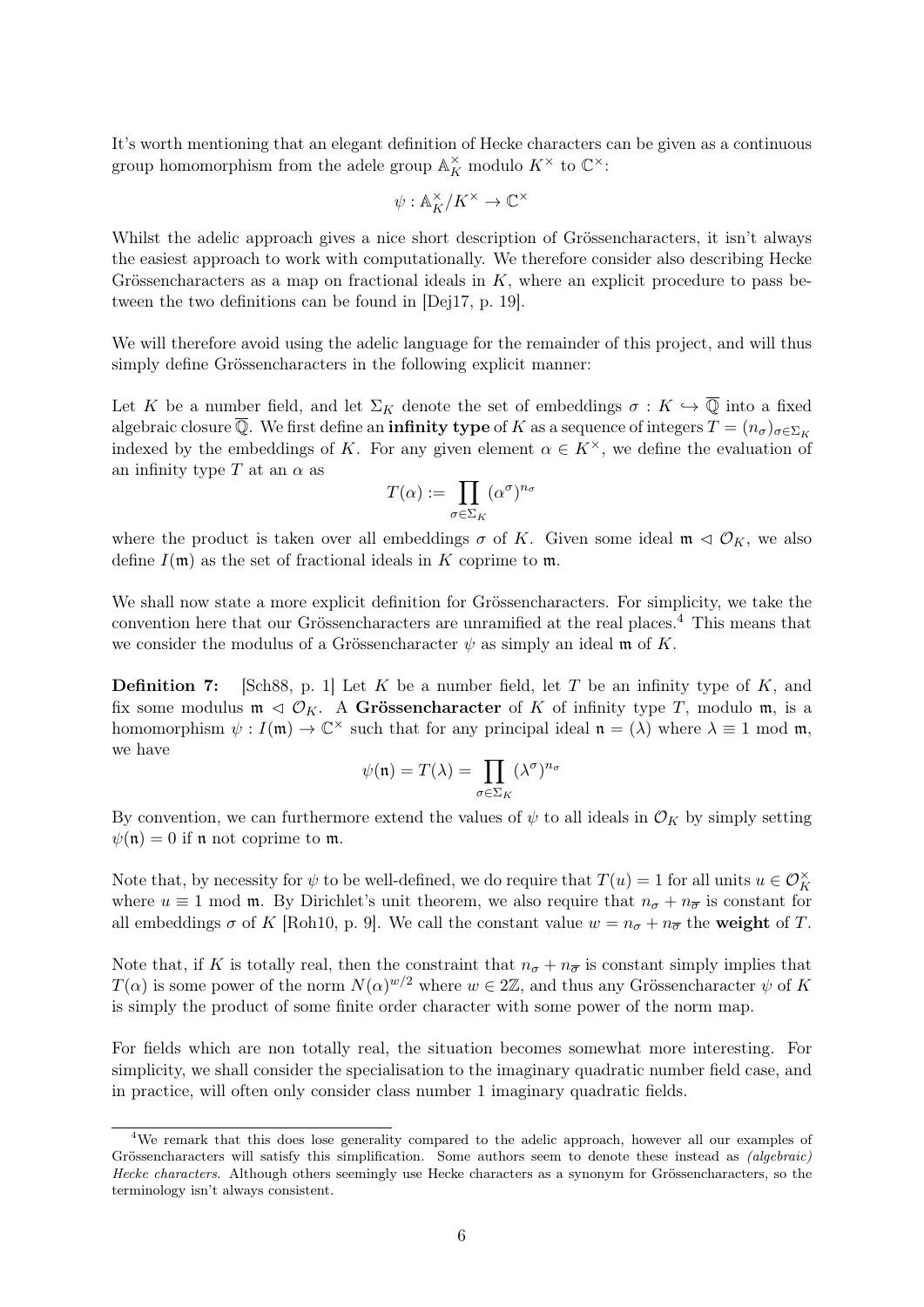Let K be an imaginary quadratic field, let  $(a, b) \in \mathbb{Z}^2$  be an infinity type, and m modulus. A Grössencharacter of infinity type  $(a, b)$  mod m can thus be given as a map  $\psi : I(\mathfrak{m}) \to \mathbb{C}^{\times}$  such that for any principal ideal  $\mathfrak{n} = (\lambda)$  where  $\lambda \equiv 1 \mod \mathfrak{m}$ , we have

$$
\psi(\mathfrak{n}) = \lambda^a \overline{\lambda}^b \tag{6}
$$

where, as before, we require that  $u^a \overline{u}^b = 1$  for all units  $u \in \mathcal{O}_K^{\times}$  where  $u \equiv 1 \mod \mathfrak{m}$ .

We also define the **conductor**  $f_{\psi}$  of  $\psi$  in an analogous way to Dirichlet characters, i.e.  $f_{\psi}$  is the largest integral ideal of K such that (6) holds for all  $\lambda \equiv 1 \mod f_{\psi}$ .

Note that given a Grössencharacter  $\psi_1$  of infinity type  $(a_1, b_1)$  mod  $\mathfrak{m}_1$ , and a character  $\psi_2$  of infinity type  $(a_2, b_2)$  mod  $\mathfrak{m}_2$ , then  $\psi_1 \psi_2$  is a Grössencharacter of infinity type  $(a_1 + a_2, b_1 + b_2)$ , mod  $\mathfrak{m}_1\mathfrak{m}_2$  (although this need not be the conductor of  $\psi_1\psi_2$ ).

### Examples

Surprisingly, it seemed harder than expected to find many explicit easy examples of Grössencharacters in existing literature. Therefore, we shall present some examples here:

• Let K be a number field of class number 1, and  $\mathfrak{m} \triangleleft \mathcal{O}_K$  an ideal. One very obvious example is to simply send all ideals to the form given in (6), i.e.

$$
\psi(\mathfrak{n}) = \lambda^a \overline{\lambda}^b \tag{7}
$$

for  $\mathfrak{n} \lhd I(\mathfrak{m})$ , where  $\mathfrak{n} = (\lambda)$ , with the condition that  $u^a \overline{u}^b = 1$  for all  $u \in \mathcal{O}_K^{\times}$  where  $u \equiv 1$ mod m.

For example, let  $K = \mathbb{Q}(\sqrt{2})$  $(-D)$  have class number 1 (i.e.  $D \in \{1, 2, 3, 7, 11, 19, 43, 67, 163\}$ ). Then (7) gives a well-defined conductor 1 Grössencharacter if and only if

$$
a \equiv b \pmod{4}
$$
 if  $D = 1$ ,  
\n $a \equiv b \pmod{6}$  if  $D = 3$ ,  
\n $a \equiv b \pmod{2}$  otherwise

We'll call these characters the *canonical Grössencharacter*  $\psi_{a,b}$  of infinity type  $(a, b)$ .

Another standard family of examples can be obtained by taking usual finite order Dirichlet characters and extending them to K through the norm map. We'll write down a few imaginary quadratic examples. Recall that, if  $K = \mathbb{Q}(\sqrt{-d})$ , then p splits if and only if D is a square mod p.

• Let  $K = \mathbb{Q}(\sqrt{2})$  $\overline{-2}$ ). We note that all degree 1 primes p have  $N(\mathfrak{p}) \equiv 1, 3 \mod 8$ . Then we have the quadratic Grössencharacter

$$
\psi(\mathfrak{p}) = \begin{cases}\n-1 & \text{if } N(\mathfrak{p}) \equiv 3 \pmod{8} \\
1 & \text{otherwise}\n\end{cases}
$$

• Let  $K = \mathbb{Q}(\sqrt{2})$  $-\overline{7}$ ). Note that the degree 1 primes here are those with norm 1, 2, 4 mod 7. Let  $\omega$  be a primitive cube root of unity. Then we have the Grössencharacter

$$
\psi(\mathfrak{p}) = \begin{cases}\n\omega & \text{if } N(\mathfrak{p}) \equiv 2 \pmod{7} \\
\omega^2 & \text{if } N(\mathfrak{p}) \equiv 4 \pmod{7} \\
1 & \text{otherwise}\n\end{cases}
$$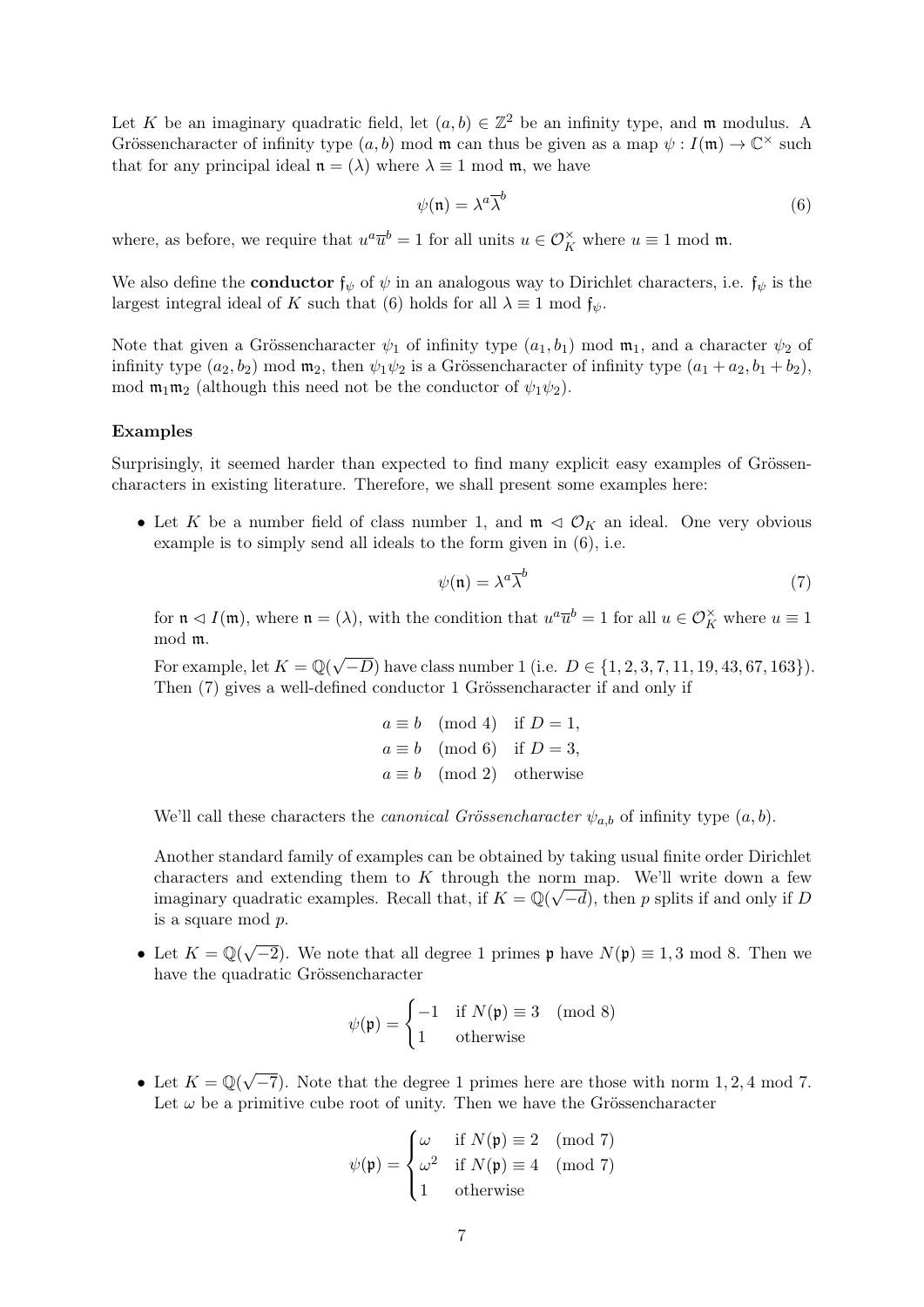• One can also describe many examples of finite order characters which do not factor through √ the norm map. Again, let  $K = \mathbb{Q}(\sqrt{-7})$ , and consider taking the modulus  $\mathfrak{m} = (3)$ . Then there are exactly 4 distinct finite order characters mod m, each being uniquely defined from the value of any prime ideal  $\mathfrak{p} = (\lambda)$  where  $\lambda$  is a non-square mod 3.

For example, if  $\mathfrak{p}_2$  denotes any of the two prime ideals lying above 2, then letting  $\psi(\mathfrak{p}_2) = i$ yields an order 4 Grössencharacter where  $\psi(\overline{p_2}) = -i$  (and thus cannot factor through the norm map)

• [Wat11, p. 8] Let  $K = \mathbb{Q}(\sqrt{2})$  $\overline{-1}$ , and let  $\mathfrak{p}_2$  be the ramified prime above 2. As  $\varphi(\mathfrak{p}_2^3) = 4$ , for every  $\lambda$ , there exists a unique unit  $u \in \{\pm 1, \pm i\}$  such that  $u\lambda \equiv 1 \mod \mathfrak{p}_2^3$ .

Using this construction, we therefore have a unique Grössencharacter mod  $\mathfrak{m} = \mathfrak{p}_2^3$  with infinity type  $(1,0).<sup>5</sup>$ 

• [Loe08, p. 8] Let  $K = \mathbb{Q}(\sqrt{2})$  $(-D)$  have class number 1, with  $D \neq 1, 2, 3$ . We note that in the remaining cases  $-1$  is not a square mod D. Then if  $a + b$  is odd, we can define the character

$$
\psi(\mathfrak{p})=\left(\frac{\mathfrak{p}}{D}\right)\lambda^a\overline{\lambda}^b
$$

We shall also refer to this example as the *canonical Grössencharacter*  $\psi_{a,b}$  of infinity type  $(a, b)$  when  $a + b$  is odd.

### L-functions of Grössencharacters

We can construct directly the L-function of a Grössencharacter  $\psi$  as

$$
L(\psi, s) := \sum_{\mathfrak{n} \triangleleft \mathcal{O}_K} \frac{\psi(\mathfrak{n})}{N(\mathfrak{n})^s} = \prod_{\mathfrak{p} \triangleleft \mathcal{O}_K} \left(1 - \frac{\psi(\mathfrak{p})}{N(\mathfrak{p})^s}\right)^{-1}
$$

where the Euler product follows by multiplicativity of  $\psi$ .

A functional equation for  $L(\psi, s)$  can be given as follows [Miy89, p. 93]: Let  $\Sigma_K^{\rm r}$  and  $\Sigma_K^{\rm c}$  denote the real and complex embeddings of  $K$  respectively. We also use the following shorthand notation for the gamma factors  $\Gamma_{\mathbb{R}}(s) := \pi^{-s/2} \Gamma(s/2)$  and  $\Gamma_{\mathbb{C}}(s) := 2(2\pi)^{-s} \Gamma(s)$ . Then the completed L-function for  $\psi$  is

$$
\Lambda(\psi, s) = (|d_K| N(\mathfrak{f}_{\psi}))^{s/2} \prod_{\sigma \in \Sigma_K^{\mathfrak{r}}} \Gamma_{\mathbb{R}}(s - a_{\sigma}) \prod_{\sigma \in \Sigma_K^{\mathfrak{c}}} \Gamma_{\mathbb{C}}(s - \min(a_{\sigma}, a_{\overline{\sigma}})) L(\psi, s)
$$

where  $d_K$  denotes the discriminant of K and  $f_{\psi}$  the conductor of  $\psi$ .  $\Lambda(\psi, s)$  then satisfies the functional equation

$$
\Lambda(\psi, s) = i^n \tau(\psi) N(\mathfrak{f}_{\psi})^{-1/2} \Lambda(\overline{\psi}, 1 + w - s)
$$

where  $\tau(\psi)$  is the Gauss sum of  $\psi$ , as defined in [Miy89, p. 92], and where

$$
n := \sum_{\sigma \in \Sigma_K^{\rm r}} a_{\sigma} + \sum_{\sigma \in \Sigma_K^{\rm c}} |a_{\sigma} - a_{\overline{\sigma}}|
$$

These L-functions have been well-studied by Shimura [Shi75] amongst others, and it's wellknown that their L-values at critical values can be expressed in terms of periods of abelian

<sup>&</sup>lt;sup>5</sup>We remark that taking the modular form  $\theta_{\psi}$  attached to this Grössencharacter (as described in a later section) matches the L-series of the congruent number curve [Wat11].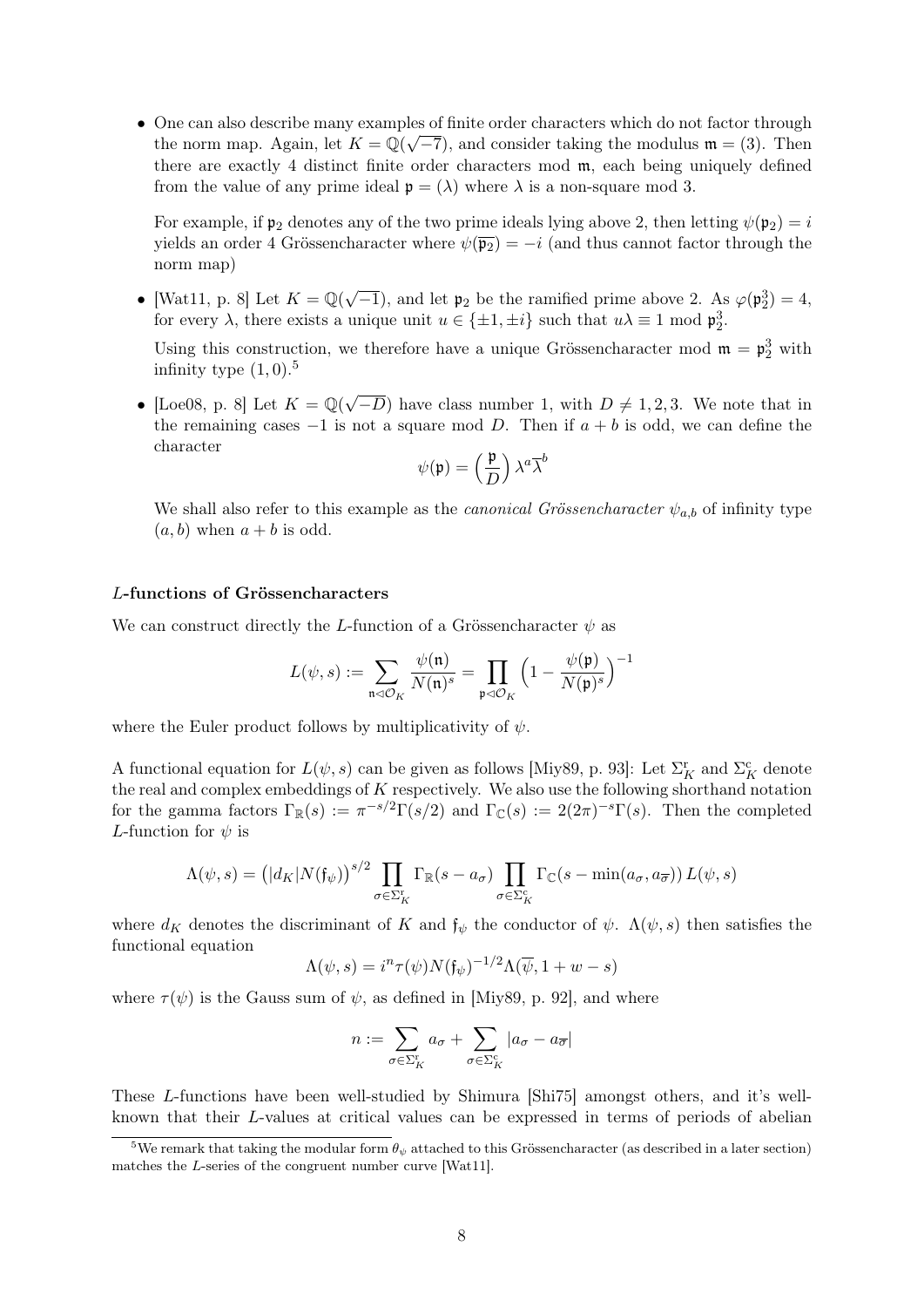varieties of CM-type.

It's worth specialising the above formulae to the case where  $K$  is imaginary quadratic. Indeed, let  $\psi$  be a Grössencharacter over K of infinity type  $(a, b)$  and conductor  $f_{\psi}$ . Then the completed L-function is therefore

$$
\Lambda(\psi, s) = (|d_K| \mathfrak{f}_{\psi}^2)^{s/2} \Gamma_{\mathbb{C}}(s - \min(a, b)) L(\psi, s)
$$

which satisfies the L-function

$$
\Lambda(\psi, s) = i^{|a-b|} \tau(\psi) N(\mathfrak{f}_{\psi})^{-1/2} \Lambda(\overline{\psi}, 1 + a + b - s)
$$

Without spending too much time analysing these L-functions, we shall simply summarise the known results about these critical values. For a given imaginary quadratic field  $K$ , we first define the **period of** K, denoted  $\Omega_K$ , for which any CM elliptic curve over K has period an algebraic multiple of  $\pi \Omega_K^2$ .

**Definition/Theorem 8:** [CS49, p. 373] Let  $K$  be an imaginary quadratic field. We define the **period of**  $K$  as the following real number:

$$
\Omega_K:=\bigg(\prod_{a=1}^{|d|-1}\Gamma\Big(\frac{a}{d}\Big)^{(\frac{d}{a})}\bigg)^{w/4h}
$$

where d is the discriminant of  $K$ , w is the order of the group of units, h is the class number, and where the exponents of the Gamma factors are the Kronecker symbol  $\left(\frac{d}{dt}\right)$  $\frac{d}{a}$ ) (i.e. the Dirichlet character mod |d| associated to  $K$ ).

Then any CM elliptic curve  $E/K$  has global period  $\Omega_E$  being an algebraic multiple of  $\pi \Omega_K^2$  (with the L-value  $L(E/K, 1)$  likewise being a algebraic multiple of its period). Furthermore, if K has class number 1, then in fact there exist elliptic curves  $E$  over  $\mathbb Q$  with CM by  $K$ , such that both their real period  $\Omega_E^+$  $^+_E$  and imaginary period  $\Omega _E^ E$  are algebraic multiples of  $\Omega_K$ .

We also mention that the values of  $L(\psi, 1)$  are similarly well-known (up to algebraic multiples):

**Theorem 9:** [Shi75] Let K be an imaginary quadratic field, and let  $\psi$  be a Grössencharacter over K of infinity type  $(a, b)$  in the outer critical regions. Then the transcendental part of the L-value  $L(\psi, 1)$  can be given as:

$$
L(\psi, 1) \in \overline{\mathbb{Q}} \cdot \frac{\Omega_E^{|a-b|/2}}{\pi^{\max(a,b)-1}} = \overline{\mathbb{Q}} \cdot \frac{\Omega_K^{|a-b|}}{\pi^{(a+b)/2-1}}
$$

where  $\Omega_E$  denotes the global period of any CM-elliptic curve E over K.

With this in mind, we therefore define the **period of**  $\psi$ , denoted  $p(\psi)$ , as the value  $p(\psi) :=$  $\Omega_K^{|a-b|}\pi^{1-(a+b)/2}$ , noting that  $L(\psi, 1)$  is thus an algebraic multiple of  $p(\psi)$ . It's also worth noting that  $p(\psi_1 \psi_2) = p(\psi_1)p(\psi_2)$  if both  $\psi_1$  and  $\psi_2$  lie in the same (outer) critical region.

This allows us to not only very explicitly write down the periods  $\Omega_E$  of CM elliptic curves and their leading L-function coefficients  $L(E/K, 1)$ , but also the values of  $L(\psi, 1)$ . To illustrate this, we shall go through a few examples:

#### Examples: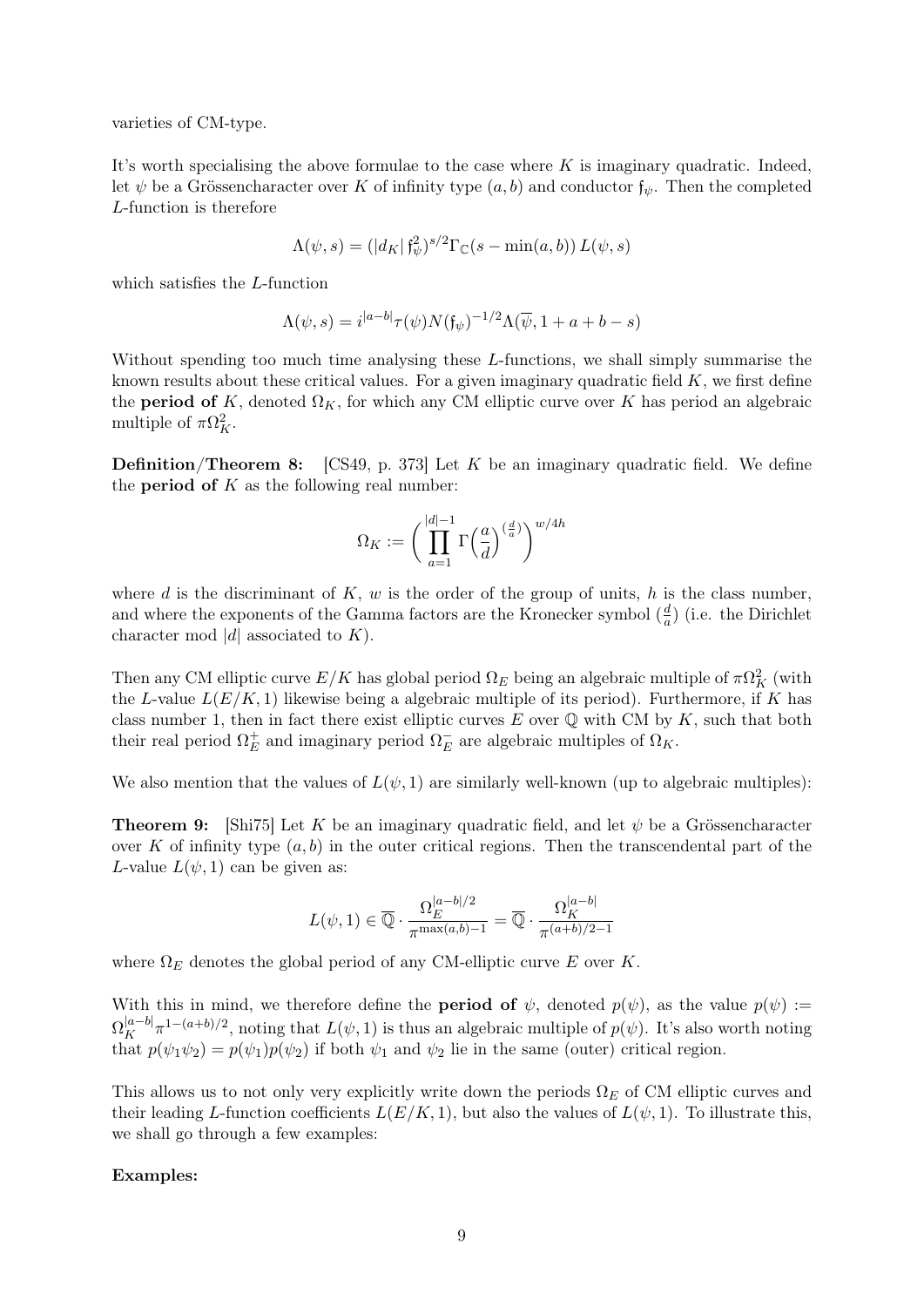• Let  $K = \mathbb{Q}(\sqrt{2})$  $(-7)$ . We therefore calculate the period of K  $\Omega_K$  explicitly as:

$$
\Omega_K = \sqrt{\frac{\Gamma(\frac{1}{7})\Gamma(\frac{2}{7})\Gamma(\frac{4}{7})}{\Gamma(\frac{3}{7})\Gamma(\frac{5}{7})\Gamma(\frac{6}{7})}} = 3.31921570...
$$

We now fix the elliptic curve  $E_1$  being the 16.1-CMa1 curve over K. To be fully explicit, we can express the period of  $E_1$  as:

$$
\Omega_{E_1} = \frac{1}{2\sqrt{7}} \pi \Omega_K^2 = \frac{\pi \Gamma(\frac{1}{7}) \Gamma(\frac{2}{7}) \Gamma(\frac{4}{7})}{2\sqrt{7} \Gamma(\frac{3}{7}) \Gamma(\frac{5}{7}) \Gamma(\frac{6}{7})} = 6.54096476\dots
$$

and furthermore the L-value  $L(E_1/K, 1)$  can be checked as

$$
L(E_1/K, 1) = \frac{\Omega_{E_1}}{8\sqrt{7}} = 0.30903153751765917103...
$$

• Let  $E_2$  be the 64.1-CMa1 curve over K. Then the period of  $E_2$  is

$$
\Omega_{E_2} = \frac{1}{2\sqrt{14}} \pi \Omega_K^2 = 4.62516054\dots
$$

and furthermore the L-value  $L(E_2/K, 1)$  is

$$
L(E_2/K, 1) = \frac{\Omega_{E_2}}{2\sqrt{7}} = 0.87407318...
$$

• Let  $\psi_{1,-3}$  be the canonical Grössencharacter of infinity type  $(1, -3)$  over K. Then

$$
L(\psi_{1,-3}, 1) = \frac{1}{1176}\pi^2 \Omega_K^4 = 1.01867190...
$$

Similarly, let  $\psi_{5,-1}$  be the canonical Grössencharacter of infinity type  $(5, -1)$  over K. Then

$$
L(\psi_{5,-1}, 1) = \frac{1}{70\sqrt{7}} \frac{\Omega_K^6}{\pi} = 2.29834872...
$$

Whilst the above results regarding L-values of Grössencharacters have been well-studied, the main focus of this project is studying the  $L$ -values of elliptic curves  $E$  twisted by Grössencharacters, which shall be the focus of the next section.

#### Elliptic curves twisted by Grössencharacters

In an entirely analogous manner to constructing the  $L$ -function of elliptic curves over  $\mathbb Q$  twisted by Dirichlet character, we can also construct the twisted L-function of  $E/K$  by some Grössencharacter  $\psi$ :

$$
L(E/K, \psi, s) = \sum_{\mathfrak{n} \lhd \mathcal{O}_K} a_{\mathfrak{n}}(E) \psi(\mathfrak{n}) N(\mathfrak{n})^{-s}
$$

By complete multiplicativity of  $\psi$ , we also have that  $L(E/K, \psi, s)$  can be given by the Euler product:

$$
L(E/K, \psi, s) = \prod_{\mathfrak{p} \triangleleft \mathcal{O}_K} L_{\mathfrak{p}}(\psi(\mathfrak{p}) N(\mathfrak{p})^{-s})^{-1}
$$

To simplify matters, we shall give the functional equation specialised to the case where  $K$  is an imaginary quadratic field. Again, we remark that this is still conjectural in the general case,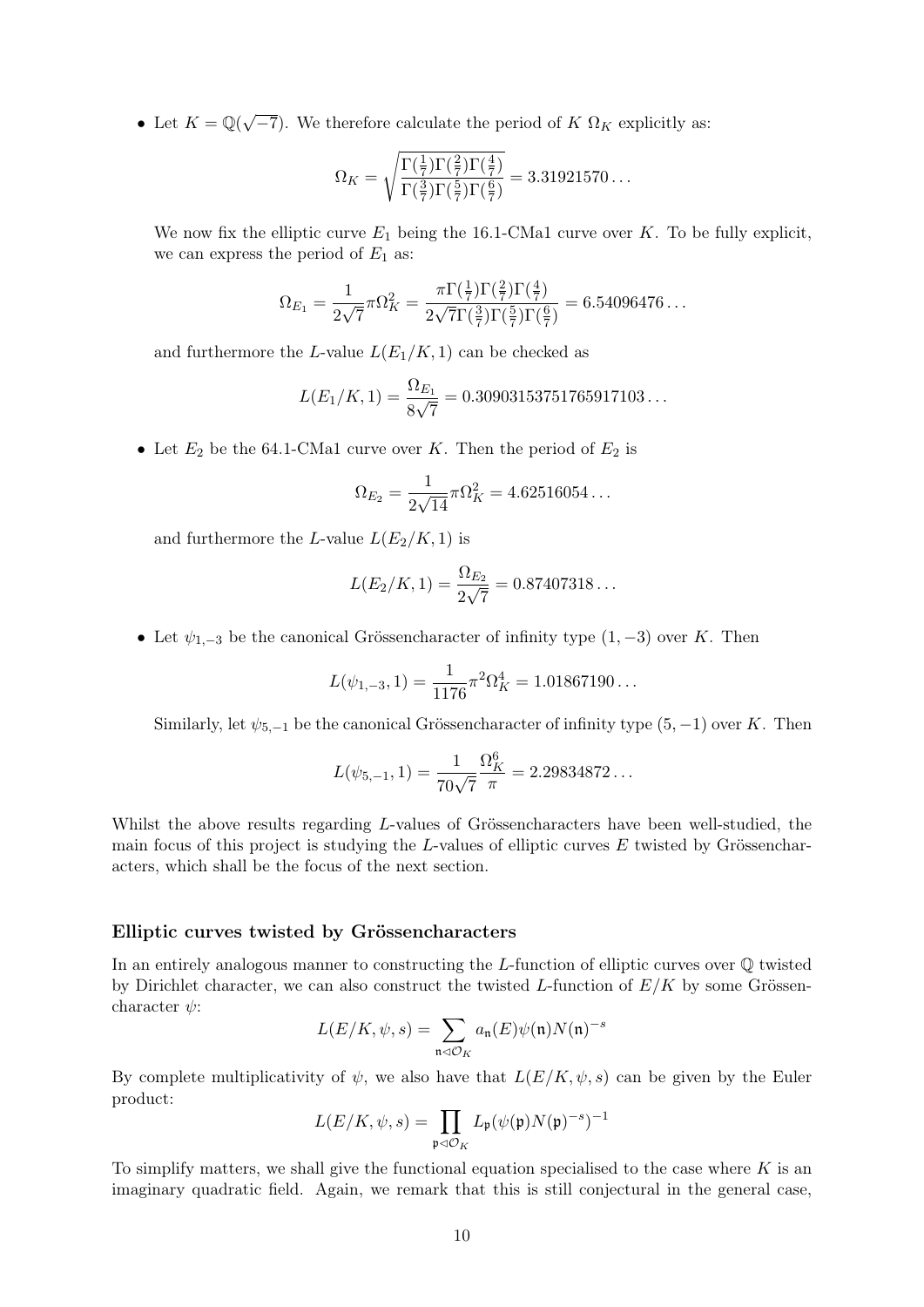and is only known for modular elliptic curves.

**Conjecture 10:** Let E be an elliptic curve over some imaginary quadratic field K, and let  $\psi$ be a primitive Grössencharacter of infinity type  $(a, b)$  over K, with conductor  $f_{\psi}$  coprime to the conductor  $N_{E/K}$  of E. Then the completed L-function is given as

$$
\Lambda(E/K, \psi, s) = \begin{cases} \mathfrak{f}_{\psi}^{s}(N_{E/K})^{s/2} \Gamma_{\mathbb{C}}(s - \min(a, b))^{2} L(E/K, \psi, s) & \text{if } a = b \\ \mathfrak{f}_{\psi}^{s}(N_{E/K})^{s/2} \Gamma_{\mathbb{C}}(s - \min(a, b)) \Gamma_{\mathbb{C}}(s - \min(a, b) - 1) L(E/K, \psi, s) & \text{if } a \neq b \end{cases}
$$

where we note the exact form depends on whether  $a$  equals  $b$ . This then satisfies the functional equation

$$
\Lambda(E/K,\psi,s)=\omega_{E/K,\psi}\,\Lambda(E/K,\overline{\psi},2+a+b-s)
$$

where  $\omega_{E/K,\psi}$  is given by

$$
\omega_{E/K,\psi} := \omega_{E/K} \psi(N_{E/K}) \tau(\psi)^2 \mathfrak{f}_{\psi}^{-1}
$$
\n(8)

where as before  $\omega_{E/K}$  is the global root number for  $E/K$  and where  $\tau(\psi)$  is the Gauss sum of  $\psi$ .

Given an elliptic curve  $E/K$ , and Grössencharacter  $\psi$ , we say that a point  $z \in \mathbb{Z}$  is a **critical** point (in the Deligne sense) if none of the Gamma factors on either side of the functional equation for  $L(E/K, \psi, s)$  have a pole at z. [BDP13, p. 1090].

From the functional equation for  $\Lambda(E/K, \psi, s)$ , we therefore note that  $L(E/K, \psi, 1)$  is a critical value if one of the following three conditions holds:

- $a = b = 0$ ,
- $a \geq 1$  and  $b \leq -1$ ,
- $a \le -1$  and  $b \ge 1$ .

We shall informally refer to the first condition as the *inner* critical region, and the latter two conditions as the outer critical region. These are depicted in Figure 1.

We note that the earlier remarks regarding the difficulties behind calculating L-values of elliptic curves  $E/\mathbb{Q}$  twisted by Dirichlet characters hint that stating a precise conjecture for the value of  $L(E/K, \psi, 1)$  is out of reach. Therefore, we'll have to resort to results whereby the values  $L(E/K, \psi, 1)$  are known only up to algebraic multiples.

In the case that  $\psi$  has trivial infinity type, then its known that  $L(E/K, \psi, 1)$  is simply some in the case that  $\varphi$  has trivial infinity type, then its known that algebraic multiple of the period  $\Omega_E$ . As an example, if  $K = \mathbb{Q}(\sqrt{2\pi})$  $(-7)$  and E denotes the 16.1-CMa curve and  $\psi$  is the order 2 Hecke character modulo (3), then  $L(E/K, \psi, 1) = \frac{16}{3}L(E/K, 1)$ .

Not as much is known in the outer critical region, where  $(a, b) \neq (0, 0)$ , which shall be the main focus of this project.

### Modular forms associated to Grössencharacters

One of the many useful procedures one can apply to Grössencharacters is to construct a modular form  $\theta_{\psi}$ . This allows us study Grössenchareacters using the extensive machinery that modular forms provide.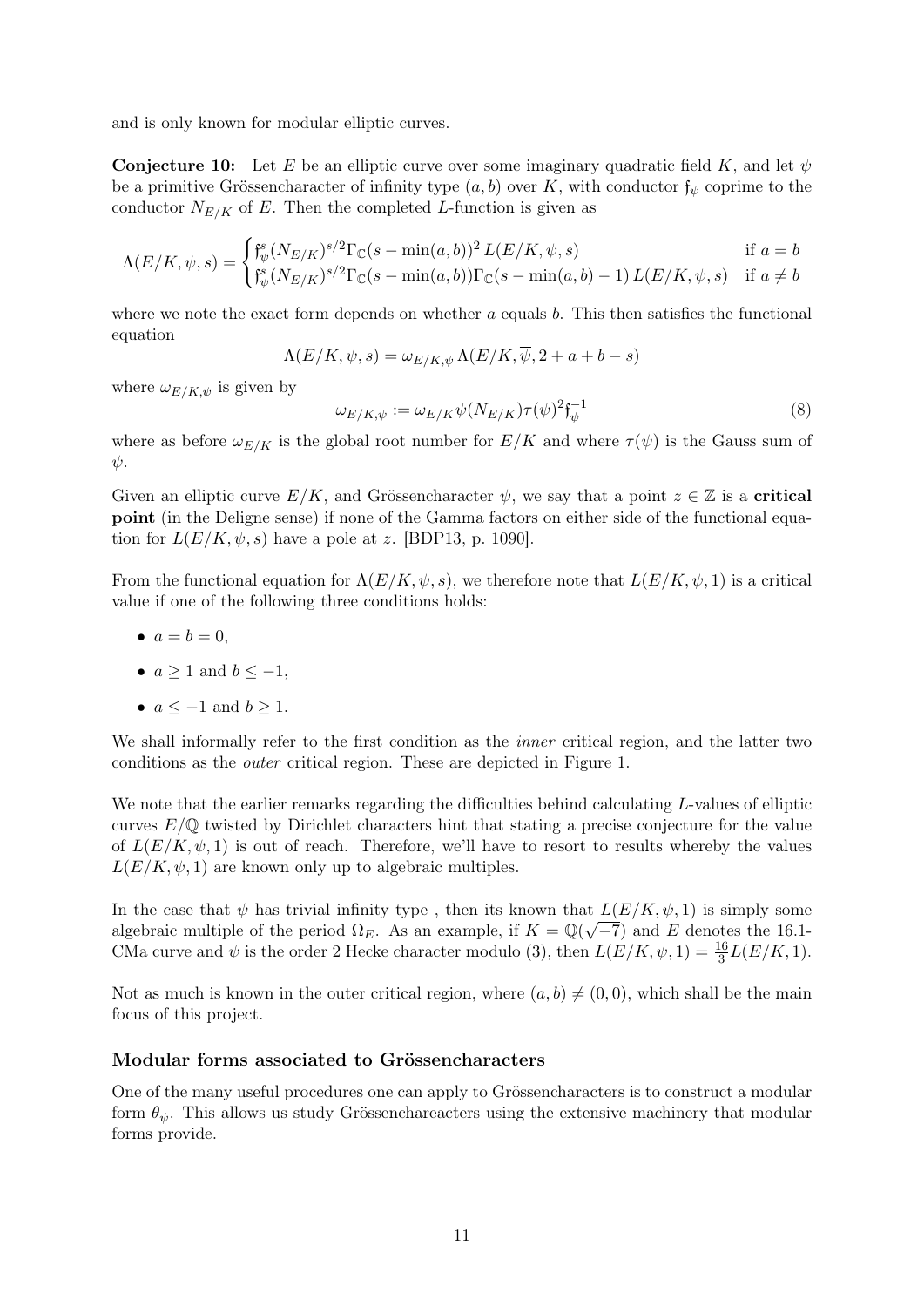

Figure 1: Regions where  $L(E/K, \psi, s)$  is critical at  $s = 1$  for  $\psi$  of infinity type  $(a, b)$ . Region  $\Sigma_0$ denotes the inner critical region, and regions  $\Sigma_1$  and  $\Sigma'_1$  denote the outer critical region.

We first give a very brief reminder of modular forms as well as get some of the standard notation underway.

Firstly, we recall that the group  $SL_2(\mathbb{Z})$  of  $2 \times 2$  matrices over  $\mathbb Z$  with determinant 1 can be generated by the two matrices  $T := \begin{pmatrix} 1 & 1 \\ 0 & 1 \end{pmatrix}$  and  $S := \begin{pmatrix} 0 & -1 \\ 1 & 0 \end{pmatrix}$  [DS05, p. 2]. We also define  $\Gamma_{\infty}$ as the subgroup of  $SL_2(\mathbb{Z})$  generated by  $\{\pm T\}$ , i.e.

$$
\Gamma_{\infty} := \left\{ \pm \begin{pmatrix} 1 & m \\ 0 & 1 \end{pmatrix} \, \middle| \, m \in \mathbb{Z} \right\}
$$

**Definition 11:** [DS05, p. 17] Let H denote the upper-half plane, and let  $\Gamma$  be a congruence subgroup of  $SL_2(\mathbb{Z})$ . We say that a holomorphic function  $f : \mathcal{H} \to \mathbb{C}$  is a **modular form** of weight  $k$  on  $\Gamma$  if the following conditions hold:

• f is invariant under the slash operator for every  $\gamma \in \Gamma$ , i.e. we have

$$
(f|_{k}\gamma)(z) = f(z)
$$

for all 
$$
\gamma \in \Gamma
$$
, where  $(f|_k \gamma)(z) := j(\gamma, z)^{-k} f(\gamma z)$  and where  $j(\gamma, z) = (cz+d)$  if  $\gamma = \begin{pmatrix} a & b \\ c & d \end{pmatrix}$ .

• f is holomorphic at all cusps. This is equivalent to the condition that  $(f|k\gamma)(z)$  is bounded as  $\text{Im}(z) \to \infty$ , for all  $\gamma \in SL_2(\mathbb{Z})$ 

We shall also make frequent of the congruence subgroups  $\Gamma_0(N)$  and  $\Gamma_1(N)$  for some positive integer  $N \geq 1$  ( $\Gamma_0(N)$ ) is sometimes also called the *Hecke congruence subgroup* of level N). These are defined to be [DS05, p. 13] :

$$
\Gamma_0(N) := \left\{ \begin{pmatrix} a & b \\ c & d \end{pmatrix} \in SL_2(\mathbb{Z}) : c \equiv 0 \pmod{N} \right\},\
$$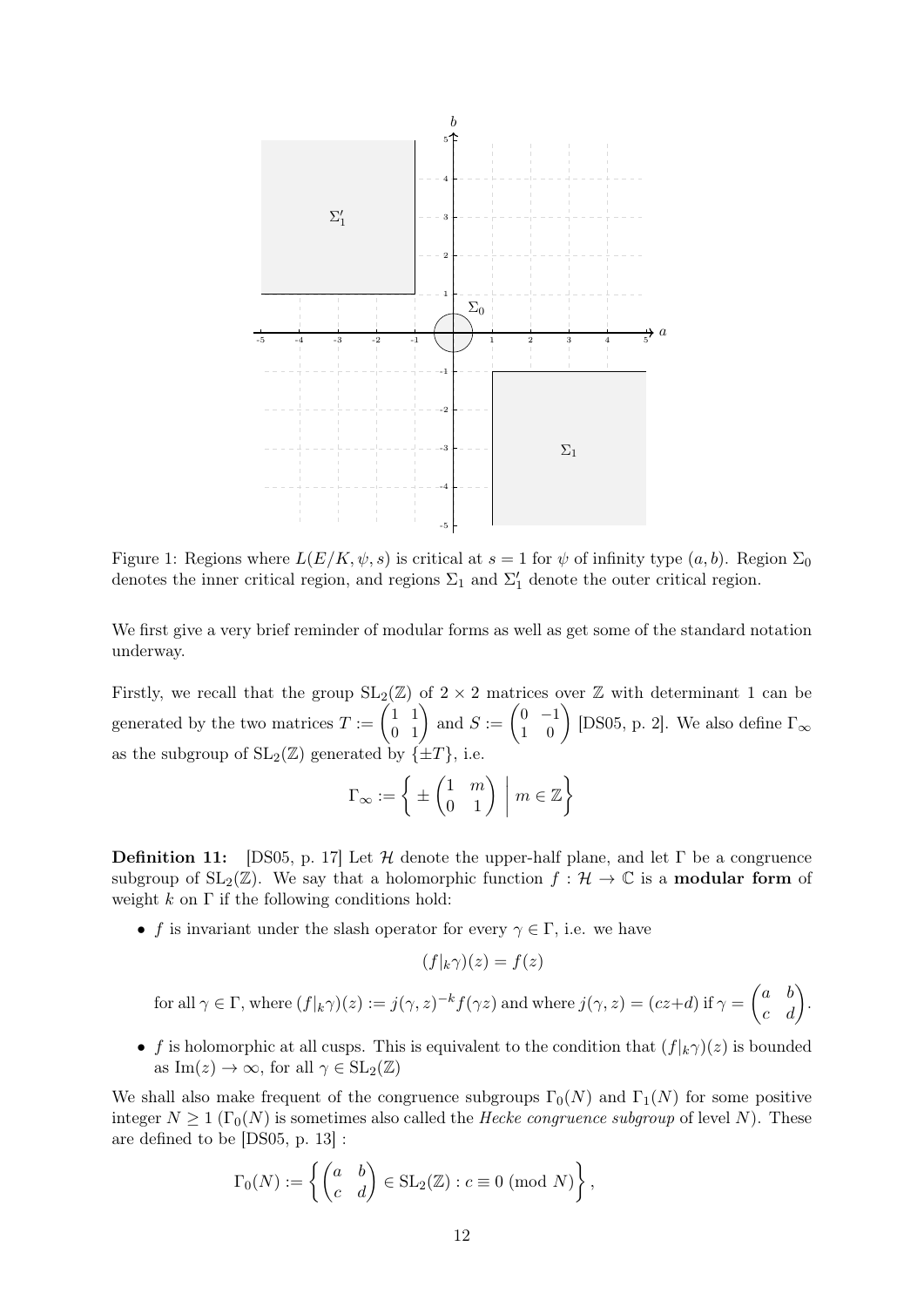$$
\Gamma_1(N) := \left\{ \begin{pmatrix} a & b \\ c & d \end{pmatrix} \in SL_2(\mathbb{Z}) : c \equiv 0, \text{ and } a, d \equiv 1 \pmod{N} \right\}
$$

We denote  $\mathcal{M}_k(\Gamma)$  as the space of weight k modular forms for  $\Gamma$ , and similarly denote  $\mathcal{S}_k(\Gamma)$  as the space of weight k cusp forms for Γ. For brevity, when  $\Gamma = \Gamma_1(N)$ , then we'll denote the space of modular (resp. cusp) forms of weight k for  $\Gamma$  simply as  $\mathcal{M}_k(N)$  (resp.  $\mathcal{S}_k(N)$ ).

Before defining the modular form  $\theta_{\psi}$  attached to a Grössencharacter  $\psi$ , we must also introduce the notion of modular forms with character:

**Definition 12:** Let N be a positive integer, k an integer, and  $\chi$  a Dirichlet character. Then we say that a holomorphic function  $f : \mathcal{H} \to \mathbb{C}$  is **modular form of level** N, weight k and character  $\chi$ , if the following conditions hold:

1. 
$$
f(\gamma z) = \chi(d)(cz+d)^k f(z)
$$
 for all  $\gamma = \begin{pmatrix} a & b \\ c & d \end{pmatrix} \in \Gamma_0(N)$ .

2. f is holomorphic at all cusps.

We denote the space of all modular forms of level N, weight k and character  $\chi$  as  $\mathcal{M}_k(N, \chi)$ , and similarly denote the subspace of cusp forms as  $\mathcal{S}_k(N,\chi)$ . It's worth mentioning that the spaces  $\mathcal{M}_k(N)$  and  $\mathcal{S}_k(N)$  decompose as

$$
\mathcal{M}_k(N) = \sum_{\chi} \mathcal{M}_k(N, \chi), \quad \text{and} \quad \mathcal{S}_k(N) = \sum_{\chi} \mathcal{S}_k(N, \chi).
$$

We now consider the construction of a modular form from a Grössencharacter  $\psi$ . It is possible to do this for both real and imaginary quadratic fields, however for our purposes, we shall simply state the imaginary quadratic case.

**Definition/Theorem 13:** [Iwa97, p. 213] Let K be an imaginary quadratic field, with discriminant  $D < 0$ . Let  $\psi$  be a Grössencharacter of K modulo m of infinity type  $(a, b)$ . We define the theta series  $\theta_{\psi}$  associated to  $\psi$  as

$$
\theta_{\psi}(z) := \sum_{\mathfrak{n} \triangleleft \mathcal{O}_K} \psi(\mathfrak{n}) N(\mathfrak{n})^{|a-b|/2} q^{N(\mathfrak{n})}, \quad q = e^{2\pi i z}
$$

where as before  $N(\mathfrak{n})$  denotes the norm of  $\mathfrak{n}$ . Then  $\theta_{\psi}$  is a modular form of weight  $|a-b|+1$ and of level  $|D| \cdot N(f_{\psi})$  with character  $\chi$ , where  $\chi$  is the Dirichlet character (modulo  $|D| \cdot N(f_{\psi})$ ) given by

$$
\chi(n) = \left(\frac{D}{n}\right) \psi((n)). \quad \text{for } n \in \mathbb{Z}
$$

where  $\left(\frac{D}{n}\right)$  denotes the Kronecker symbol.

Moreover, we have that  $\theta_{\psi}$  is primitive if  $\psi$  is primitive, and furthermore that  $\theta_{\psi}$  is a cusp form if  $|a - b| > 0$ .

We shall not go into detail regarding a proof of the above, however these statements with proofs can be found in both Miyake [Miy89, p. 183] and Iwaniec [Iwa97, p. 213]. In summary, one applies the functional equation for  $\psi$  to show that  $\theta_{\psi}$  satisfies a set of sufficient conditions given by Weil [Wei67] to prove that  $\theta_{\psi}$  is a modular form.

By construction of  $\theta_{\psi}$ , we also note that the L-function of  $\theta_{\psi}$  is simply the L-function of  $\psi$ shifted by  $\frac{|a-b|}{2}$ , i.e.  $L(\theta_{\psi}, s) = L(\psi, s - \frac{|a-b|}{2})$  $\frac{-b]}{2}$ ).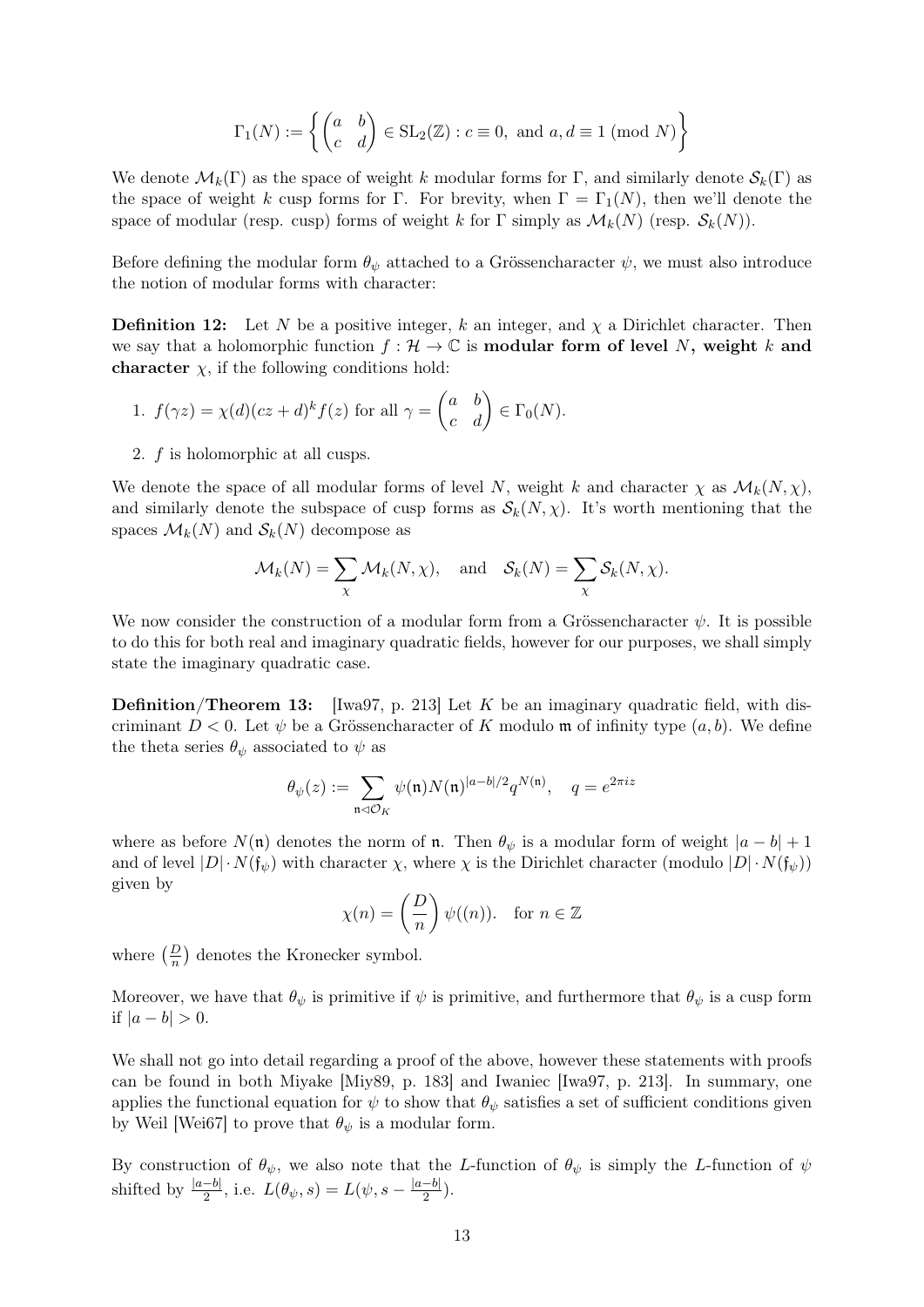### Computational results

To practically compute values of L-functions of elliptic curves, we use Sage's implementation of Dokchitser's L-function calculator [Dok04]. This can handle L-functions of any motivic origin and can compute values to any arbitrary precision. The calculator works by essentially doing computations with the inverse Mellin transform of  $\Lambda(E/K, \psi, s)$ , which allows for much faster convergence compared to constructing the Euler product naively.<sup>6</sup>

In practice, usage of the calculator only requires knowledge of the conductor  $N$ , the gamma factors in the completed L-function, the weight w, and the Fourier coefficients  $a_n$  for sufficiently many positive integers  $n$  (depending on the precision required).

We note that the sign  $\omega_{E/K,\psi}$  in the functional equation for  $\Lambda(E/K,\psi,s)$  is straightforward to compute assuming the conductor  $N_{E/K}$  of E is coprime to the conductor  $f_{\psi}$  of  $\psi$ , as shown in (8). However, in the case where  $N_{E/K}$  and  $f_{\psi}$  are not coprime, it's not always obvious what  $\omega_{E/K,\psi}$  should be.

Nevertheless, as the functional equation is linear in  $\omega_{E/K,\psi}$ , then assuming all remaining parameters are correct, we can easily just solve for the sign using the functional equation, as done per [Dok04, p. 16]. As a remaining check, we can ensure that  $|\omega_{E/K,\psi}| = 1$  and  $\omega_{E/K,\psi} \in \overline{\mathbb{Q}}$ .

Computing sufficiently many coefficients  $a_n(E)$  and  $\psi(n)$  is straightforward. We do note that it's not always clear what the conductor/level N is again when  $N_{E/K}$  and  $f_{\psi}$  are not coprime. Although this isn't a practical issue, since we can always just try various guesses for  $N$ , and then simply check that the functional equations holds for various small values of s.

The only remaining computation is to calculate the gamma factors as per Dokchitser's [Dok04, p. 3] format. By simply applying Legendre's duplication formula, we note that the definition for the completed L-function  $\Lambda(E/K, \psi, s)$  (in the case where  $f_{\psi}$  and  $N_{E/K}$  are coprime) can be given as

$$
\Lambda(E/K,\psi,s) := \mathfrak{f}_{\psi}^s(N_{E/K})^{s/2} \pi^{-2s} \gamma(s) L(E/K,\psi,s)
$$

where  $\gamma(s) = \Gamma(\frac{s+\lambda_1}{2})\Gamma(\frac{s+\lambda_2}{2})\Gamma(\frac{s+\lambda_3}{2})$ , and where the gamma parameters  $(\lambda_1, \lambda_2, \lambda_3, \lambda_4)$ depend only on  $\min(a, b)$  as:

$$
(\lambda_1, \lambda_2, \lambda_3, \lambda_4) = \begin{cases} (-a, -a, 1-a, 1-a) & \text{if } a=b \\ (-a, -a, -1-a, 1-a) & \text{if } ab \end{cases}
$$

With the above in mind, we are now ready to evaluate  $L(E/K, \psi, 1)$  for various different elliptic curves E and Grössencharacters  $\psi$ .

We let K be the fixed imaginary quadratic field  $\mathbb{Q}(\sqrt{\mathbb{Z}})$  $(-7)$ , and let  $E_0$  be the 16.1-CMa1 curve over K. We denote the period of  $E_0$  as  $\Omega_E = 6.54096...$ 

For each infinity type  $(a, b)$ , we recall that  $\psi_{a,b}$  denotes the canonical Grössencharacter of infinity type  $(a, b)$ , i.e. for all  $(\lambda) \triangleleft \mathcal{O}_K$  we define

$$
\psi_{a,b}((\lambda)) := \begin{cases} \lambda^a \overline{\lambda}^b & \text{if } a+b \text{ even} \\ (\frac{\lambda}{\mathfrak{p}_7}) \lambda^a \overline{\lambda}^b & \text{if } a+b \text{ odd} \end{cases}
$$

<sup>6</sup>We note that even in regions of absolute convergence, manually constructing the Euler product converges far too slow to be of any use in practice.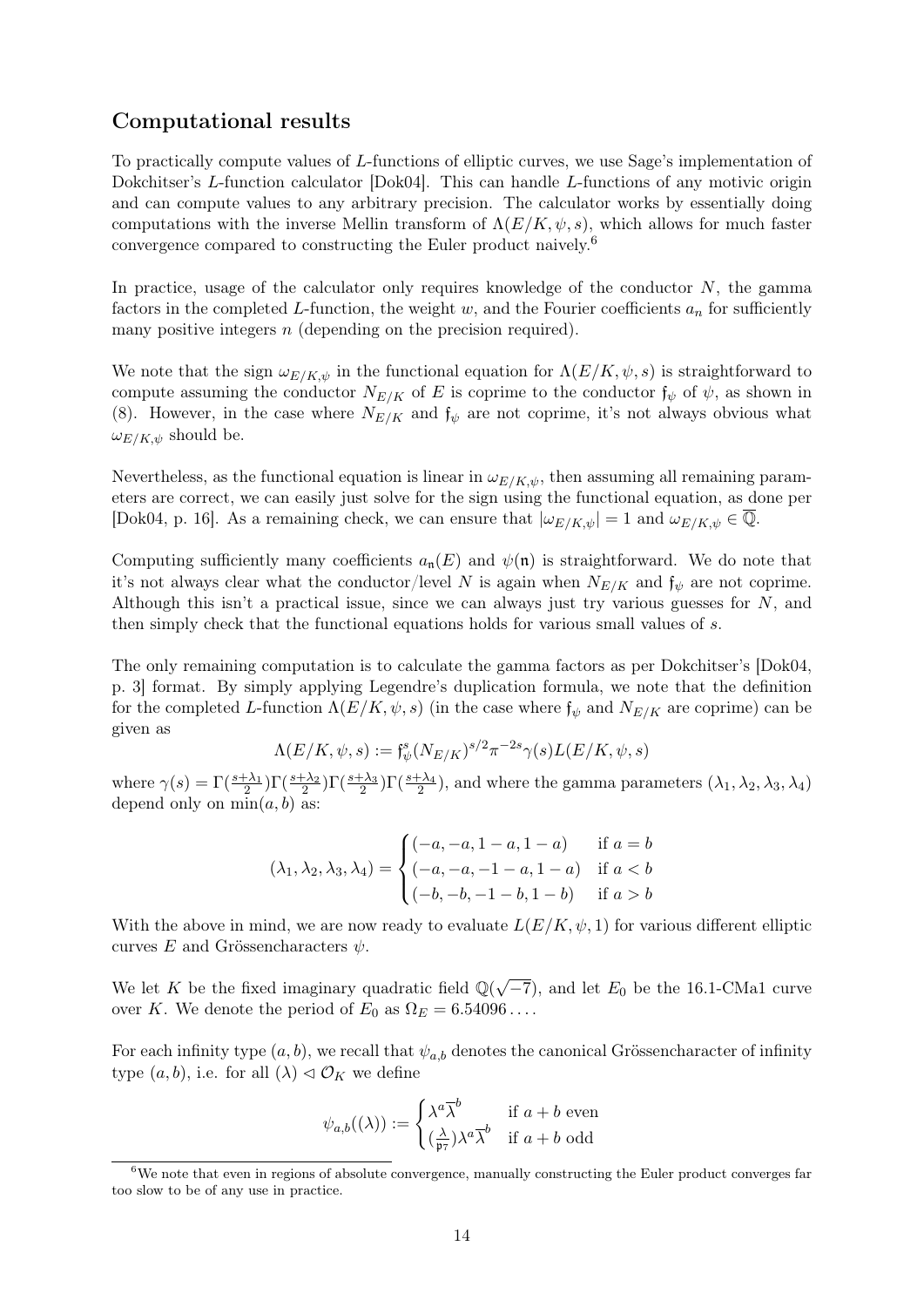where  $\mathfrak{p}_7$  is the unique prime ideal in K lying above 7. Note that this gives a well-defined conductor 1 Grössencharacter if  $a + b$  is even, otherwise it has conductor  $\mathfrak{p}_7$  if  $a + b$  is odd.

We shall first give some values of  $L(E_0/K, \psi, 1)$  for canonical Grössencharacters of various different infinity types. All calculations were done to 1000 bits of precision (about 300 decimal places).

Table 1: Table of L-values  $L(E_0/K, \psi_{a,b}, 1)$  for various infinity types  $(a, b)$  in the  $\Sigma_1$  outer critical region.<sup>7</sup> Plot is given in the usual Cartesian convention (i.e. the columns denote  $a$  in increasing order, and the rows denote b in decreasing order). For brevity, we denote  $\alpha = \frac{1+\sqrt{-7}}{2}$  $\frac{\sqrt{-t}}{2}$ .

| $\boldsymbol{0}$           |                                                                              | 2                                                                                       | 3                                                                                             | 4                                                                                                     |
|----------------------------|------------------------------------------------------------------------------|-----------------------------------------------------------------------------------------|-----------------------------------------------------------------------------------------------|-------------------------------------------------------------------------------------------------------|
| $rac{\Omega_E}{8\sqrt{7}}$ | 0                                                                            | 0                                                                                       | 0                                                                                             | 0                                                                                                     |
|                            | $\frac{i\alpha}{7\overline{\alpha}^3}\cdot\frac{\Omega_E^2}{\pi}$            | $\frac{i\alpha^5\overline{\alpha}^2}{7}\cdot\frac{\Omega_E^3}{\pi^3}$                   | $\frac{i\alpha}{\overline{\alpha}}\cdot\frac{\Omega_E^4}{\pi^5}$                              | $\frac{i3(9\sqrt{-7}+106)\alpha^{5}\overline{\alpha}^{2}}{1}\cdot\frac{\Omega_{E}^{5}}{\pi^{7}}$      |
|                            | $\frac{\alpha^7}{7^3\overline{\alpha}^2}\cdot\frac{\Omega_E^3}{\pi}$         | $\frac{i\alpha^4}{7^2\overline{\alpha}^4}\cdot\frac{\Omega_E^4}{\pi^3}$                 | $\frac{i(2-\sqrt{-7})\overline{\alpha}^7}{7^2\alpha}\cdot\frac{\Omega^5_E}{\pi^5}$            | $\frac{i(3\sqrt{-7}-2)\alpha^4}{7\overline{\alpha}^4} \cdot \frac{\Omega_E^6}{\pi^7}$                 |
|                            | $\frac{i\alpha^5}{3\cdot 7^2\overline{\alpha}^9}\cdot\frac{\Omega_E^4}{\pi}$ | $\frac{i(2-\sqrt{-7})\alpha^8}{3.74\overline{\alpha}^4} \cdot \frac{\Omega_E^5}{\pi^3}$ | $\frac{3\alpha^5}{7^3\overline{\alpha}^7}\cdot\frac{\Omega_E^6}{\pi^5}$                       | $\frac{3(18\sqrt{-7}-19)\alpha^{8}}{7^{3}\overline{\alpha}^{4}} \cdot \frac{\Omega_{E}^{7}}{\pi^{7}}$ |
|                            |                                                                              |                                                                                         | $\frac{i(18\sqrt{-7}+19)\alpha^8}{3\cdot7^5\overline{\alpha}^8}\cdot\frac{\Omega_E^7}{\pi^5}$ | $\frac{i11\alpha^5}{7^4\overline{\alpha}^{11}}\cdot\frac{\Omega_E^8}{\pi^7}$                          |
|                            |                                                                              |                                                                                         | $\frac{i(-9\sqrt{-7}+106)\alpha^8}{3\cdot7^6\overline{\alpha}^9}\cdot\frac{\Omega_E^5}{\pi}$  | $\frac{i(-2-3\sqrt{-7})\alpha^5}{3^2 7^3 \overline{\alpha}^{11}} \cdot \frac{\Omega_E^6}{\pi^3}$      |

To further investigate the ratios of L-values with the same infinity type, we compute several of the L-values for the infinity types  $(1, -1)$  and  $(1, -3)$ , compared across three different elliptic curves 16.1-CMa, 44.3a, 46.2a, (the latter two of which are not Q-curves), and three different Grössencharacters, with finite order part having order 1, 2 and 4 respectively.

For notation, we denote  $\chi_1$  as the unique order 2 Grössencharacter mod (3), and denote  $\chi_2$  as the unique order 4 Grössencharacter mod (3) such that  $\chi_2((\alpha)) = i$ . We note that  $\chi_1$  does factor through the norm, however  $\chi_2$  doesn't.

Table 2: List of a few elliptic curves E over  $K = \mathbb{Q}(\sqrt{\mathbb{Q}})$  $\overline{-7}$ ). As before,  $\alpha = \frac{1+\sqrt{-7}}{2}$ . The ratio of L-values  $\frac{L(E/K, \chi_i\psi_{1,-1}, 1)}{L(E_0/K, \psi_{1,-1}, 1)}$  is tabulated for  $E_0$  the isogeny class 16.1-CMa curve and  $\psi_{1,-1}$  the canonical Grössencharacter of infinity type  $(1, -1)$ .

| Elliptic curves   |                                                     | Grössencharacters (value of ratios)                |                                                                  |                                                                         |
|-------------------|-----------------------------------------------------|----------------------------------------------------|------------------------------------------------------------------|-------------------------------------------------------------------------|
| Isog Class        | Globally minimal model                              | $\psi_{1,-1}$                                      | $\chi_1 \psi_{1,-1}$                                             | $\chi_2 \psi_{1,-1}$                                                    |
| $16.1\text{-}CMa$ | $y^2 + \alpha xy = x^3 + (-\alpha - 1)x^2 + x$      | -1                                                 | $rac{8}{0}$                                                      | $rac{4}{9}(1+\sqrt{7})\sqrt{3}$                                         |
| $44.3 - a$        | $y^2 + xy = x^3 + \alpha x^2 + x + 1$               | $\frac{\overline{\alpha}^4}{(2+\sqrt{-7})}$        | $\frac{-\sqrt{-7}\alpha^3\overline{\alpha}^7}{(2+\sqrt{-7})3^2}$ | $\frac{i\sqrt{\alpha^3\overline{\alpha}^{11}}}{3\sqrt{3}(2+\sqrt{-7})}$ |
| $46.2-a$          | $y^2 + xy + \alpha y = x^3 - \alpha x^2 - \alpha x$ | $\frac{-\alpha\overline{\alpha}^4}{(4-\sqrt{-7})}$ | $\frac{-\alpha^3 \overline{\alpha}^6}{3^2(4-\sqrt{-7})}$         | $\in \mathbb{Q}(i,\sqrt{7},\sqrt{3})$                                   |

<sup>7</sup>These values might possibly be off by a sign and/or conjugation, however I've doubled checked that at least the transcendental parts are correct.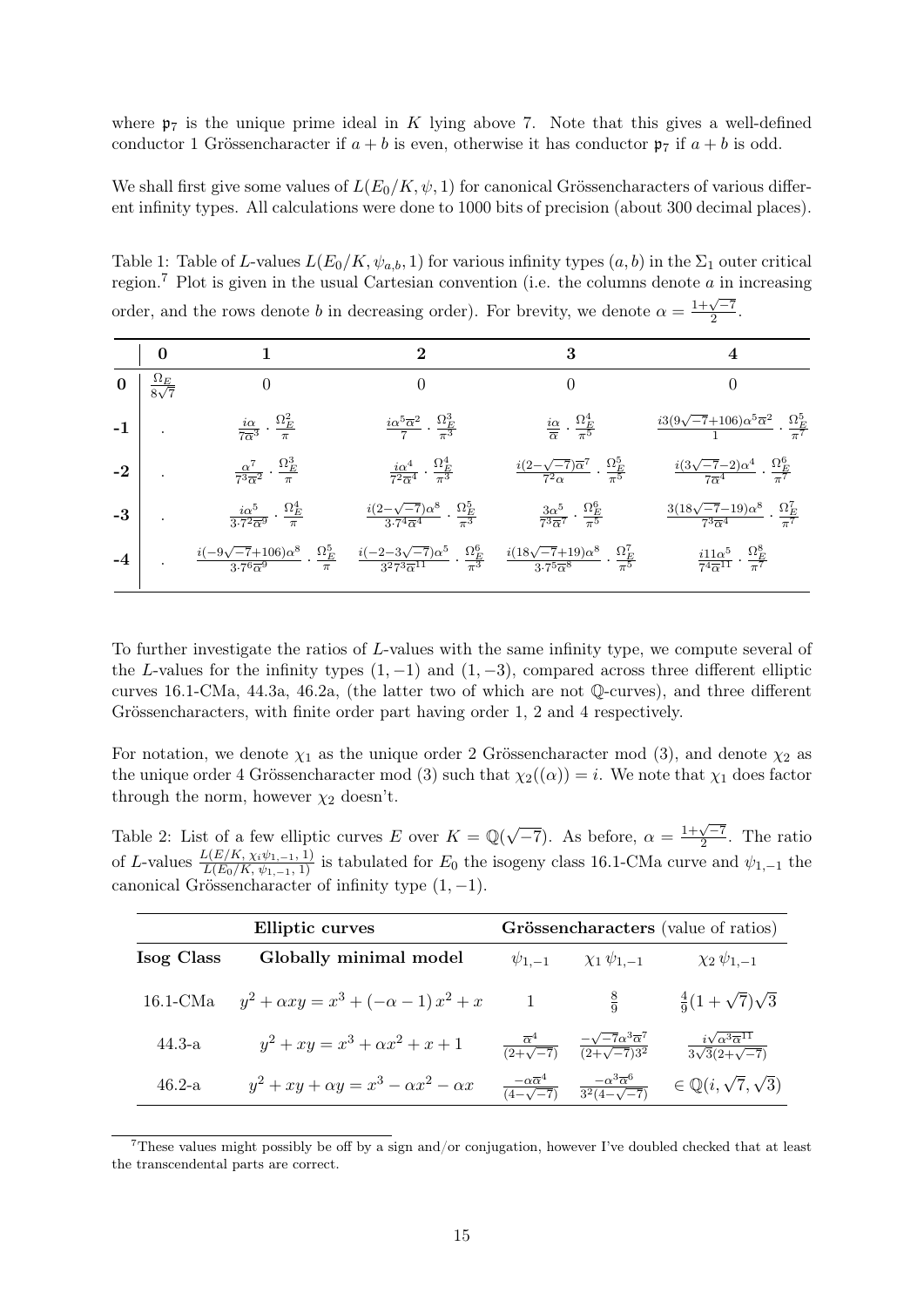Table 3: List of a few elliptic curves E over  $K = \mathbb{Q}(\sqrt{\mathbb{Q}})$  $\overline{-7}$ ). As before,  $\alpha = \frac{1+\sqrt{-7}}{2}$  $\frac{\sqrt{1}}{2}$ . The ratio of L-values  $\frac{L(E/K, \chi_i\psi_{1,-3}, 1)}{L(E_0/K, \psi_{1,-3}, 1)}$  is tabulated for  $E_0$  the isogeny class 16.1-CMa curve and  $\psi_{1,-3}$  the canonical Grössencharacter of infinity type  $(1, -3)$ .

| Elliptic curves   |                                                     | Grössencharacters (value of ratios)                      |                                                                                  |                                         |  |
|-------------------|-----------------------------------------------------|----------------------------------------------------------|----------------------------------------------------------------------------------|-----------------------------------------|--|
| Isog Class        | Globally minimal model                              | $\psi_{1,-3}$                                            | $\chi_1 \psi_{1,-3}$                                                             | $\chi_2 \psi_{1,-3}$                    |  |
| $16.1\text{-}CMa$ | $y^2 + \alpha xy = x^3 + (-\alpha - 1)x^2 + x$      |                                                          | $\frac{\alpha^2 \overline{\alpha}^3 (6\sqrt{7}-5)}{34}$                          | $\in \mathbb{Q}(i,\sqrt{7},\sqrt{3})^8$ |  |
| $44.3 - a$        | $y^2 + xy = x^3 + \alpha x^2 + x + 1$               | $\frac{\overline{\alpha}^{13}}{\alpha^3(2+\sqrt{-7})^3}$ | $\frac{5\alpha^4\overline{\alpha}^{14}}{3^4(2+\sqrt{-7})^3}$                     | $\in \mathbb{Q}(i,\sqrt{7},\sqrt{3})$   |  |
| $46.2-a$          | $y^2 + xy + \alpha y = x^3 - \alpha x^2 - \alpha x$ | $\alpha\overline{\alpha}^{13}$<br>$\sqrt{4-\sqrt{-7}^3}$ | $\sqrt{-7}(-4-7\sqrt{-7})\alpha^2\overline{\alpha}^{13}$<br>$3^4(4-\sqrt{-7})^3$ |                                         |  |

Based on the above computational evidence, we can thus make the following conjecture:

**Conjecture 14:** Let K be an imaginary quadratic field. Then for any elliptic curve E over K, and for any Grössencharacter  $\psi$  of infinity type  $(a, b)$  in the outer critical regions, we have

$$
L(E/K, \psi, 1) \in \overline{\mathbb{Q}} \cdot \frac{\Omega_{E_0}^{|a-b|}}{\pi^{2 \max(a,b)-1}} = \overline{\mathbb{Q}} \cdot \frac{\Omega_K^{2|a-b|}}{\pi^{a+b-1}}
$$

where  $E_0/K$  can be any elliptic curve with CM by K.

This result has already been proven in the case where  $E/K$  is a base change curve from  $\mathbb{Q}$ , as discussed in a later section. However, we note that our conjecture states more generally that this occurs for any elliptic curve  $E/K$ .

Indeed, we can now show that our computational results shown above are consistent with a famous conjecture first stated by Deligne [Del79].

### Deligne's period conjecture

### Background

Before stating Deligne's period conjecture, we shall first go over the basics of motives, specifically over imaginary quadratic fields  $K$ . We won't go into too many specifics, but rather simply consider motives in the rather naive sense, as a black box containing a list of specified data. The following survey articles by Mazur [Maz04] and Serre [Ser91] give a nice non-technical overview of the basics of motives.

Throughout this section, we also use the notation  $x \sim_L y$  to mean that  $x = \ell y$  for some  $\ell \in L$ , and will simply use  $x \sim y$  to mean that x is some algebraic multiple of y. Moreover, we will use the tensor symbol  $\otimes$  without subscript to mean tensoring over  $\mathbb{Q}$ .

Let K be an imaginary quadratic field. A **motive** M over K with coefficients in some number field  $E$ , of dimension/rank n and weight w gives rise to the following objects:

<sup>8</sup>At this point, it seems to become a bit harder to give a clean short radical expression for these L-values. The minimal polynomial for this ratio is  $1853020188851841x^8 - 5751771653614392x^6 + 7190515169067024x^4 - 5751771653614392x^6 + 7190515169067024x^4$ The minimal polynomial for this ratio is 1853020188851841x – 5751771653614392x + 7190515169067<br>3821319219916800x<sup>2</sup> + 1116308285440000, which one can at least verify has splitting field  $\mathbb{Q}(i, \sqrt{7}, \sqrt{3})$ .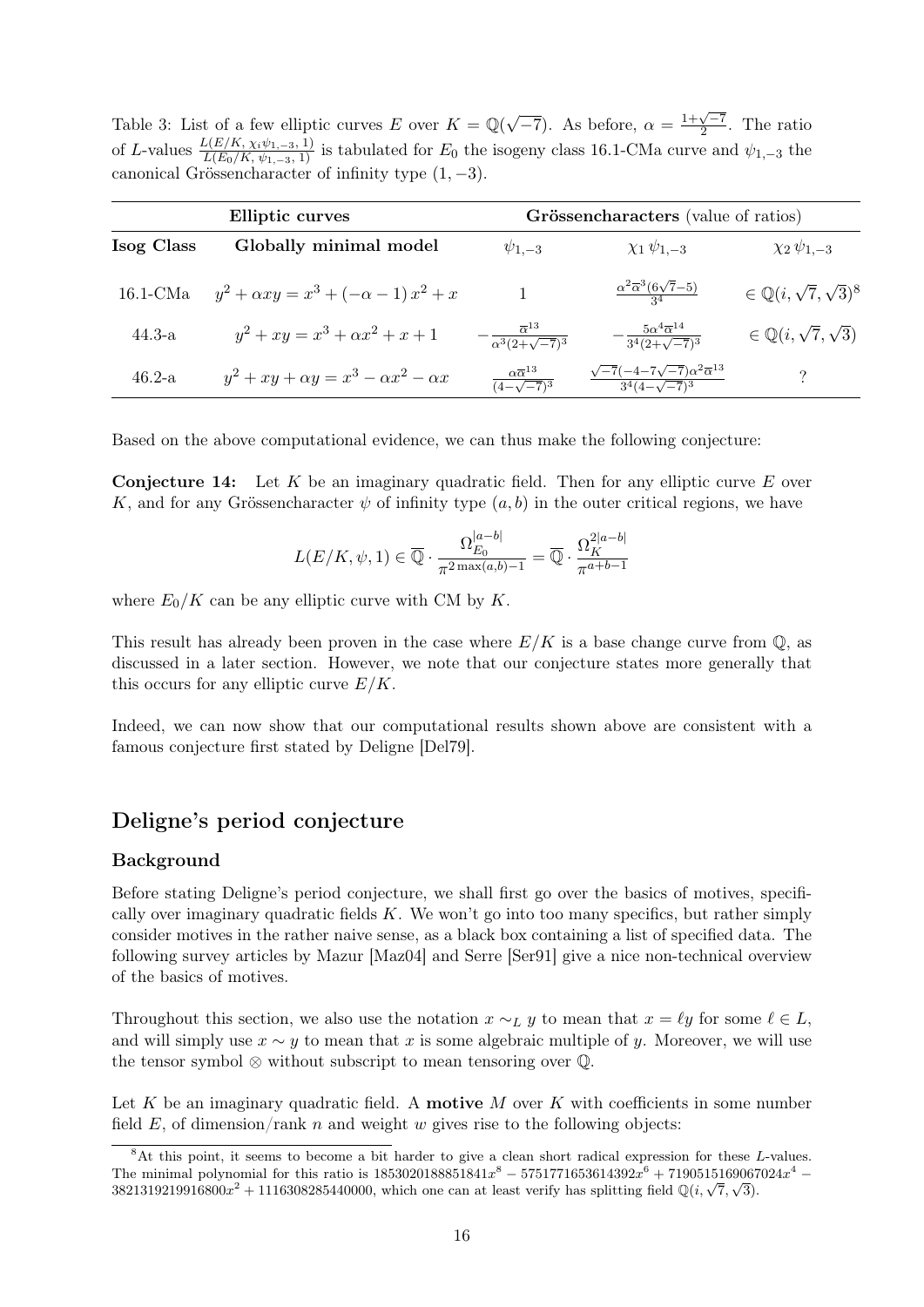- Betti realisation: An n-dimensional E-vector space  $H_B(M)$ .
- de Rham realisation: An n-dimensional E-vector space  $H_{dR}(M)$ .
- Hodge decomposition: The complexification of  $H_B(M)$  decomposes into free  $E \otimes \mathbb{C}$  modules as:

$$
H_B(M)\otimes \mathbb{C}=\bigoplus_{p,q\in \mathbb{Z}} H^{p,q}(M)
$$

We shall assume that our motives M are pure of weight w which means that we have  $H^{p,q}(M) = 0$  if  $p + q \neq w$ .

We can therefore denote the **Hodge type** of M as  $(p_1, q_1), \ldots, (p_n, q_n)$  assuming without loss of generality that  $p_1 > \cdots > p_n$ , where  $p_i + q_i = w$ .  $H_B(M)$  then decomposes as  $\oplus_{i=1}^n H^{p_i,q_i}(M)$ .

• Infinite Frobenius: An E-linear isomorphism  $F_{\infty} : H_B(M) \longrightarrow H_B(M^c)$ , where  $M^c$ denotes the conjugated motive of  $M$ . We shall also denote the Hodge type of  $M<sup>c</sup>$  as  $(p_1^c, q_1^c), \ldots, (p_n^c, q_n^c)$ , where we define  $p_i^c = q_{n+1-i}$ , which implies the Hodge numbers  $p_i^c$ are also in decreasing order.

We thus have that  $F_{\infty}$  induces E-linear isomorphisms between the subspaces  $H^{p_i,q_i}$  of M and  $M^c$  as

$$
F_{\infty}: H^{p_i,q_i}(M) \xrightarrow{\sim} H^{p_{n+1-1}^c,q_{n+1-i}^c}(M^c)
$$

for all  $i = 1, \ldots, n$ .

• Comparison isomorphism: An isomorphism between the complexifications of  $H_B(M)$  and  $H_{dR}(M)$ :

$$
I_{\infty}:H_B(M)\otimes\mathbb{C}\stackrel{\sim}{\longrightarrow}H_{dR}(M)\otimes\mathbb{C}
$$

For some fixed E-basis of  $H_B(M)$  and  $H_{dR}(M)$ , we can extend them to  $E \otimes \mathbb{C}$  bases of  $H_B(M) \otimes \mathbb{C}$  and  $H_{dR}(M) \otimes \mathbb{C}$ . We define the **determinant period**  $\delta(M)$  to be the determinant of  $I_{\infty}$  with respect to these bases (this is well-defined up to multiplication by  $E^{\times}$ ).

• Filtration on  $H_{dR}$ : There's a decreasing filtration  $\{F^k H_{dR}(M) : k \in \mathbb{Z}\}$  on  $H_{dR}(M)$  such that

$$
F^{k}H_{dR}(M)\otimes \mathbb{C}=I_{\infty}\bigg(\bigoplus_{p_{i}\geq k}H^{p_{i},q_{i}}(M)\bigg)
$$

which implies that we have the filtration

$$
H_{dR}(M) = F^{p_n} H_{dR}(M) \supsetneq F^{p_{n-1}} H_{dR}(M) \supsetneq \cdots \supsetneq F^{p_1} H_{dR}(M) \supsetneq F^{p_1+1} H_{dR}(M) = 0
$$

• Motivic periods: For each  $i = 1, \ldots, n$ , we define  $\omega_i$  as a non-zero element in  $H^{p_i,q_i}(M)$ such that  $I_{\infty}(\omega_i)$  is equivalent to an element in  $F^{p_i}H_{dR}(M)$  (mod  $F^{p_{i-1}}H_{dR}(M)\otimes\mathbb{C}$ ), noting that this is well-defined by the above defined filtraton on  $H_{dR}$ .

Thus we have that  $\{\omega_1,\ldots,\omega_n\}$  is an  $E\otimes\mathbb{C}$ -basis for  $H_B(M)\otimes\mathbb{C}$ , and likewise that  ${I_{\infty}(\omega_1), \ldots, I_{\infty}(\omega_k)}$  is an  $E \otimes \mathbb{C}$  basis for  $H_{dR}(M) \otimes \mathbb{C}$ .

We similarly define  $\omega_i^c$  as non-zero elements in  $H^{p_i^c,q_i^c}(M^c)$  in an analogous manner.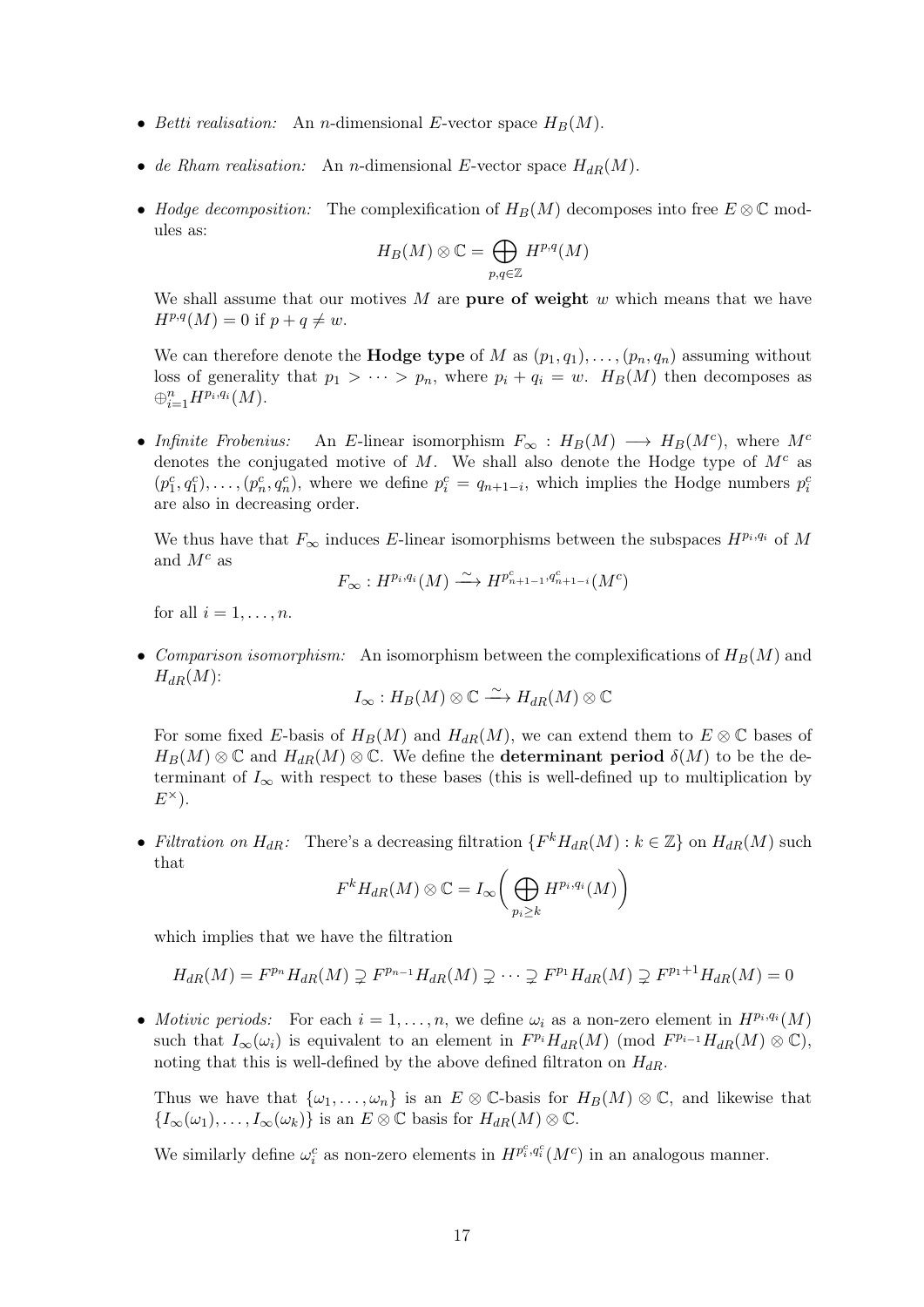As  $H^{p_i^c,q_i^c}(M^c)$  is a free rank 1  $E\otimes\mathbb{C}\text{-module}$ , we thus define the numbers  $Q_1(M),\ldots,Q_n(M)\in$  $E \otimes \mathbb{C}$  as the **motivic periods** of M, where  $F_{\infty} \omega_i = Q_i(M) \omega_{n+1-i}^c$  for all  $i = 1, ..., n$ (again, these are well-defined up to  $E^{\times}$ ).

One can also define L-functions of arbitrary motives, with details given in [Del79]. We shall not go through the exact details here, but simply give some examples relevant to our case:

- Let E be an elliptic curve over K. We can therefore consider the motive  $M = h<sup>1</sup>(E)$  corresponding to the first cohomology of E. M has Hodge type  $(1, 0), (0, 1)$ , and the L-function is simply the usual L-function, as defined in Definition 1:  $L(M, s) = L(E/K, s)$ .
- A relatively elementary example of a motive is the **Tate motive**  $\mathbb{Q}(n)$ . A full summary of its properties is given in [Del79, p. 13], however we shall simply state that  $\mathbb{Q}(n)$  has Hodge type  $(-n, -n)$ , with the determinant period  $\delta(\mathbb{Q}(n))$  being  $(2\pi i)^n$ , with L-function  $L(Q(n), s) = \zeta(s+n).$
- An often useful construction is to consider the Tate twist of a motive  $M(n) = M \otimes \mathbb{Q}(n)$ . For example, for any elliptic curve  $E/K$ , we can also consider the Tate twist of the motive  $h^1(E)$ , given by  $M = h^1(E)(n)$ . In a naive sense, this simply shifts all values such that the L-function is shifted by n, i.e. we have  $L(M, s) = L(E/K, s + n)$ , where M now has Hodge type  $(1 - n, -n), (-n, 1 - n)$ .
- Finally, for a given motive M over K, we also consider the determinant motive  $det(M)$ , as defined in [Har13, p. 122]. This is a rank 1 motive over K of weight nw. For example, if  $E = h<sup>1</sup>(E)(1)$ , then  $\det(E)$  is simply the Tate motive  $\mathbb{Q}(1)$ .

In order to state Deligne's conjecture, we also introduce the notion of Weil restriction. Indeed, if  $M$  is a motive over an imaginary quadratic field  $K$ , then the Weil restriction of M, denoted  $\text{Res}_{K/\mathbb{Q}}(M)$ , is a motive over  $\mathbb Q$  with twice the dimension of M, and such that  $\text{Res}_{K/\mathbb{Q}}(M) = M \oplus M^c$ . We also remark that, for any motive M over K, we have equality of the L-functions:  $L(M, s) = L(\text{Res}_{K/\mathbb{Q}}(M), s)$ . For brevity, we will sometimes also denote the Weil restriction simply as  $R(M)$  where it is clear from context.

With all of this in mind, we can now state Deligne's period conjecture.

**Conjecture 15:** [Del79] (Deligne's period conjecture) Let M be a motive of weight w with coefficients in E, with an embedding  $\sigma : E \to \mathbb{C}$ . Let  $H_B(M)$  be the Betti realisation of M, and let  $H_B(M)^+$  be the subspace of  $H_B(M)$  fixed by  $F_{\infty}$ . Assume that M is *critical* (i.e. that 0 is critical for M).

We also define  $F^+(M)$  as the subspace  $F^+(M) := F^{\lfloor w/2 \rfloor} H_{dR}(M)$ , and then define  $H_{dR}(M)^+$  as the quotient  $H_{dR}(M)/F^+(M)$ . We now have a period isomorphism  $I^+ : H_B(M)^+ \stackrel{\sim}{\rightarrow} H_{dR}(M)^+,$ induced by the comparison isomorphism:

$$
I^+ : H_B(M)^+ \otimes \mathbb{C} \to H_B(M) \otimes \mathbb{C} \xrightarrow{I_{\infty}} H_{dR}(M) \otimes \mathbb{C} \to H_{dR}(M)^+ \otimes \mathbb{C}
$$

where the first and last maps are the natural embedding and quotient maps respectively.

<sup>&</sup>lt;sup>9</sup>Sometimes also denoted as  $\mathbb{Z}(n)$ .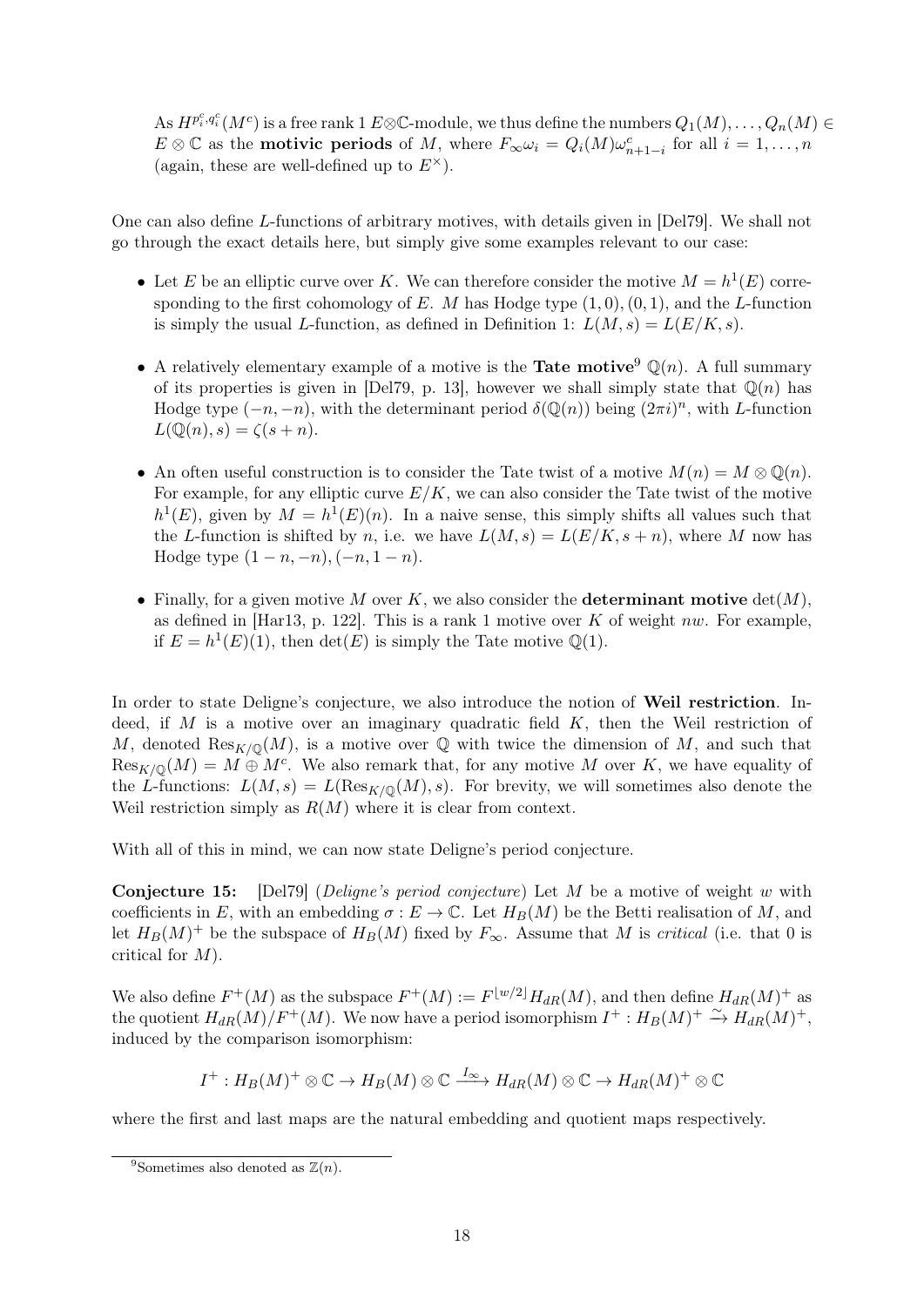Define the **period** of M as  $c^+(M) = \det(I^+)$ , with the determinant again calculated with respect to some E-rational basis of  $H_B(M)^+$  and  $H_{dR}(M)^+$  (this is well-defined upto multiplication by a number in  $E^{\times}$ ).

Then if 0 is critical for  $M$ , then Deligne's period conjecture states that

$$
L(M,0) \sim_E c^+(M).
$$

We now proceed with showing that our results obtained computationally are compatible with Deligne's period conjecture.

First, we calculate the period of a tensor product of motives. This was computed generally for arbitrary motives in [HL16] and [Gue16], however we shall specialise to the case where our motives have rank 2 and 1 respectively. Our proof shall mostly follow the arguments given in [Lin15].

**Lemma 16:** Let K be an imaginary quadratic field, and let M be a motive of rank 2 over K with coefficients in some number field  $E$ . Similarly, let N be a motive of rank 1 over K with coefficients in E'. Let  $w(M)$  and  $w(N)$  be the weights of M and N respectively, and let  $w := w(M) + w(N)$  be the weight of  $M \otimes N$ .

Let M have Hodge type  $(p_1, q_1), (p_2, q_2)$ , assuming wlog that  $p_1 > p_2$ , and let N have Hodge type  $(r, s)$ . Define the set  $A := \{i \in \{1, 2\} | p_i + r > \frac{\omega}{2} \}.$ 

The period  $c^+(\text{Res}_{K/\mathbb{Q}}(M\otimes N))$  of the restriction of  $M\otimes N$  to  $\mathbb{Q}$  can then be given as

$$
c^{+}({\rm Res}_{K/{\mathbb Q}}(M\otimes N))\sim_{EE'K} \left(\prod_{i\in A}Q_iQ'\right)^{-1}\delta(M)\delta(N)^2
$$

where  $Q_1 := Q_1(M)$  and  $Q_2 := Q_2(M)$  are the motivic periods of M, and  $Q' := Q_1(N)$  the motivic period of N.

Proof: [Lin15, p. 61] We first note that the Betti and de Rham realizations of the tensor product  $\text{Res}_{K/\mathbb{Q}}(M \otimes N)$  factor as

$$
H_B(\text{Res}_{K/\mathbb{Q}}(M \otimes N)) = (H_B(M) \otimes H_B(N)) \oplus (H_B(M^c) \otimes H_B(N^c))
$$
(9)

and

$$
H_{dR}(\text{Res}_{K/\mathbb{Q}}(M\otimes N))=(H_{dR}(M)\otimes H_{dR}(N))\oplus (H_{dR}(M^{c})\otimes H_{dR}(N^{c})).
$$

For the conjugate motives  $M^c$  and  $N^c$ , we note that the Hodge type of  $M^c$  is  $((p_1^c, q_1^c), (p_2^c, q_2^c)) =$  $((q_2, p_2), (q_1, p_1)),$  and similarly the Hodge type of  $N^c$  is  $(s, r)$ .

In order to explicitly calculate periods, we must first fix bases for all the relevant vector spaces. Let  $\{e_1, e_2\}$  be an E-basis of  $H_B(M)$ , and similarly let  $\{e_1^c, e_2^c\}$  be an E-basis of  $H_B(M^c)$  (where we define  $e_i^c := F_\infty e_i$ ). Similarly, we define  $\{f_1\}$  to be an E' basis of  $H_B(N)$  (and  $\{f_1^c\}$ ) a basis for  $H_B(N^c)$ , where  $f_1^c = F_{\infty} f_1$ .

As defined earlier, we also fix any non-zero  $\omega_1 \in H^{p_1,q_1}(M)$  and  $\omega_2 \in H^{p_2,q_2}(M)$  such that  $\{\omega_1,\omega_2\}$  is a basis for  $H_{dR}(M)$  (to simplify notation, we identity  $\omega_i$  with  $I_{\infty}(\omega_i)$ ). Again, we also define  $\{\omega_1^c, \omega_2^c\}$  similarly. Also define  $\{\mu_1\}$  and  $\{\mu_1^c\}$  as a basis for  $H_{dR}(N)$  and  $H_{dR}(N^c)$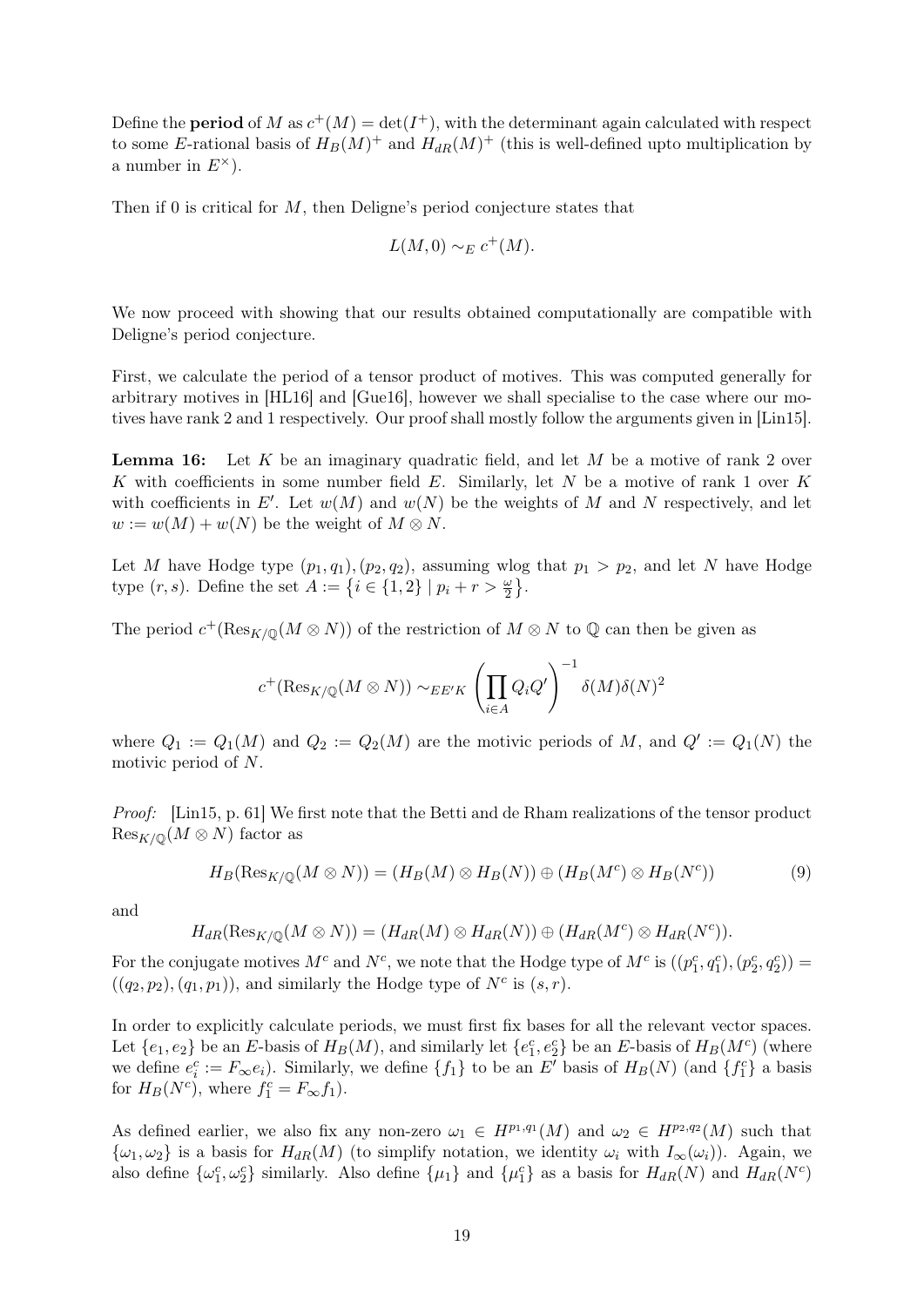respectively.

We recall that the motivic periods  $Q_1, Q_2$  and  $Q'$  are defined such that

$$
F_{\infty}\omega_1 = Q_1\omega_2^c, \quad F_{\infty}\omega_2 = Q_2\omega_1^c, \quad \text{and} \quad F_{\infty}\mu_1 = Q'\mu_1^c \tag{10}
$$

Now given that  $H_B(R(M \otimes N))$  factors as in (9), this implies an  $EE'$ -basis for  $H_B(R(M \otimes N))$ can be given as

$$
\{(e_1 \otimes f_1 + e_1^c \otimes f_1^c), (e_2 \otimes f_1 + e_2^c \otimes f_1^c)\}.
$$

Now let A be as defined above, and also similarly define  $T := \{i \in \{1,2\} \mid p_i^c + s > \frac{w}{2}\}\.$  By definition of  $H_{dR}(R(M \otimes N))^+$ , an  $E \otimes \mathbb{C}$  basis  $\mathcal{B}$  for  $H_{dR}(R(M \otimes N))^+ \otimes \mathbb{C}$  can be given as

$$
\mathcal{B} := \{ \omega_a \otimes \mu_1, \, \omega_t^c \otimes \mu_1^c \; (\text{mod } F^+(R(M \otimes N))) \; \mid a \notin A, t \notin T \}
$$

We note that in general this basis is not rational (i.e. not contained in  $H_{dR}(R(M \otimes N))^+$ ), however noting our definition for the basis elements  $\omega_i$ , one can transform  $\beta$  by a unipotent change-of-basis matrix to obtain a rational basis. As unipotent matrices have determinant one, this implies we can thus use B to calculate the period  $c^+(R(M \otimes N))$ .

Note that if  $a \in A$ , then  $3 - a \in T$ . This, along with (10), implies that we have

$$
F_{\infty}(\omega_a \otimes \mu_1) = Q_a Q' \omega_{3-a}^c \mu_1^c \in F^+(R(M \otimes N)) \otimes \mathbb{C}
$$

and similarly, since  $F_{\infty}^2 = \text{Id}$ , we have

$$
F_{\infty}(\omega_t^c \otimes \mu_1^c) = (Q_{3-a}Q')^{-1}\omega_{3-t}^c \mu_1^c \in F^+(R(M \otimes N)) \otimes \mathbb{C}
$$

for all  $t \notin T$ . Now, by noting that the complexification passes through quotients, i.e.

$$
H_{dR}(R(M \otimes N))^+ \otimes \mathbb{C} = (H_{dR}(R(M \otimes N))/F^+(R(M \otimes N))) \otimes \mathbb{C}
$$
  
\n
$$
\cong (H_{dR}(R(M \otimes N)) \otimes \mathbb{C}) / (F^+(R(M \otimes N)) \otimes \mathbb{C}),
$$

we can therefore rewrite the basis  $\beta$  as

$$
\mathcal{B} = \left\{ (1 + F_{\infty}) \omega_a \otimes \mu_1, (1 + F_{\infty}) \omega_t^c \otimes \mu_1^c \pmod{F^+(R(M \otimes N)) \otimes \mathbb{C}} \mid a \notin A, t \notin T \right\}.
$$

We are now in position to finally start computing the matrix representing  $I_{\infty}$ . As  $\{e_1, e_2\}$  is an E-basis for  $H_B(M)$ , and  $\{f_1\}$  an E' basis for  $H_B(N)$ , we have constants  $A_{i,j}, B \in \mathbb{C}$  such that

$$
\omega_1 = A_{1,1}e_1 + A_{2,1}e_2, \quad \omega_2 = A_{1,2}e_1 + A_{2,2}e_2,
$$
  
\n
$$
\omega_1^c = A_{1,1}^c e_1^c + A_{2,1}^c e_2^c, \quad \omega_2^c = A_{1,2}^c e_1^c + A_{2,2}^c e_2^c,
$$
  
\n
$$
\mu_1 = Bf_1, \quad \text{and} \quad \mu_1^c = B^c f_1^c
$$

Note that we therefore have, for any  $a, t \in \{1, 2\}$ :

$$
(1 + F_{\infty})\omega_a \mu_1 = (1 + F_{\infty})(A_{1,a}B e_1 \otimes f_1 + A_{2,a}Be_2 \otimes f_1)
$$
  
=  $A_{1,a}B(e_1 \otimes f_1 + e_1^c \otimes f_1^c) + A_{2,a}B(e_2 \otimes f_1 + e_2^c \otimes f_1^c)$ , and

$$
(1 + F_{\infty})\omega_t^c \mu_1^c = (1 + F_{\infty})(A_{1,t}^c B^c e_1^c \otimes f_1^c + A_{2,1}^c B^c e_2^c \otimes f_1^c)
$$
  
=  $A_{1,t}^c B^c (e_1 \otimes f_1 + e_1^c \otimes f_1^c) + A_{2,t}^c B^c (e_2 \otimes f_1 + e_2^c \otimes f_1^c)$ 

Therefore, the Deligne period  $c^+(R(M \otimes N))$  is, upto multiplication by  $EE'$ , the determinant of the matrix:

$$
\begin{pmatrix} A_{1,a}B & \cdots & A_{1,t}^cB^c \cdots \\ A_{2,a}B & \cdots & A_{2,t}^cB^c \cdots \end{pmatrix}
$$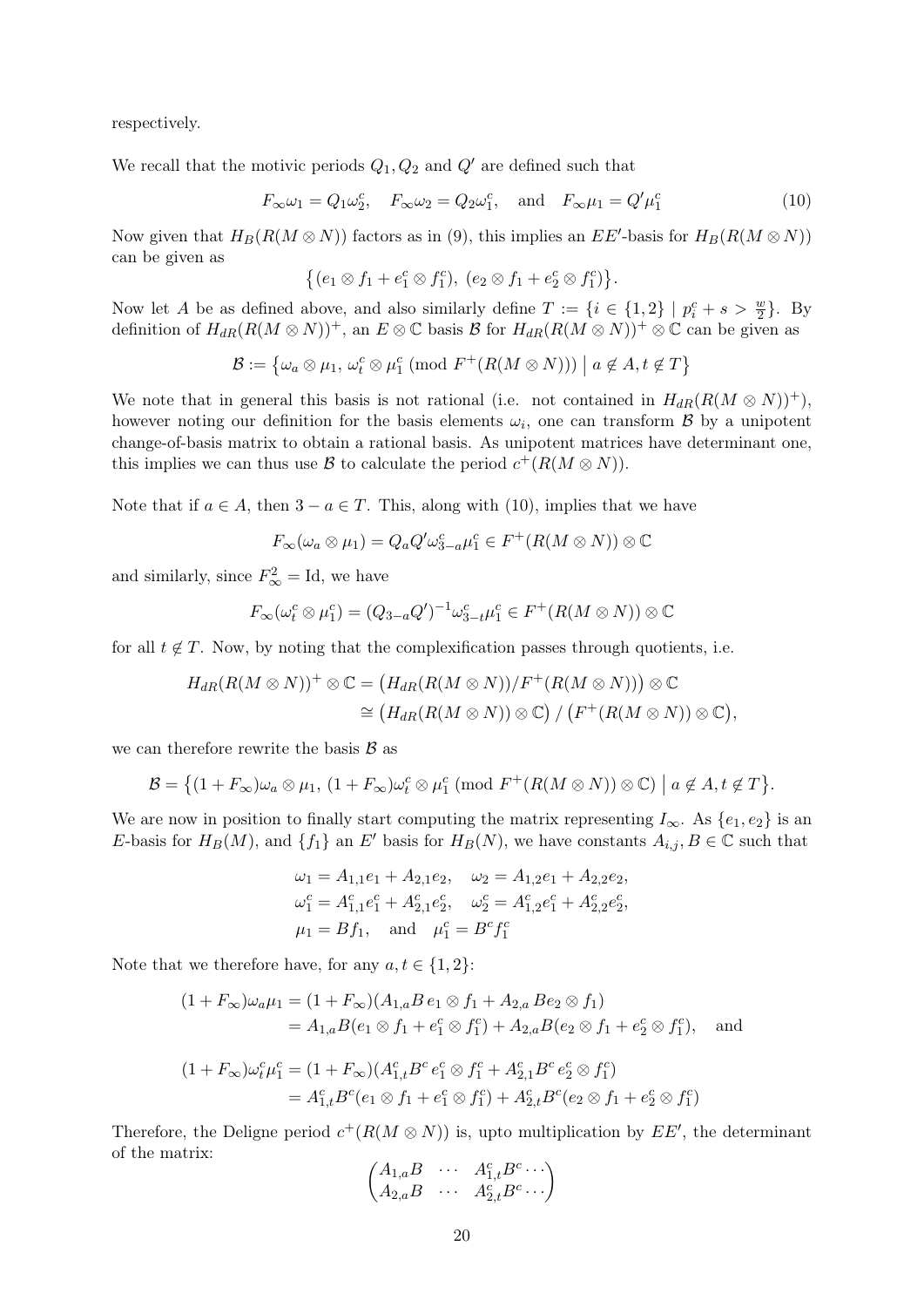where a ranges over all  $\{1, 2\}$  not in A, and similarly where t ranges over all  $\{1, 2\}$  not in T. We remark that  $|A| + |T| = 2$ , thus the above matrix will always be a square matrix. We do have that

$$
A_{i,j}^c B^c = (Q_{3-j})^{-1} (Q')^{-1} A_{i,3-j} B \tag{11}
$$

Thus, the Deligne period is the determinant of

$$
\begin{pmatrix} A_{1,a}B & \cdots & (Q_{3-t}Q')^{-1}A_{1,3-t}B \cdots \\ A_{2,a}B & \cdots & (Q_{3-t}Q')^{-1}A_{2,3-t}B \cdots \end{pmatrix}
$$

Noting that  $\det(A_{i,j}) = \delta(M)$  and  $B = \delta(N)$ , it's thus clear that the determinant can be given as

$$
\left(\prod_{i\in A} Q_i Q'\right)^{-1} \delta(M) \delta(N)^2
$$

recalling that  $3 - i \notin T$  if and only if  $i \in A$ .

We now apply the above lemma to prove the main result for this section:

**Theorem 17:** Let K be an imaginary quadratic field, and E an elliptic curve over K, with  $\psi$ a Grössencharacter of infinity type  $(a, b)$  in the outer critical region. Then assuming Deligne's period conjecture, we have  $\overline{\mathbf{2}}$ 

$$
L(E/K, \psi, 1) \sim \pi p(\psi)^2
$$

where  $p(\psi)$  denotes the period of  $\psi$ .

*Proof:* We simply apply the result from Lemma 16. Let  $M = h^1(E)(1)$  be the motive associated to E (tensored by the Tate motive  $\mathbb{Q}(1)$ ), and let N be the motive associated to  $\psi$ . We note that the Hodge type of M is  $(0, -1), (-1, 0)$  and the Hodge type of N is  $(-a, -b)$ .

Note that the weight w of the tensor product  $M \otimes N$  is  $-1-a-b$ , and thus the set A is simply

$$
A = \{ p \in \{0, -1\} \mid p > \frac{a - b - 1}{2} \}
$$

As  $\psi$  is in the outer critical region, we have  $a \neq b$ . Let's first consider the case where  $a > b$ . It's therefore clear that  $A = \emptyset$ , and thus  $c^+(R(M \otimes N)) \sim \delta(M)\delta(N)^2$ .

We note from Blasius' [Bla86] results that  $\delta(N) \sim_{E(\psi)} p(\psi)$ , where  $p(\psi)$  is the period of  $\psi$ , defined in the appendix of [HK91]. To calculate  $\delta(M)$ , we can simply take the determinant motive  $\det(M)$  and note that this is the Tate motive  $\mathbb{Q}(1)$ . Therefore we have

$$
\delta(M) \sim \delta(\det(M)) = \delta({\mathbb Q}(1)) \sim \pi
$$

Therefore, this implies that

$$
c^+(R(M\otimes N))\sim \pi p(\psi)^2
$$

which proves the claim, assuming Deligne's period conjecture. In the case that  $a < b$ , we have  $A = \{1, 2\}$  and therefore

$$
c^+(R(M \otimes N)) \sim (Q_1(M)Q_2(M))^{-1}Q'(N)^{-2}\delta(M)\delta(N)^2
$$

$$
\sim \delta(M^c)\delta(N^c)^2
$$

which follows directly from the proof of lemma (by keeping  $A_{i,j}^c B^c$  instead of substituting with (11)). The result then follows analogously to the first case.  $\Box$ 

 $\Box$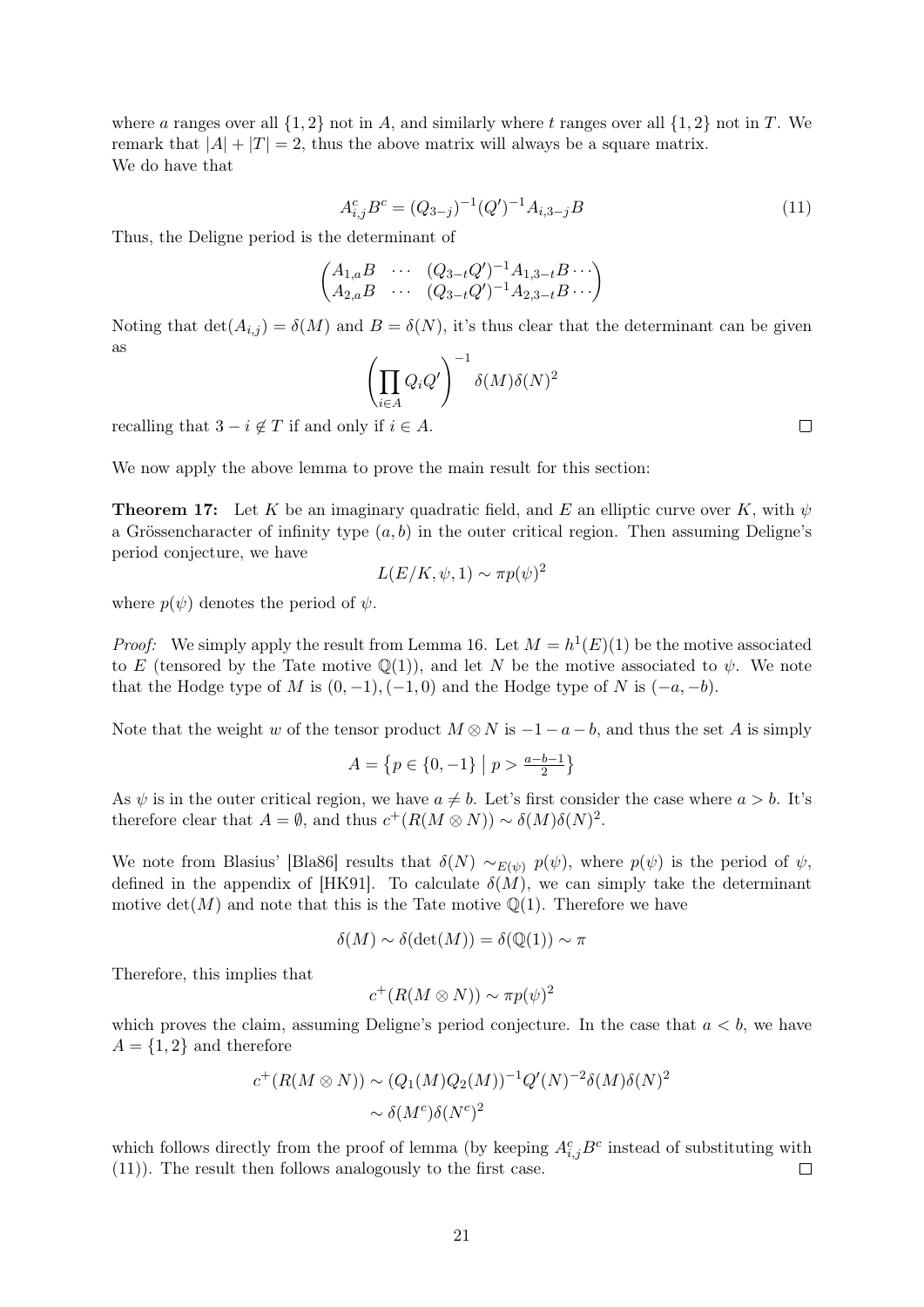Remark: For completeness, it's worth noting that in the case where  $a = b = 0$ , we note that  $A = \{1\}$ , and thus

$$
c^+(R(M \otimes N)) \sim Q_1(M)^{-1}Q'(N)^{-1}\delta(M)\delta(N)^2
$$

$$
\sim Q_1(M)^{-1}\delta(M) \cdot \delta(N)\delta(N^c)
$$

Therefore, the period  $c^+(R(M \otimes N))$  contains the motivic period  $Q_1$  of M in a rather essential way which cannot be eliminated . This is consistent with our computational results that  $L(E/K, \psi, 1)$  is not an algebraic multiple of  $\pi p(\psi)^2$  if the infinity type  $(a, b)$  of  $\psi$  is trivial (unless  $E$  is a curve with CM by  $K$ ).

Finally, noting the definition of  $p(\psi)$ , this implies that Deligne's period conjecture implies our Conjecture 14. All that remains is to prove this unconditionally. Whilst we'll leave a full proof for future work, we can outline a possible approach in the next section.

### Rankin-Selberg convolutions

In order to prove rationality statements in the case where  $E/K$  is an elliptic curve which has a base change from Q, this has been dealt with using the theory of Rankin-Selberg convolutions, as shown in [Shi76]. At the core of this idea, is the fact that  $E$  arises from a modular form  $f_E$  (for  $GL_2(\mathbb{Q})$ ), as well as  $\psi$  arising from a modular form  $\theta_{\psi}$  as defined in Definition 13. The Rankin-Selberg convolution therefore allows us to interpret the twisted L-function  $L(E/K, \psi, s)$ as the integral over the product of the differential forms arising from both  $f_E$  and  $\theta_{\psi}$ .

At the heart of this idea, lies the unfolding method, first introduced by Rankin [Ran39].

#### Setting the stage

Before going through the main proof of the unfolding method, we first need to get a few definitions and concepts under our belt. This includes defining nearly holomorphic modular forms as well as suitable differential operators and Eisenstein series. To begin, we first define the Petersson inner product:

**Definition 18:** [DS05, p. 182] Let  $\Gamma \subset SL_2(\mathbb{Z})$  be a congruence subgroup, and let  $f, g \in \mathcal{M}_k(N)$ such that at least one of  $f, g$  is a cusp form. We then define the **Petersson inner product**  $\langle f, g \rangle$  by

$$
\langle f, g \rangle := \frac{1}{m(\Phi)} \int_{\Phi} \overline{f(z)} g(z) y^{k-2} dx dy
$$

where, as usual, x and y are the real and imaginary parts of z respectively. We let  $\Phi$  denote the fundamental domain for Γ in H, and  $m(\Phi)$  is the measure of the fundamental domain  $\Phi$  with respect to  $y^{-2}dxdy$ . Moreover, for any  $f \in \mathcal{S}_k(N)$ , we say the **Petersson norm** of f is  $\langle f, f \rangle$ .

In order to effectively apply the Rankin-Selberg method, we also need to deal with nonholomorphic functions with satisfy the modularity condition. We therefore define the notion of nearly holomorphic modular forms:

**Definition 19:** [Shi07, p. 57] Let  $\Gamma$  be a congruence subgroup of  $SL_2(\mathbb{Z})$ , and let t and k be non-negative integers. We say that a continuous function  $f : \mathcal{H} \to \mathbb{C}$  is a **nearly holomorphic** modular form of weight  $k$  for  $\Gamma$  if the following two conditions hold:

1. f is invariant under the slash operator for every  $\gamma \in \Gamma$ , i.e.  $(f|_k \gamma)(z) = f(z)$  for all  $\gamma \in \Gamma$ .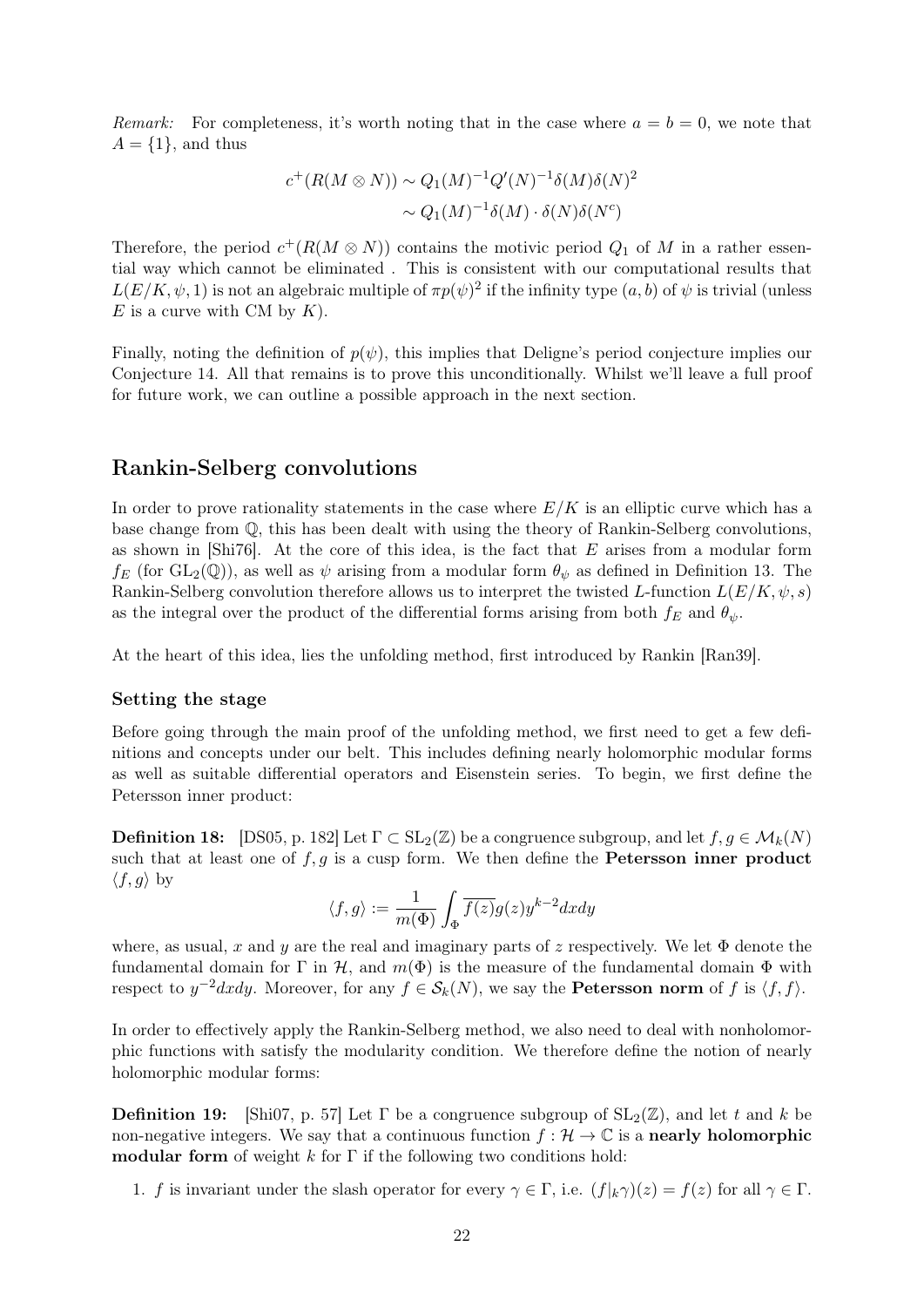2. For all  $\gamma \in SL_2(\mathbb{Z})$ , we have

$$
(f|_{k}\gamma)(z) = \sum_{\nu=0}^{t} y^{-\nu} \sum_{n=0}^{\infty} c_{\nu,\gamma,n} e^{2\pi i n z/N_{\gamma}}
$$

for some  $t \geq 0$ , some coefficients  $c_{\nu,\gamma,n} \in \mathbb{C}$  and some positive integer  $N_{\gamma} \in \mathbb{Z}_{>0}$ .

We call  $t$  the degree of  $f$ , and denote the space of all nearly holomorphic modular forms of weight k on  $\Gamma$  and of degree t as  $\mathcal{N}_k^t(\Gamma)$ , and define  $\mathcal{N}_k(\Gamma)$  as the space of all nearly holomorphic modular forms of weight k on  $\Gamma$  (of any degree).

As with modular forms with character  $\chi$ , we can similarly define **nearly holomorphic modular** forms with character  $\chi$  of level N, by replacing the first condition with the transformation property:

$$
(f|_{k}\gamma)(z) = \chi(d)f(z)
$$
 for all  $\gamma = \begin{pmatrix} a & b \\ c & d \end{pmatrix} \in \Gamma_0(N)$ .

We denote the space of weight k nearly holomorphic modular forms with character  $\chi$  of level N as  $\mathcal{N}_k(N, \chi)$ , and as usual, denote those with degree t as  $\mathcal{N}_k^t(N, \chi)$ .

We now define some differential operators which play well with nearly holomorphic modular forms:

**Definition 20:** [Shi07, p. 56] For a given integer k and differentiable function f on  $\mathcal{H}$ , we can define the differential operator  $\delta_{\lambda}$ , as

$$
\delta_{\lambda}f := \frac{1}{2\pi i} \Big( \frac{\lambda}{2iy} + \frac{\partial}{\partial z} \Big) f
$$

Furthermore, we can also define the operator  $\delta_{\lambda}^{(r)}$  $\delta_\lambda^{(r)}$  as  $\delta_\lambda^{(r)}$  $\lambda^{(r)} := \delta_{\lambda+2r-2} \cdots \delta_{\lambda+2} \delta_{\lambda}$ . For convention, we also define  $\delta_{\lambda}^{(0)}$  $\lambda^{(0)}$  as simply the identity operator.

One of the neat properties of these operator is that one can verify that, for any nearly holomorphic modular form  $f \in \mathcal{N}_k(\Gamma)$ , we have that  $\delta_k(f|_k \gamma) = (\delta_k f)|_{k+2}$ , hence  $\delta_k$  "lifts" the weight of f by 2, with  $\delta_k^{(r)}$  $\binom{r}{k}$  lifting the weight by 2r.

Therefore, we have that  $\delta_k^{(r)}$  $\mathcal{N}_k^{(r)}$  sends elements of  $\mathcal{N}_k^{t}(\Gamma)$  to  $\mathcal{N}_{k+2}^{t+r}$  $\mathcal{L}_{k+2r}^{t+r}(\Gamma)$  and in particular, sends elements of  $\mathcal{M}_k(\Gamma)$  into  $\mathcal{N}_k^p$  $T_{k+2p}^p(\Gamma)$  [Shi07, p. 58].

To obtain some explicit examples of nearly holomorphic modular forms, we can apply the above defined differential operators to the following Eisenstein series:

**Definition 21:** [Shi76, p. 787] Let N be a positive integer, and  $\lambda$  be a non-negative integer. Let  $\omega$  be a Dirichlet character modulo N such that  $\omega(-1) = (-1)^{\lambda}$ . Then we define the Eisenstein series  $E_{\lambda,N}(z,s,\omega)$  as a function where  $z \in \mathcal{H}$  and  $s \in \mathbb{C}$  defined by

$$
E_{\lambda,N}(z,s,\omega) := \sum_{\gamma \in \mathcal{R}} \omega(d)(cz+d)^{-\lambda}|cz+d|^{-2s}, \quad \text{where } \gamma = \begin{pmatrix} a & b \\ c & d \end{pmatrix} \in \Gamma_0(N).
$$

and where R denotes a set of coset representatives for  $\Gamma_{\infty}\backslash\Gamma_0(N)$ .

Note that  $E_{\lambda,N}(z, s, \omega)$  is absolutely convergent for  $\text{Re}(s) > 2 - \lambda$ , and can be continued to a meromorphic function in s on the complex plane [Shi07, p. 64]. When  $s = 0$ , we shall simply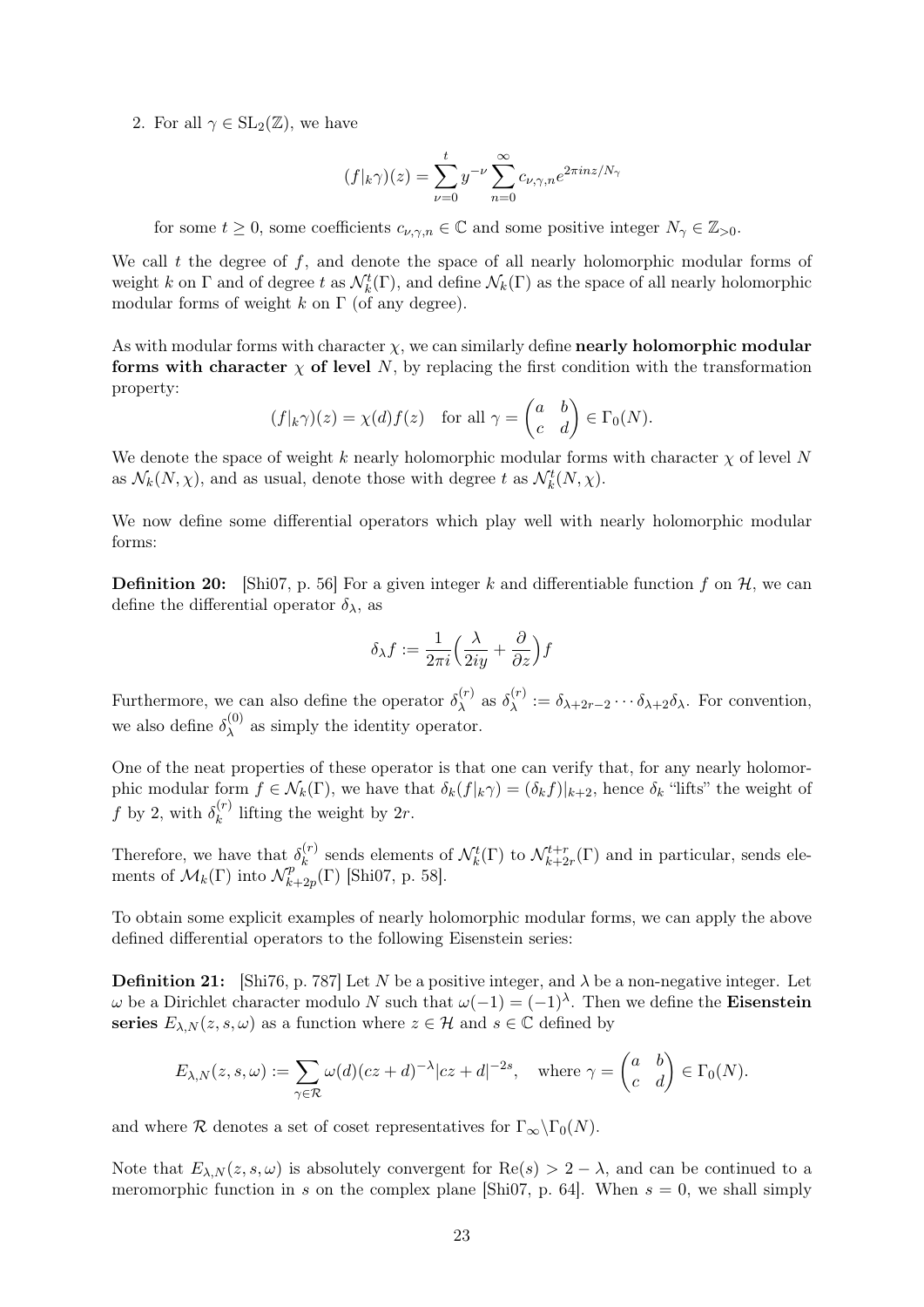omit the s for brevity, i.e. we set  $E_{\lambda,N}(z,\omega) := E_{\lambda,N}(z,0,\omega)$ .

We also note that the operator  $\delta_{\lambda}$  acts on  $E_{\lambda,N}$  by the following calculation:

$$
\delta_{\lambda}E_{\lambda,N}(z,\omega)=-\frac{\lambda}{4\pi y}E_{\lambda+2,N}(z,-1,\omega)
$$

Applying this r times, we obtain the following identity [Shi76, p. 789]:

$$
E_{\lambda+2r,N}(z,-r,\omega) = \frac{\Gamma(\lambda)}{\Gamma(\lambda+r)} (-4\pi y)^r \delta_{\lambda}^{(r)} E_{\lambda,N}(z,\omega)
$$
\n(12)

For example, whilst  $E_{2,N}(z,\omega)$  is not holomorphic, it is a nearly holomorphic modular form, with  $E_{2,N}(z,\omega) \in \mathcal{N}_2^1(N,\omega)$ . By therefore applying  $\delta_k^{(r)}$  $\kappa_k^{(r)}$ , this gives rise to an important family of examples of nearly holomorphic modular forms, where we have that  $\delta_2^{(r)} E_{2,N}(z,\omega) \in \mathcal{N}_{2+2r}^{1+r}(N,\omega)$ .

Finally, before we can proceed with the unfolding method, we need to state two technical lemmas, both from Shimura [Shi76], which shall be used when proving rationality results later. We refer to these lemmas informally as the structure theorem for nearly holomorphic modular forms, and orthogonality of modular forms, respectively.

**Lemma 22:** [Shi76, p. 795] (Structure theorem of nearly holomorphic forms) Let  $h \in \mathcal{N}_k^t(N, \chi)$ with  $k > 2t$ . Then h can be written uniquely in the form

$$
h(z) = \sum_{\nu=0}^{t} \delta_{k-2\nu}^{(\nu)} g_{\nu}
$$

where  $g_{\nu} \in \mathcal{M}_{k-2\nu}(N, \chi)$ .

**Lemma 23:** [Shi76, p. 794] (Orthogonality) Let  $f \in S_k(N, \chi)$  and  $g \in \mathcal{M}_\ell(N, \overline{\chi})$ , with  $k = \ell + 2r$  for some positive integer r. Then we have  $\langle f_{\rho}, \delta_{\ell}^{(r)} g \rangle = 0$ .

We've finally completed setting the stage, and shall now use the above to prove the unfolding method. We'll follow Shimura [Shi76] throughout, although a nice exposition of the level 1 case can also be found in Alecu [Ale16].

#### The unfolding method

**Theorem 24:** [Shi76, p. 789]. Let N be a positive integer, and let  $k, \ell$  be integral weights such that  $k > \ell$ . Let  $\chi, \psi$  be Dirichlet characters modulo N. Suppose  $f \in S_k(N, \chi)$  and  $g \in \mathcal{M}_{\ell}(N, \psi)$ , and let r be a non-negative integer such that  $\ell + 2r < k$ . We define the Dirichlet series  $D(s, f, g)$  as the sum

$$
D(s, f, g) := \sum_{n=1}^{\infty} a_n b_n n^{-s}
$$

where  $(a_n)_{n\geq 1}$  and  $(b_n)_{n\geq 1}$  are the Fourier coefficients of f and g respectively. Then we have that

$$
D(k-1-r, f, g) = c_{N,k,\ell,r} \pi^k \left\langle f_\rho, g \cdot E_{\lambda, N}(z, \chi \psi) \right\rangle
$$

where  $\lambda = k - \ell - 2r$  and where

$$
c_{N,k,\ell,r} = \frac{\Gamma(k-\ell-2r)}{\Gamma(k-1-r)\Gamma(k-\ell-r)} \cdot \frac{(-1)^r 4^{k-1} N}{3} \cdot \prod_{p|N} (1+p^{-1}).
$$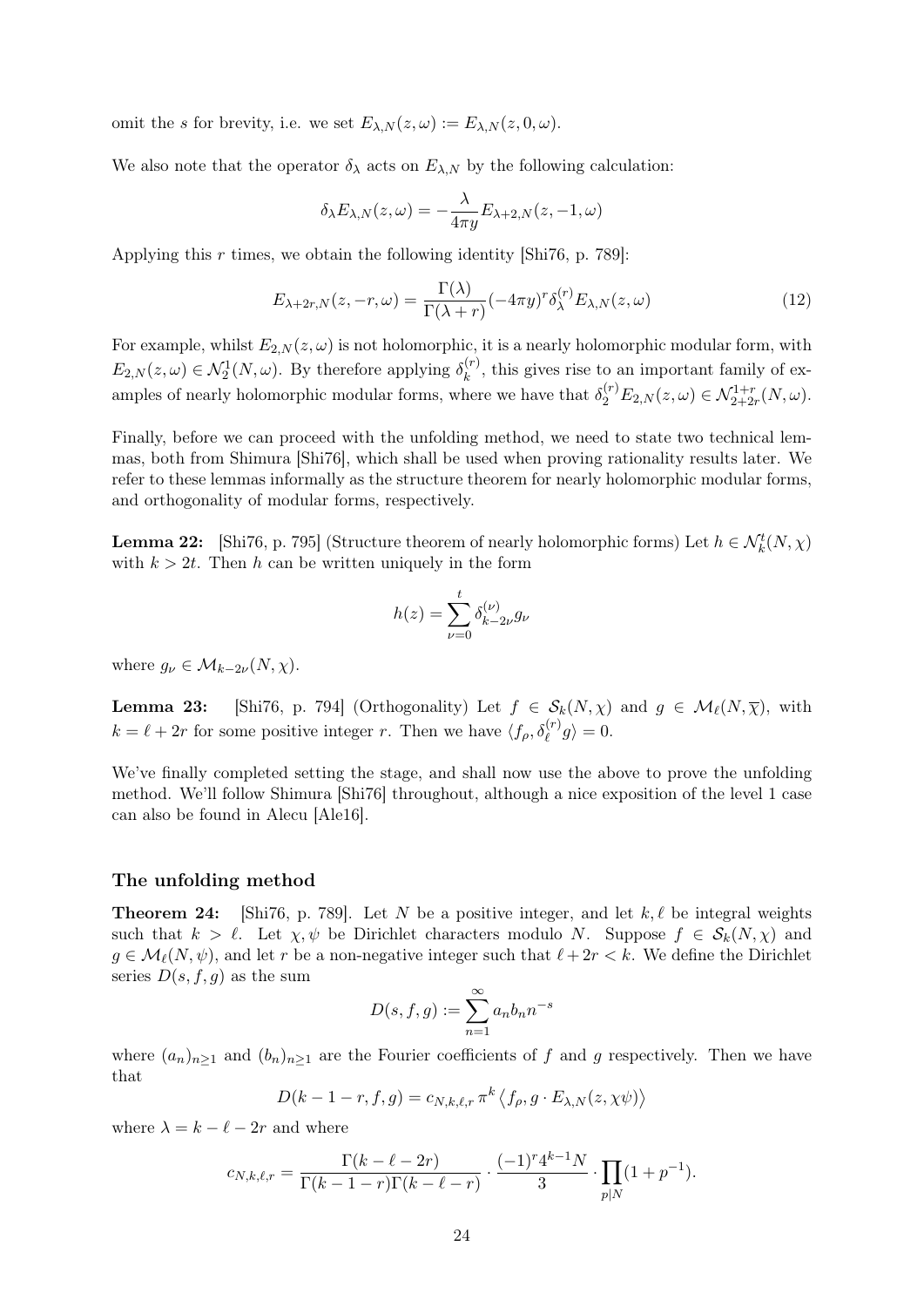*Proof sketch:* [Shi76, p. 786] We first give Fourier expansions to the modular forms  $f, g$  as

$$
f(z) := \sum_{n=1}^{\infty} a_n e^{2\pi i n z}
$$
, and  $g(z) := \sum_{n=1}^{\infty} b_n e^{2\pi i n z}$ .

We shall denote  $f_{\rho}(z)$  as the dual modular form to f. That is, we define  $f_{\rho}(z) = \sum_{n=1}^{\infty} \overline{a_n} e^{2\pi i n z}$ , noting that  $f_{\rho} \in \mathcal{S}_k(N, \overline{\chi}).$ 

Firstly, we note that Parseval's theorem gives us

$$
\int_0^1 \overline{f_\rho(z)} g(z) \, dx = \sum_{n=1}^\infty a_n b_n e^{-4\pi ny}, \quad \text{where } z = x + iy
$$

By then changing variables in the integral definition of the gamma function  $\Gamma(s)$ , we note that  $\Gamma(s)$  can be given as

$$
\Gamma(s) := \int_0^\infty t^{s-1} e^{-t} dt = (4\pi n)^s \int_0^\infty y^{s-1} e^{-4\pi ny} dy
$$

where we've set  $t = 4\pi ny$  for some arbitrary  $n \in \mathbb{N}$ . By using the above to rewrite  $n^{-s}$ , this therefore allows us to express  $D(s, f, g)$  as

$$
D(s, f, g) = \sum_{n=1}^{\infty} a_n b_n n^{-s} = \frac{(4\pi)^s}{\Gamma(s)} \sum_{n=1}^{\infty} a_n b_n \int_0^{\infty} y^{s-1} e^{-4\pi ny} dy
$$

$$
= \frac{(4\pi)^s}{\Gamma(s)} \int_0^{\infty} \int_0^1 y^{s-1} \overline{f_\rho}(z) g(z) dx dy \tag{13}
$$

where the last line arises from switching the integral and summation, and applying Parseval's theorem, noting that this is valid at least for sufficiently large  $Re(s)$ .

At this stage, we can apply the unfolding method, as introduced by Rankin [Ran39], noting that this makes essential use of the fact that  $f$  and  $g$  are modular forms. First, we note that, since  $f \in \mathcal{S}_k(N, \chi)$  and  $g \in \mathcal{M}_\ell(N, \psi)$ . then by definition,  $\overline{f_\rho}g$  transforms as

$$
(\overline{f_{\rho}}gy^{s+1}) \circ \gamma = \chi(d)\psi(d)(cz+d)^{\ell-k}|cz+d|^{2k-2-2s}\overline{f_{\rho}}gy^{s+1}
$$
\n
$$
b) \quad \text{or} \quad \chi(d) \quad \text{(14)}
$$

for all  $\gamma = \begin{pmatrix} a & b \ c & d \end{pmatrix} \in \Gamma_0(N)$ .

We let R be a set of coset representatives for  $\Gamma_{\infty}\backslash\Gamma_0(N)$ , and we denote  $\Phi$  by a fundamental domain for  $\Gamma_0(N)$  in the upper half plane. By therefore replacing the vertical strip  $[0, 1] \times [0, \infty)$ with a set of translates of the fundamental domain  $\Phi$  for  $\Gamma_0(N)\backslash\mathcal{H}$ , we can rewrite the right-hand side of (13) as follows:

$$
D(s, f, g) = \frac{(4\pi)^s}{\Gamma(s)} \sum_{\gamma \in \mathcal{R}} \int_{\gamma \Phi} y^{s-1} \overline{f_{\rho}} g dx dy
$$
  
= 
$$
\frac{(4\pi)^s}{\Gamma(s)} \sum_{\gamma \in \mathcal{R}} \int_{\Phi} y^{-2} (\overline{f_{\rho}} g y^{s+1}) \cdot \gamma dx dy
$$
  
= 
$$
\frac{(4\pi)^s}{\Gamma(s)} \int_{\Phi} \overline{f_{\rho}} g E_{k-\ell, N}(z, s+1-k, \chi \psi) y^{s-1} dx dy
$$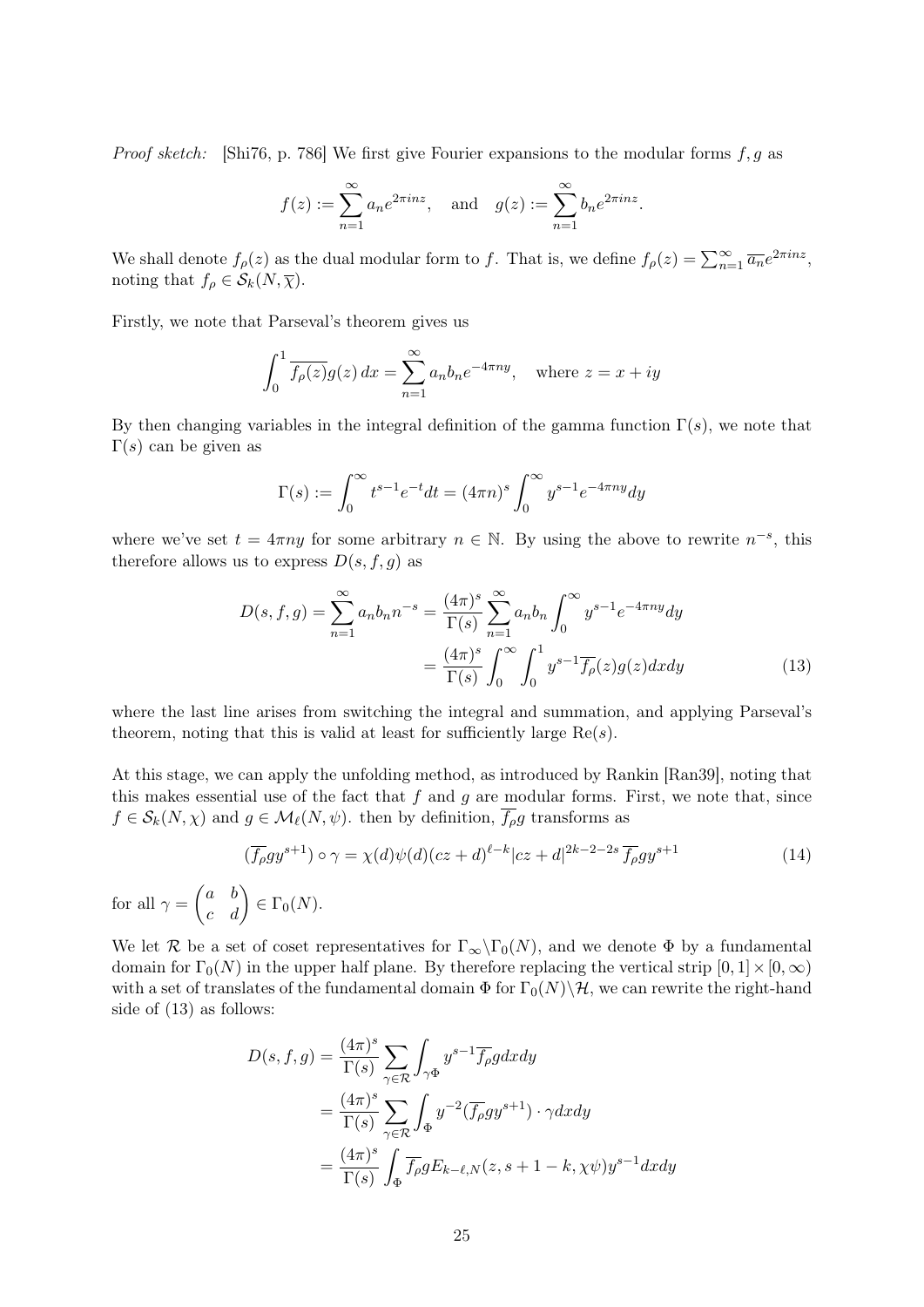where we exchanged the sum and integral, used how  $\overline{f_{\rho}}g$  transform in (14), and applied the definition of Eisenstein series. This idea is somewhat illustrated in the level 1 case in Figure 2.

Finally, by applying the identity given in (12), we arrive at the following expression for  $D(s, f, g)$ at  $s = k - 1 - r$ :

$$
D(k - 1 - r, f, g) = \frac{(4\pi)^{k - 1 - r}}{\Gamma(k - 1 - r)} \int_{\Phi} \overline{f_{\rho}} g E_{k - \ell, N}(z, -r, \chi\psi) y^{k - r - 2} dx dy
$$
  
= 
$$
\frac{(4\pi)^{k - 1 - r}}{\Gamma(k - 1 - r)} \int_{\Phi} \overline{f_{\rho}} g \frac{\Gamma(k - \ell - 2r)}{\Gamma(k - \ell - r)} (-4\pi y)^{r} \delta_{k - \ell - 2r}^{(r)} E_{k - \ell - 2r, N}(z, \chi\psi) y^{k - r - 2} dx dy
$$
  
=  $c_{N, k, \ell, r} \pi^{k} \langle f_{\rho}, g \cdot \delta_{\lambda}^{(r)} E_{\lambda, N}(z, \chi\psi) \rangle$ 

where  $\lambda = k - \ell - 2r$ , and where the constant  $c_{N,k,\ell,r}$  is as given in the problem statement. We also note that the measure  $m(\Phi)$  of the fundamental domain  $\Phi$  with respect to  $y^{-2}dxdy$  can be calculated as:

$$
m(\Phi) = \frac{\pi}{3} [\text{SL}_2(\mathbb{Z}) : \Gamma_0(N)] = \frac{\pi N}{3} \prod_{p|N} (1 + p^{-1}),
$$

the contribution of which is included in  $c_{N,k,\ell,r}$ , and thus this proves the theorem.





Figure 2: Partition of  $\left[-\frac{1}{2}\right]$  $\frac{1}{2}, \frac{1}{2}$  $\frac{1}{2} \times [0, \infty)$  into translates  $\gamma(\Phi)$  as  $\gamma$  ranges over  $\Gamma_{\infty} \backslash \mathrm{SL}_2(\mathbb{Z})$ . This illustrates the idea of the unfolding method in the level  $N = 1$  case, with the only minor difference being adjusting the translates instead over  $[0, 1] \times [0, \infty)$  in our case.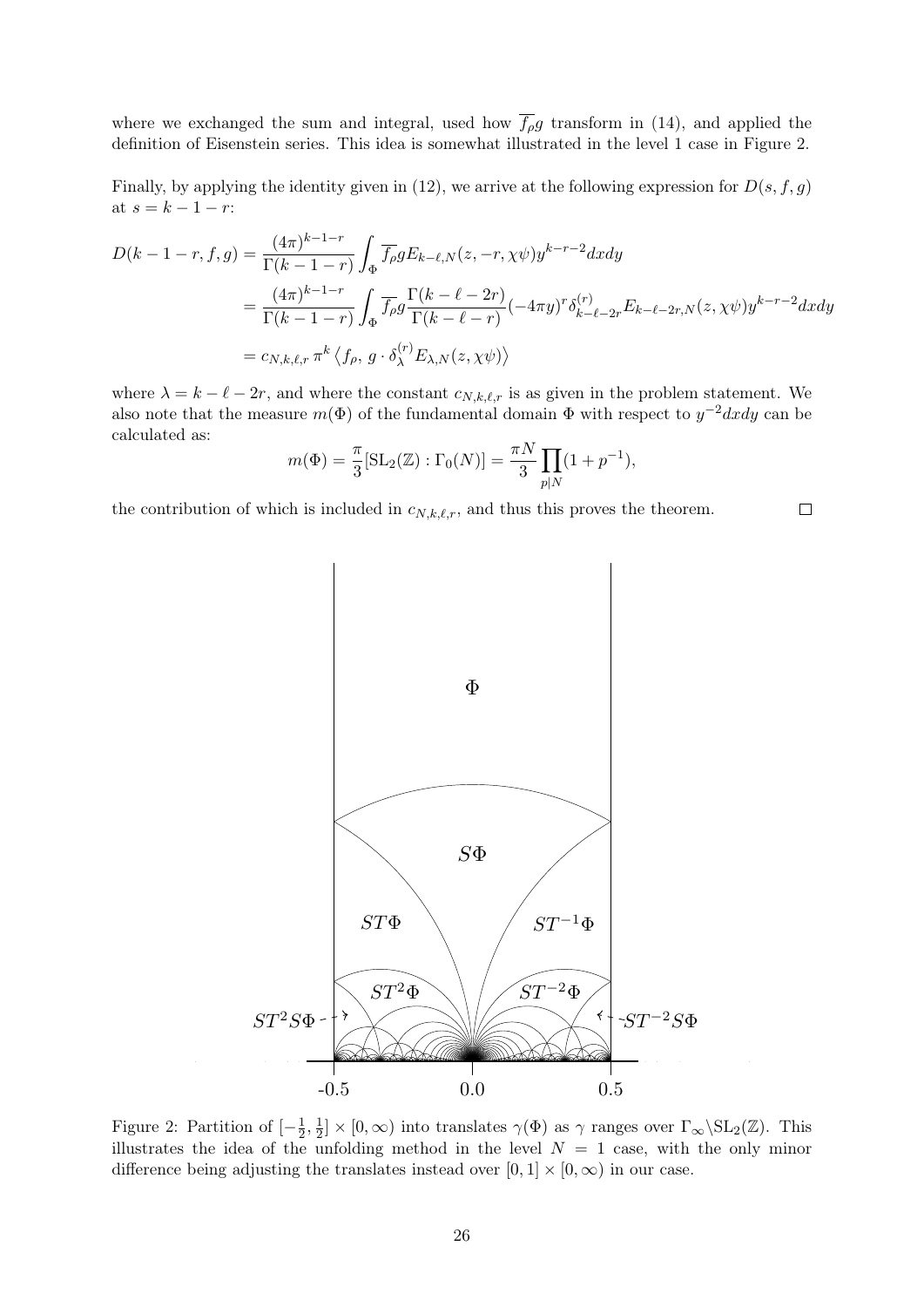Having done the unfolding method, we can now prove the main theorem which allows us to relate L-values with Petersson norms:

**Theorem 25:** [Shi76, p. 789] Let f be a primitive element of  $\mathcal{S}_k(N)$  with coefficients in  $K_f$ , and let  $g \in \mathcal{M}_{\ell}(N)$  with coefficients in  $K_g$ , with weights  $k > \ell$ . Let m be an integer such that 1  $\frac{1}{2}(k+\ell-2) < m < k$ . Then  $D(m, f, g)$  is an element of  $K_f K_g \pi^k \langle f, f \rangle$ .

Proof sketch: [Shi76, p. 795] The main idea is to simply use our result above from Theorem 24 and apply lemmas 22 and 23. Indeed, the unfolding method already tells us that  $D(m, f, g)$  is a rational multiple of  $\pi^k \langle f_\rho, g \cdot \delta_\lambda^{(r)} E_{\lambda,N}(z,\chi \psi) \rangle$ .

All that remains is to prove that the ratio of  $\langle f_{\rho}, g \cdot \delta_{\lambda}^{(r)} E_{\lambda,N}(z,\chi\psi) \rangle$  with the Petersson norm of f is in  $K_fK_g$ . Firstly, from the structure theorem, we have the existence of modular forms  $g_{\nu} \in \mathcal{M}_{k-2\nu}(N,\overline{\chi})$  such that

$$
g\cdot \delta_\lambda^{(r)} E_{\lambda,N}(z,\chi\psi)=\sum_{\nu=0}^t \delta_{k-2\nu}^{(\nu)} g_\nu
$$

where t is either  $r + 1$  if  $\lambda = 2$ , or r otherwise. Now by applying orthogonality proven in Lemma 23, we have

$$
\langle f_{\rho}, g \cdot \delta_{\lambda}^{(r)} E_{\lambda, N}(z, \chi \psi) \rangle = \langle f_{\rho}, \sum_{\nu=0}^{t} \delta_{k-2\nu}^{(\nu)} g_{\nu} \rangle = \langle f_{\rho}, g_{0} \rangle
$$

Since  $K_{g_0} = K_g$  and  $K_{f_p} = K_f$ , the proof concludes by simply noting that for a normalised eigenform f and modular form  $h \in \mathcal{M}_k(N)$ , the ratio  $\langle f, h \rangle / \langle f, f \rangle$  belongs to  $K_f K_h$ , as shown in [Shi76, p. 792].  $\Box$ 

### Base-change elliptic curves  $E/K$

We now apply the above approach to elliptic curves  $E$  over imaginary quadratic fields  $K$ , which are base change from  $\mathbb{Q}^{10}$ . This can be applied in both the inner and outer critical regions.

#### Inner critical region

**Corollary 26:** Fix K an imaginary quadratic field. Let  $E/K$  be an elliptic curve which is base change from  $\mathbb{Q}$ , and let  $\psi$  be a Grössencharacter over K in the inner critical region (i.e. of infinity type  $(0,0)$ ). Then  $L(E/K, \psi, 1)$  is a  $K(\psi)$ -multiple of  $\pi^2 \langle f_E, f_E \rangle$ .

*Proof:* This follows almost immediately from Theorem 25, by setting  $f = f_E$  being the modular form associated to E, and  $g = \theta_{\psi}$  as defined in Definition 13, which are both modular forms of weights  $k = 2$  and  $\ell = 1$  respectively. By setting  $m = 1$  (indeed, this is the only integer falling within the critical region), the result follows, since  $L(E/K, \psi, 1) = D(1, f_E, \theta_{\psi}) \sim_{K(\psi)}$  $\pi^2 \langle f_E, f_E \rangle$ .  $\overline{\Box}$ 

It's worth mentioning that there are existing methods to deal with arbitrary curves  $E/K$  in the inner critical region, most notably of which involves using modular symbols, as shown in [Hid93, p. 186]. We won't go into any detail here regarding this approach, although we'll also

 $10$ It's possible that a similar strategy of applying the Rankin-Selberg method could also work for  $\mathbb Q$ -curves (i.e. curves  $E/K$  which are isogenous over  $\overline{K}$  to each of its Galois conjugates), although we have not verified this.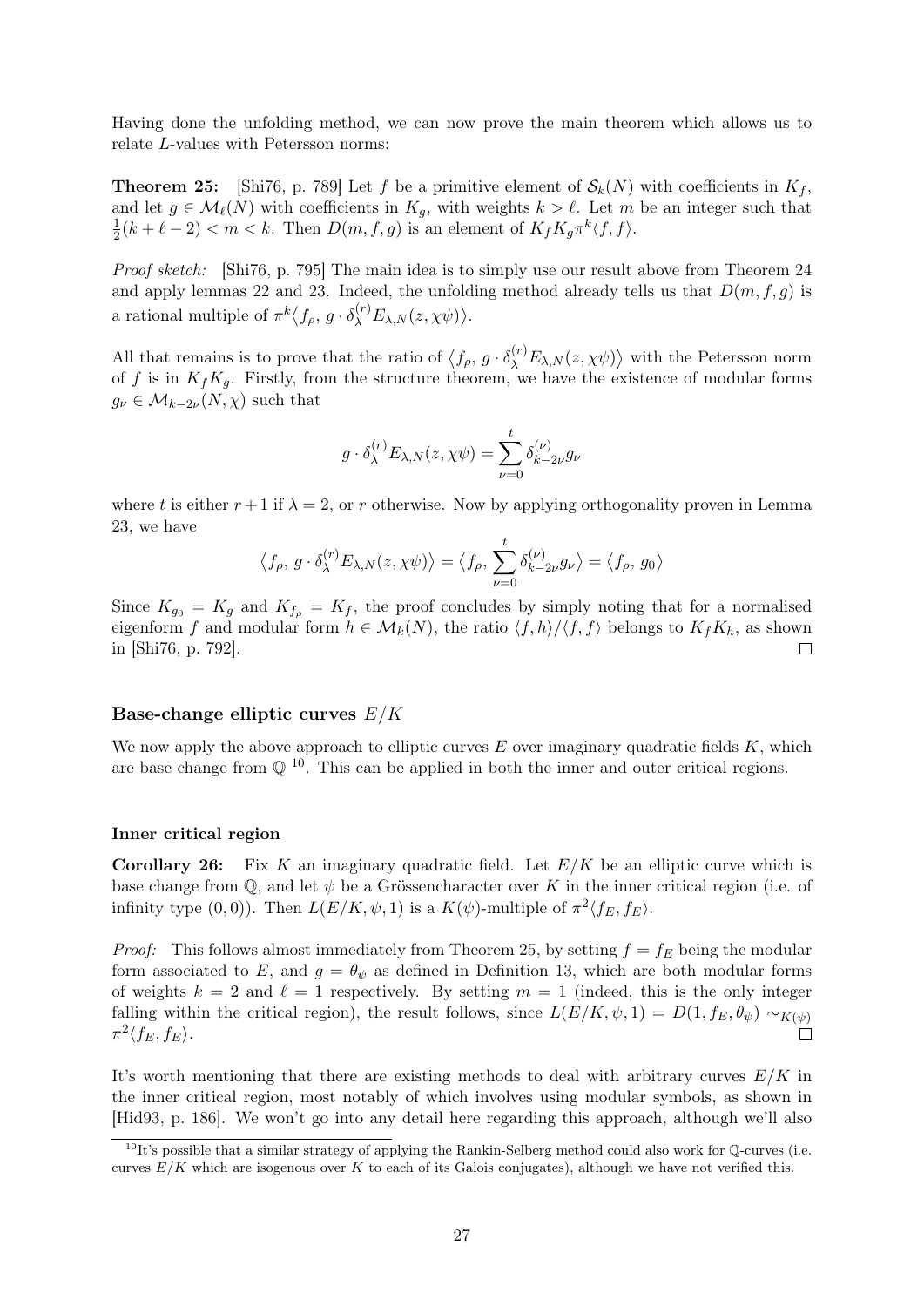just mention that far more generalised results have been obtained by extending these methods. <sup>11</sup>

### Outer critical region

**Corollary 27:** Fix K an imaginary quadratic field. Let  $E/K$  be an elliptic curve which is base change from  $\mathbb{Q}$ , and let  $\psi$  be a Grössencharacter over K in the outer critical region. Then  $L(E/K, \psi, 1)$  is a  $K(\psi)$ -multiple of  $\pi^{|a-b|+1}\langle \theta_{\psi}, \theta_{\psi}\rangle$ .

*Proof:* We again simply apply Theorem 25, now with  $f = \theta_{\psi}$ , and  $g = f_E$ , which are modular forms of weights  $|a-b|+1 \geq 3$  and 2 respectively. We set  $m = \frac{|a-b|}{2} + 1$ , which yields the result that  $L(E/K, \psi, 1) = L(f_E \times \theta_{\psi}, \frac{|a-b|}{2} + 1) \sim_{K(\psi)} \pi^{|a-b|+1} \langle \theta_{\psi}, \theta_{\psi} \rangle$ .

We do remark that one can furthermore prove that the Petersson norm  $\langle \theta_{\psi}, \theta_{\psi} \rangle$  is an algebraic multiple of  $\frac{\Omega_K^{2|a-b|}}{\pi^{2\max(a,b)}}$ , as shown in [Sim17, p. 59]. This therefore proves furthermore that the transcendental part of  $L(E/K, \psi, 1)$  only depends on the infinity type  $(a, b)$ .

### Elliptic curves over Q

It's perhaps worth going over the extent to which the Rankin-Selberg method can be applied to elliptic curves  $E/\mathbb{Q}$ . Unfortunately, it doesn't work as well as the case for base change curves  $E/K$ , essentially due to property that  $\mathbb Q$  has a real place and so one has to consider both the real period  $\Omega_E^+$  $^+_E$  and imaginary period  $\Omega _E^ E$ , where the sign of  $\chi$  dictates which of the two periods one sees from the L-value  $L(E/\mathbb{Q}, \chi, 1)$ .

Nevertheless, by again following Shimura [Shi76] we shall give a proposition which at least proves that the transcendental part of L-values  $L(E/\mathbb{Q}, \chi, 1)$  only depends on E and sgn( $\chi$ ).

**Proposition 28:** Let E be an elliptic curve over  $\mathbb{Q}$ , and  $\chi$  a Dirichlet character modulo N. Then the transcendental part of  $L(E/\mathbb{Q}, \chi, 1)$  only depends on E and the sign of  $\chi$ .

*Proof:* [Shi76, p. 798] First, we need to pick a Dirichlet character  $\xi$  such that  $(\xi \chi)(-1) = -1$ and  $L(E/\mathbb{Q}, \xi, 1) \neq 0$ . Such a character does exist by Rohrlich [Roh89] and clearly depends only on E and sgn(x). We now express the product of the L-functions of  $\chi$  and  $\xi$  as the following series:

$$
L(\chi, s)L(\xi, s) = \sum_{n=1}^{\infty} b_n n^{-s}
$$

Now by a result from Hecke [Hec37, p. 334], one can define a suitable constant  $b_0$  such that the series

$$
g(z):=\sum_{n=0}^\infty b_n e^{2\pi i n z}
$$

is a weight 1 modular form, specifically lying in  $\mathcal{M}_1(Nq,\chi\xi)$ . One can also show simply by a formal calculation [Shi76, p. 790] that we have

$$
L(\chi\xi, 2s - 1)D(s, f_E, g) = D(s, f_E, \chi)D(s, f_E, \xi)
$$
\n(15)

<sup>&</sup>lt;sup>11</sup>Indeed, Grobner [Gro18] (building on earlier work by Harris, Raghuram, Mahnkopf [GH16, Mah05, Rag10, Rag16] and others) proved that if  $\Pi_1$  (resp.  $\Pi_2$ ) are cohomological cuspidial (resp. abelian) automorphic representations on  $GL_n$  (resp.  $GL_m$ ) over some CM-field F, which satisfy a particular interlacing condition on their infinity types, then one can express the Rankin-Selberg L-function  $L(\Pi_1 \times \Pi_2, s)$  at some critical point  $s = \frac{1}{2} + m$ as an algebraic multiple of the Whittaker periods  $p(\Pi_1), p(\Pi_2)$ , a non-zero archimedean period  $p(m, \Pi_{1,\infty}, \Pi_{2,\infty})$ and the Gauss sum  $\mathcal{G}(\omega_{\Pi'_f})$  of the central character of  $\Pi'_f$  [Gro18, p. 80].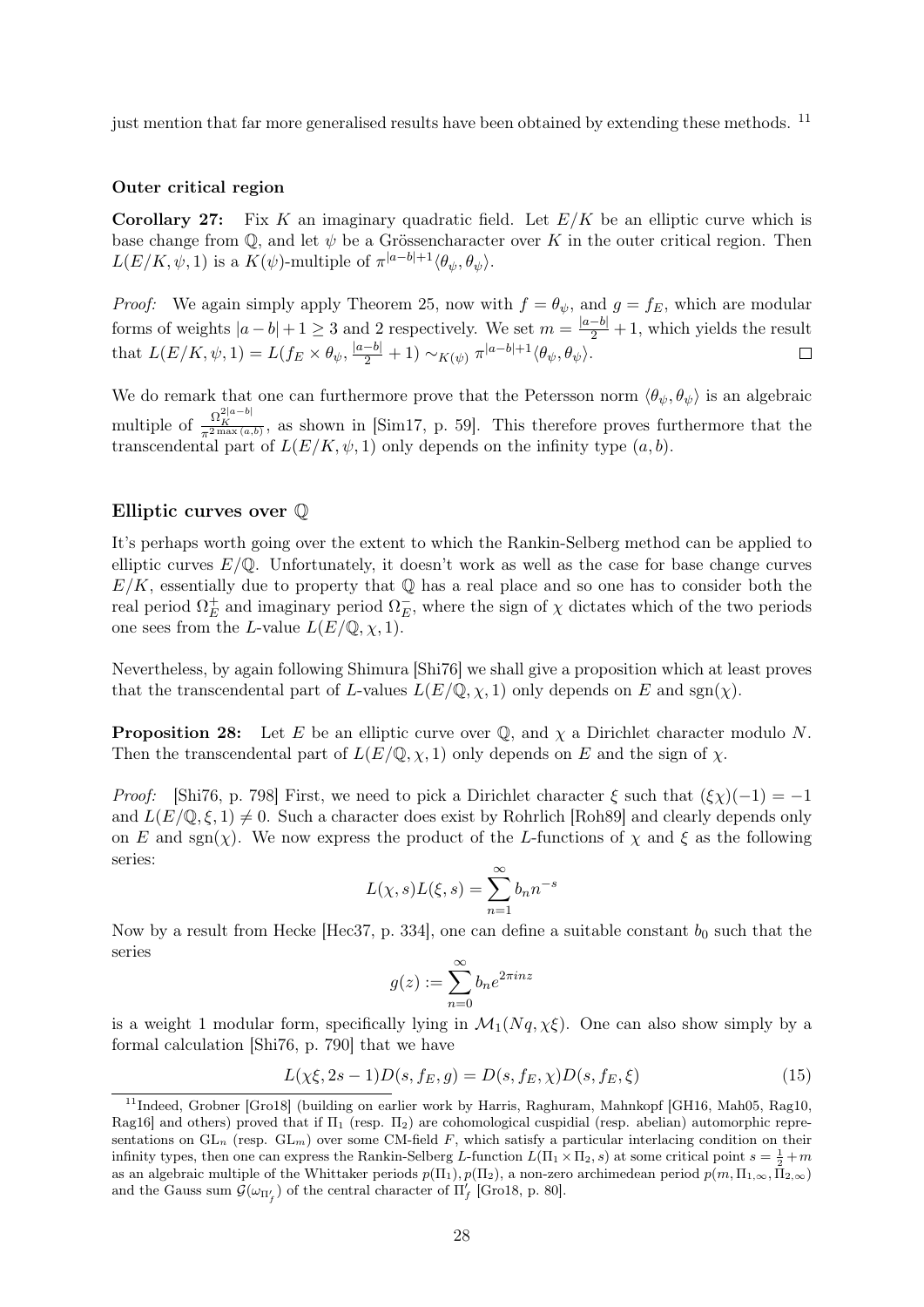We remark that the L-values of Dirichlet characters have been well-studied, with an explicit formula given in [Mar10, p. 59]. Specifically, for any odd Dirichlet character  $\psi$ , we have that  $L(\psi, 1)$  is an algebraic multiple of  $\pi$ .

Thus, by evaluating equation (15) at  $s = 1$  and applying Theorem 25, we obtain

$$
L(E/\mathbb{Q}, \chi, 1) = \frac{L(\chi\xi, 1)D(1, f_E, g)}{D(1, f_E, \xi)} \sim \frac{\pi^3 \langle f_E, f_E \rangle}{L(E/\mathbb{Q}, \xi, 1)}
$$

 $\Box$ 

and thus the transcendental part of  $L(E/\mathbb{Q}, \chi, 1)$  only depends on E and sgn( $\chi$ ).

We note that there are a few shortcomings regarding the above result. Firstly, we are required to use a result from Rohrlich [Roh89] asserting that  $L(E/\mathbb{Q}, \xi, 1) \neq 0$  for some auxiliary Dirichlet character ξ, which was not known at the time Shimura [Shi76] first gave the above argument.

Secondly, we observe that the Rankin-Selberg method only allows one to express  $L(E/\mathbb{Q}, \chi, 1)$ in terms of  $\langle f_E, f_E \rangle$ , and thus we don't see the periods  $\Omega_E^+$  $_{E}^{+}$  or  $\Omega_{E}^{-}$  $E$  individually, unless one also involves  $L(E/\mathbb{Q},\xi,1)$  for some  $\xi$ . On the flip side, for elliptic curves E over imaginary quadratic fields  $K$ , there only exists one period, hence this difficulty is eliminated in the imaginary quadratic case.

Specifically, we mention that Bouganis–Dokchitser [BD07, p. 7] has proven that, for any elliptic curve  $E/\mathbb{Q}$ , the Petersson norm  $\langle f_E, f_E \rangle$  is a rational multiple of  $i\pi^{-3} \Omega_E^+ \Omega_E^ E_{E}$ , thus illustrating the limitations of the Rankin-Selberg method to only observe the product of the two periods  $\Omega_E^+ \Omega_E^ E$  in the case of elliptic curves over the rationals.

### Arbitrary elliptic curves E/K

Unlike the existing results for base-change elliptic curves  $E/K$ , the situation for arbitrary curves  $E/K$  is still far from complete. Firstly, modularity for curves over imaginary quadratic fields K has not been proven in general, and is a topic of current research. We do remark that partial results have been obtained by Allen–Khare–Thorne [AKT19] who have proven that a positive proportion of elliptic curves over K are modular.

Assuming modularity, in order to extend existing rationality results to the outer critical region, we consider the general theory of Langlands functoriality. In a naive sense, this involves lifting an automorphic representation  $\Pi$  (and hence its L-function) to some group other than  $GL_2(K)$ .

We won't go into any further detail on these ideas for this project, although it's worth mentioning the survey article by Clozel [Clo86], which are based on results proved jointly with Arthur [AC89]. Here it discusses lifting automorphic forms from  $GL_2(K)$  to  $GL_4(\mathbb{Q})$ . In order to apply this for general E, we first remark that the group  $GL_4(\mathbb{Q})$  on its own does not have a Shimura variety, however, the group  $GSp_4(\mathbb{Q})$  does have a Shimura variety, therefore allowing us to use coherent cohomology and attempt to derive rationality statements for arbitrary curves  $E/K$  in the outer critical region.

This therefore suggests functorially lifting  $\Pi$  to groups for which there exists a Shimura variety (examples include  $GSp_4(\mathbb{Q})$ ,  $U(2, 2)$ , or  $U(3, 1)$ ) which might give us a shot at proving our results for arbitrary E.

We also mention, noting that both our computational results and conditional theoretical results are consistent with there being no contribution of the period for E in the L-value  $L(E/K, \psi, 1)$ ,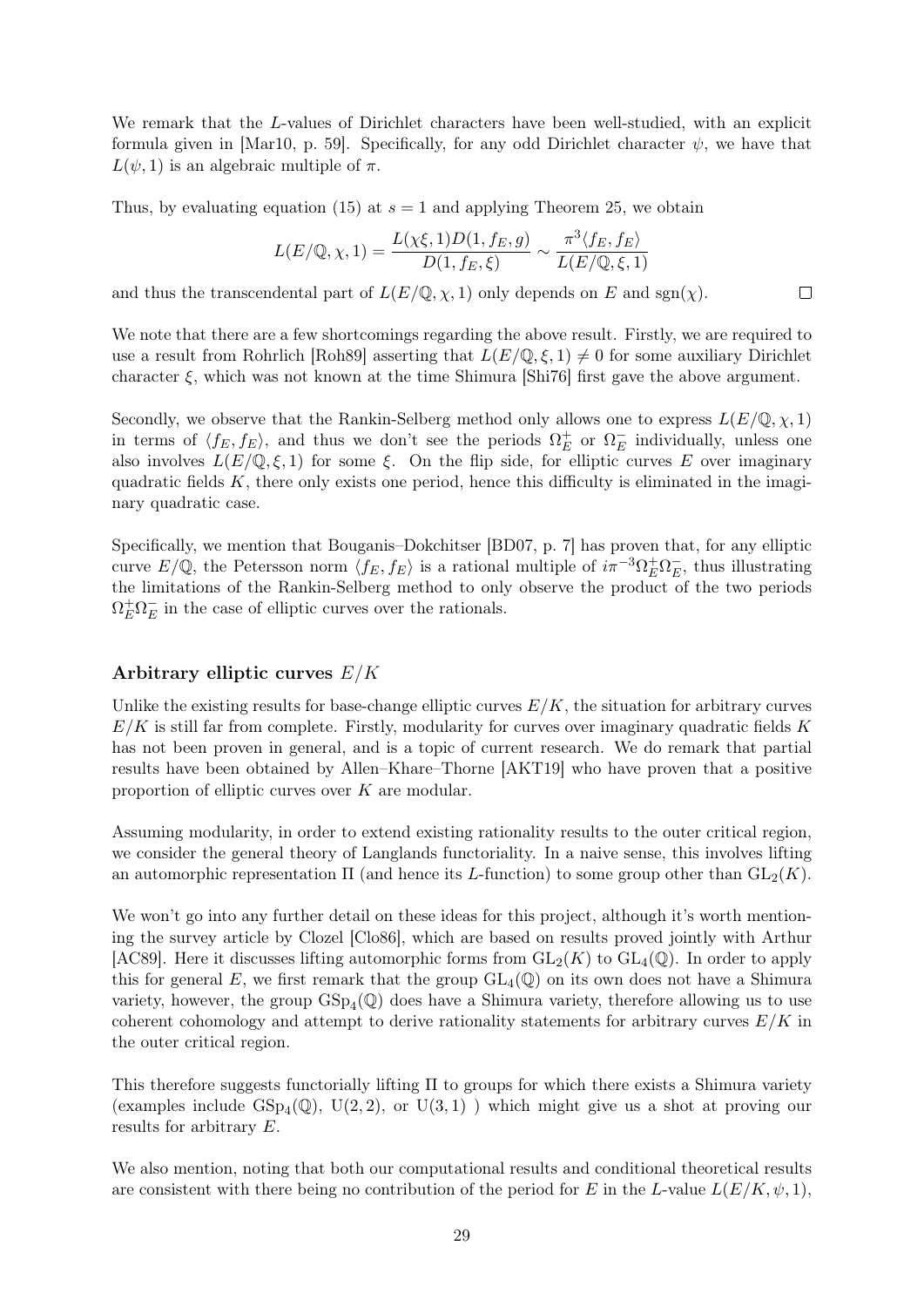this suggests the existence of a coherent cohomology integral formula on a Shimura variety where the automorphic form from  $E$  is holomorphic.

Our hope is that these ideas will be implemented in future work to provide an unconditional proof of Conjecture 14, perhaps even generalised to automorphic forms of higher rank.

## Conclusion

Not only have we shown extensive computational evidence for Conjecture 14, but have also shown that it follows from Deligne's period conjecture. The period conjecture has indeed been verified for numerous examples of L-functions over the last few decades, and we can therefore have a high level of confidence in the validity of Conjecture 14.

There is certainly more scope for further computations, specifically for higher degree number fields. Although as the coefficients of the minimal polynomials of the L-values grow, the precision required likewise has to increase, which will inevitably lead to some hurdles that we'll need to overcome if we are to carry out further computations.

We also remark that it's possible to furthermore prove that Deligne's period conjecture implies a more generalised version of Lemma 16 where  $K$  can be any CM-field, as shown by Harris–Lin [HL16].

In conclusion, there are certainly many further avenues to investigate laid out by this project, both on the computational on theoretical side. Indeed, our main goal would be to hopefully give an unconditional proof of Conjecture 14, which we will pursue in future work.

# Acknowledgements

I would like to give special thanks to my supervisor for this project, Professor David Loeffler, for his generous support and many helpful suggestions regarding the project. I would also like to thank the University of Warwick Mathematics Institute for providing this valuable opportunity to do two summer projects during our first year of PhD studies.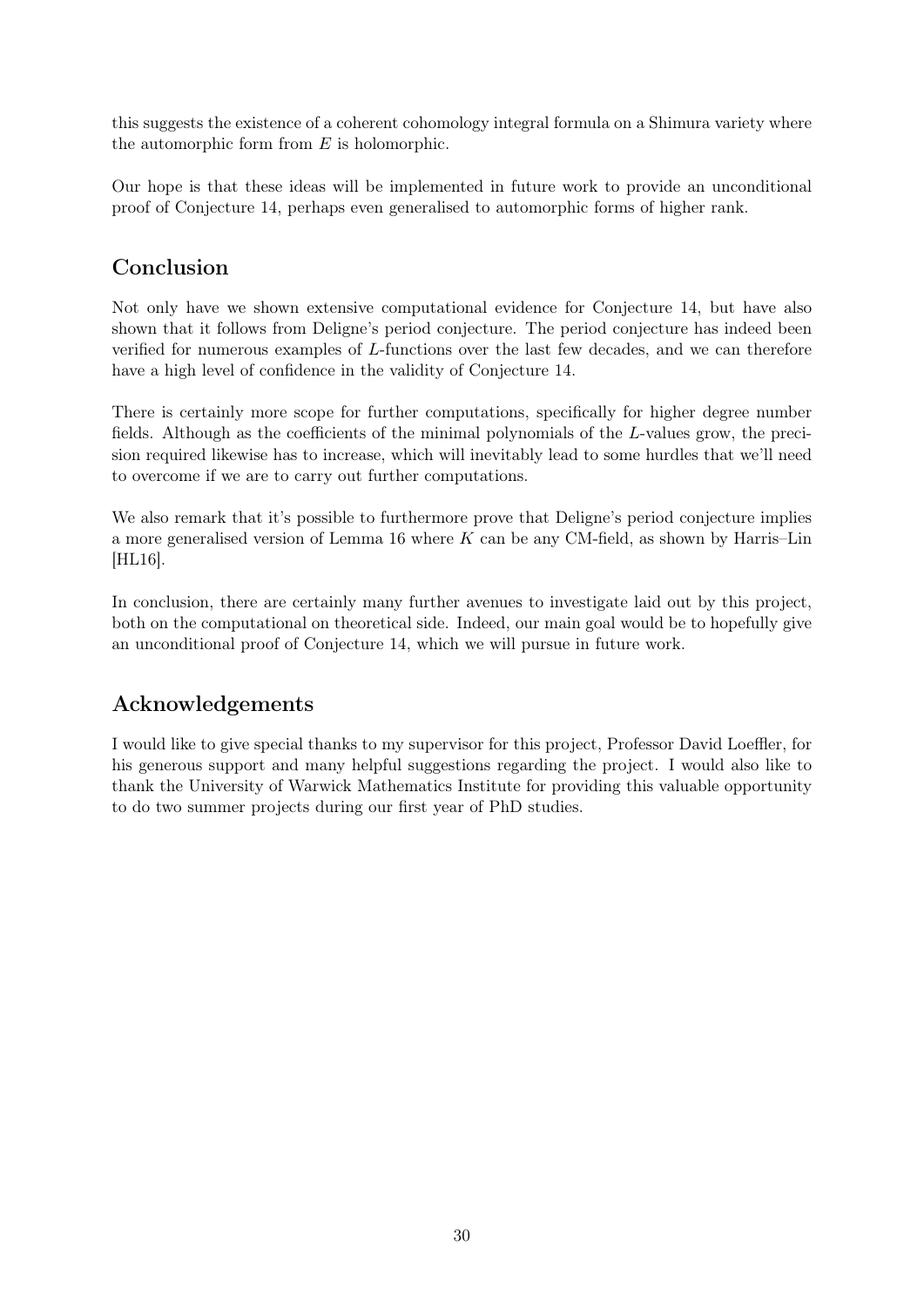### References

- [Ale16] Alecu, B. (2016) Special values of Rankin-Selberg convolution L-functions, Master Dissertation, The University of Warwick.
- [AKT19] Allen, P., Khare, C., Thorne, J. (2019), Modularity of  $GL_2(\mathbb{F}_p)$ -representations over CM fields, arXiv:1910.12986.
- [AC89] Arthur J., Clozel L. (1989) Simple algebras, base change, and the advanced theory of the trace formula, Princeton, New Jersey: Princeton University Press.
- [BDP13] Bertolini, M., Darmon, H., Prasanna, K. (2013) Generalized Heegner cycles and padic Rankin L-series, Duke Math. J. Vol. 162, No.6, pp.1033-1148.
- [Bla86] Blasius, D. (1986), On the Critical Values of Hecke L-Series, Ann. of Math, Vol. 124, No. 1, pp.23-63.
- [BD07] Bouganis, T., Dokchitser, V. (2007) Algebraicity of L-values for elliptic curves in a false Tate curve tower, Math. Proc. Camb. Phil. Soc. Vol. 142, No. 2, pp.193-204.
- [BCDT01] Breuil, C., Conrad, B., Diamond, F., Taylor, R. (2001) On the Modularity of Elliptic Curves Over Q: Wild 3-Adic Exercises, J. Amer. Math. Soc. Vol. 14, pp. 843–939 (electronic).
- [BCF16] Bucur, A., Conrey, B., Farmer, D. (2016) A history of L-functions, [online] Available at: https://www.lmfdb.org/knowledge/show/lfunction.history [Accessed 15 Mar 2021].
- [Bum98] Bump, D. (1998) Automorphic forms and representations, Cambridge University Press.
- [CS49] Chowla, S., Selberg, A. (1949) On Epstein's Zeta Function (I), Proc. Nat. Acad. Sci. U.S.A., Vol. 35, No. 7, pp.371–374.
- [Clo86] Clozel, L. (1986) Base Change for  $GL(n)$ , Proceedings of the ICM, Vol. 1, 2 (Berkeley, Calif., 1986), pp.791-797.
- [DFK04] David, C., Fearnley, J., Kisilevsky, H. (2004) On the Vanishing of Twisted L-Functions of Elliptic Curves, Experimental Mathematics, Experiment. Math. Vol. 13, No. 2 pp. 185-198.
- [Del79] Deligne, P. (1979) Valeurs de fonctions L et périodes d'intégrales, Proceedings of Symposia in Pure Mathematics (AMS), Vol. 33, No. 2, pp. 313–346.
- [Dej17] Dejean, B.J. (2017) Tate's thesis, University of Chicago Mathematics REU, [online], Available at: http://math.uchicago.edu/~may/REU2017/REUPapers/DeJean.pdf [Accessed: 18 Aug 2021].
- [DS05] Diamond, F., Shurman, J. (2005) A First Course in Modular Forms, Springer-Verlag, New York.
- [Dir37] Dirichlet, P. G. L. (1837), Beweis des Satzes, dass jede unbegrenzte arithmetische Progression, deren erstes Glied und Differenz ganze Zahlen ohne gemeinschaftlichen Factor sind, unendlich viele Primzahlen enthält, Abhandlungen der Königlichen Preußischen Akademie der Wissenschaften zu Berlin, Vol. 48, pp. 45-71.
- [Dok04] Dokchitser, T. (2004) Computing Special Values of Motivic L-Functions, Experimental Mathematics, Experiment. Math. Vol. 13, No. 2, pp.137-150.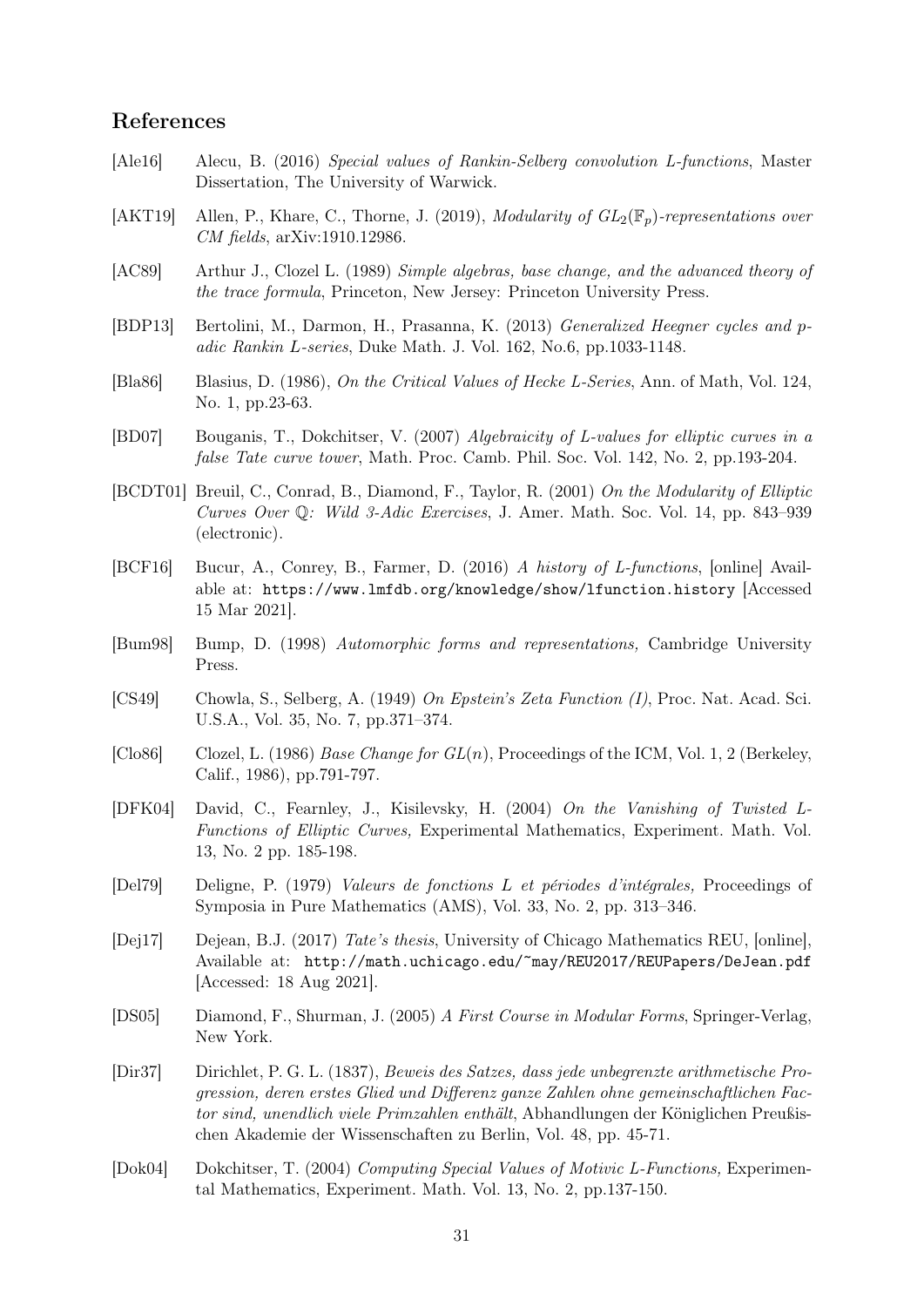- [DD11] Dokchitser, T., Dokchitser, V. (2011). Root numbers and parity of ranks of elliptic curves, Crelle, Vol. 2011, No. 658, pp.39-64.
- [DEW21] Dokchitser, V., Evans, R. and Wiersema, H. (2021) On a BSD-type formula for L-values of Artin twists of elliptic curves, Journal für die reine und angewandte Mathematik (Crelles Journal), Vol. 2021, No. 773, pp. 199-230.
- [FLS15] Freitas, N., Le Hung, B.V., Siksek, S. (2015) Elliptic curves over real quadratic fields are modular, Invent. math. Vol. 201, pp.159–206.
- [GH16] Grobner, H., Harris, M. (2016) Whittaker periods, motivic periods, and special values of tensor product L-functions, J. Inst. Math. Jussieu, Vol. 15, No. 4, pp.711-769.
- [Gro18] Grobner, H. (2018) Rationality for isobaric automorphic representations: The CMcase, Monatshefte Math. Vol. 187, pp.79-94.
- [Gue16] Guerberoff, L. (2016) Period relations for automorphic forms on unitary groups and critical values of L-functions, Documenta Mathematica, Vol. 21, pp.1397-1458.
- [Har97] Harris, M. (1997) L-functions and periods of polarized regular motives, J. Reine Angew. Math, Vol. 483, pp.75-162.
- [Har13] Harris, M. (2013) L-functions and periods of adjoint motives, Algebra and Number Theory, Vol. 7, No. 1, pp.117-155.
- [HK91] Harris, M., Kudla, S. (1991) The Central Critical Value of a Triple Product L-Function, Annals of Mathematics, Vol. 133, No.3, pp.605-672.
- [HL16] Harris, M., Lin, J. (2016) Period relations and special values of Rankin-Selberg Lfunctions, Contemporary Mathematics (to appear).
- [Hec18] Hecke, E. (1918) Eine neue Art von Zetafunktionen und ihre Beziehungen zur Verteilung der Primzahlen. (Erste Mitteilung.) Math Z. Vol. 1, No.4, pp.357–376.
- [Hec20] Hecke, E. (1920) Eine neue Art von Zetafunktionen und ihre Beziehungen zur Verteilung der Primzahlen. (Zweite Mitteilung.) Math Z. Vol. 6, No.1-2, pp.11–51.
- [Hec37] Hecke, E. (1937) Über Modulfunktionen und die Dirichletschen Reihen mit Eulerscher Produktentwicklung II, Math. Ann. Vol. 114, No. 1, pp.316–351.
- [Heu13] Heumann, J. (2013) Modular Symbols, Eisenstein Series, and Congruences, PhD Thesis, The University of British Columbia.
- [Hid93] Hida, H. (1993) *Elementary Theory of L-functions and Eisenstein series*, Cambridge: Cambridge University Press.
- [Hus04] Husemöller, D. (2004) Elliptic Curves, Springer-Verlag New York.
- [Iwa97] Iwaniec, H. (1997) Topics in classical automorphic forms. Graduate Studies in Mathematics, Vol. 17. American Mathematical Society, Providence, RI.
- [Kol89] Kolyvagin, V. (1989). Finiteness of  $E(\mathbb{Q})$  and  $III(E, \mathbb{Q})$  for a class of Weil curves. Math. USSR Izv. Vol. 32, No. 3, pp.523-541.
- [LLZ15] Lei, A., Loeffler, D. and Zerbes, S. L. (2015) Euler systems for modular forms over imaginary quadratic fields, Compositio Mathematica. London Mathematical Society, Vol. 151, No. 9, pp. 1585–1625.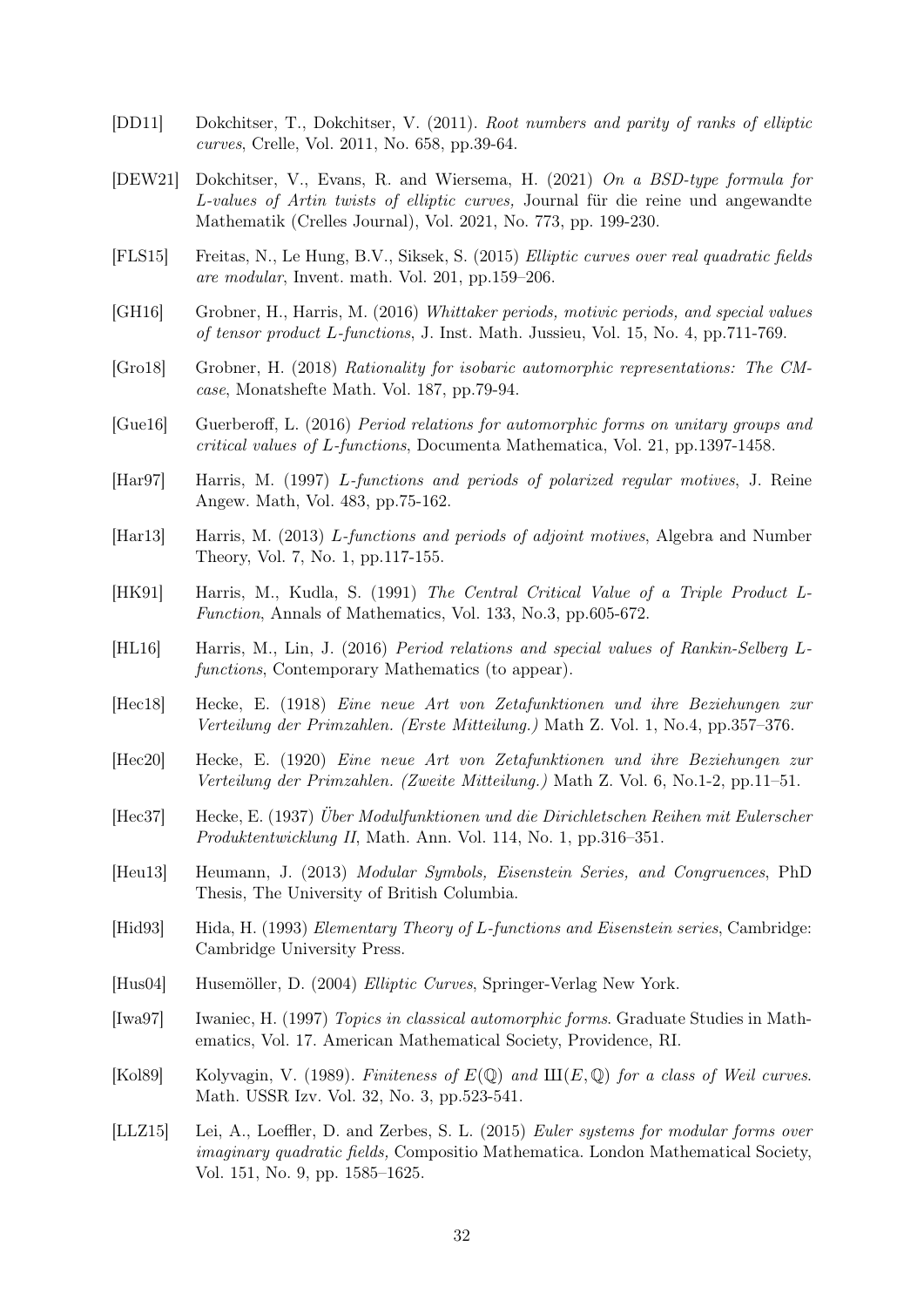- [Lin15] Lin, J. (2015) Special values of automorphic L-functions for  $GL_n \times GL_{n'}$  over CM fields, factorization and functoriality of arithmetic automorphic periods, PhD Thesis, Université Paris Diderot - Paris 7.
- [Loe08] Loeffler, D. (2008) Explicit calculations of automorphic forms for definite unitary groups, LMS J. Comput. Math, Vol. 11, pp.326—342.
- [LR11] Lozano-Robledo, A. (2011) Elliptic Curves, Modular Forms and their L-functions, American Mathematical Society.
- [Mah05] Mahnkopf, J. (2005) Cohomology of arithmetic groups, parabolic subgroups and the special values of automorphic L-Functions on  $GL(n)$ , J. Inst. Math. Jussieu Vol. 4, pp.553-637.
- [Mar10] Martin, K. (2010) Number Theory II, The University of Oklahoma, Spring 2010 Notes, [online], Available at: https://math.ou.edu/ kmartin/ntii/ntii.pdf
- [Maz04] Mazur, B. (2004), *What is a motive?*, Notices of the American Mathematical Society, Vol. 51, No. 10, pp.1214-1216.
- [Miy89] Miyake, T. (1989) Modular Forms, Springer-Verlag, Berlin, New York.
- [Mor17] Morgan, A. (2017) L-functions and BSD Notes from PhD Summer school "Curves, L-functions, and Galois Representations" [online] Available at https://people.maths.bris.ac.uk/~matyd/Trieste2017/Morgan.pdf
- [Rag10] Raghuram, A. (2010) On the special values of certain Rankin-Selberg L-functions and applications to odd symmetric power L-functions of modular forms, Int. Math. Res. Not. Vol. 2010, pp.334-372.
- [Rag16] Raghuram, A. (2016) Critical values of Rankin-Selberg L-functions for  $GL_n \times GL_{n-1}$ and the symmetric cube L-functions for  $GL_2$ , Forum Math. Vol. 28, pp.457-489.
- [Ran39] Rankin, R.A. (1939) Contributions to the theory of Ramanujan's function  $\tau(n)$  and similar arithmetical functions, Proc. Cambridge Philos. Soc. Vol. 35, pp.351–372.
- [Rie59] Riemann, B (1859). Über die Anzahl der Primzahlen unter einer gegebenen Grösse. Monatsberichte der Berliner Akademie. In Gesammelte Werke, Teubner, Leipzig (1892), Reprinted by Dover, New York (1953).
- [Roh89] Rohrlich, D. (1989) Nonvanishing of L-functions for GL(2). Invent. Math. Vol. 97, No. 2, pp.381-403.
- [Roh10] Rohrlich, D. (2010) Root numbers, Arithmetic of L-functions, IAS/Park City Math. Ser., Vol. 18, Amer. Math. Soc., Providence, RI, pp.353–448
- [Sch88] Schappacher, N. (1988) Periods of Hecke Characters, Springer-Verlag Berlin Heidelberg.
- [Ser91] Serre, Jean-Pierre (1991), Motifs, Astérisque, Vol. 198, No. 11, pp.333–349.
- [Shi71] Shimura, G. (1971) Introduction to the Arithmetic Theory of Automorphic Functions, Princeton University Press, Princeton, New Jersey.
- [Shi75] Shimura, G. (1975) On some arithmetic properties of modular forms of one and several variables. Ann. of Math. Second Series, Vol. 102, No. 3, pp.491-515.